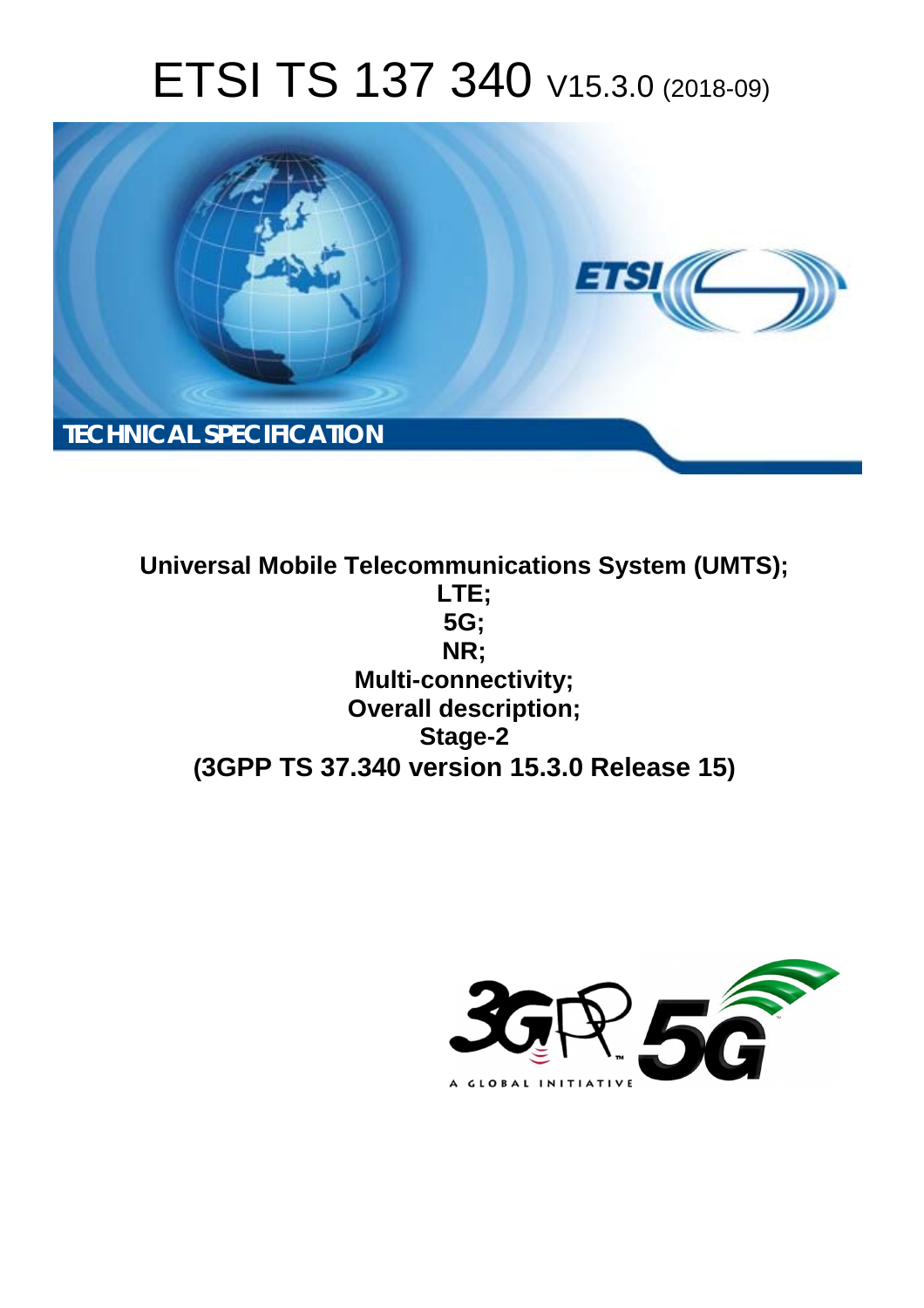Reference RTS/TSGR-0237340vf30

Keywords

5G,LTE,UMTS

#### *ETSI*

#### 650 Route des Lucioles F-06921 Sophia Antipolis Cedex - FRANCE

Tel.: +33 4 92 94 42 00 Fax: +33 4 93 65 47 16

Siret N° 348 623 562 00017 - NAF 742 C Association à but non lucratif enregistrée à la Sous-Préfecture de Grasse (06) N° 7803/88

#### *Important notice*

The present document can be downloaded from: <http://www.etsi.org/standards-search>

The present document may be made available in electronic versions and/or in print. The content of any electronic and/or print versions of the present document shall not be modified without the prior written authorization of ETSI. In case of any existing or perceived difference in contents between such versions and/or in print, the only prevailing document is the print of the Portable Document Format (PDF) version kept on a specific network drive within ETSI Secretariat.

Users of the present document should be aware that the document may be subject to revision or change of status. Information on the current status of this and other ETSI documents is available at <https://portal.etsi.org/TB/ETSIDeliverableStatus.aspx>

If you find errors in the present document, please send your comment to one of the following services: <https://portal.etsi.org/People/CommiteeSupportStaff.aspx>

#### *Copyright Notification*

No part may be reproduced or utilized in any form or by any means, electronic or mechanical, including photocopying and microfilm except as authorized by written permission of ETSI. The content of the PDF version shall not be modified without the written authorization of ETSI. The copyright and the foregoing restriction extend to reproduction in all media.

> © ETSI 2018. All rights reserved.

**DECT**TM, **PLUGTESTS**TM, **UMTS**TM and the ETSI logo are trademarks of ETSI registered for the benefit of its Members. **3GPP**TM and **LTE**TM are trademarks of ETSI registered for the benefit of its Members and of the 3GPP Organizational Partners. **oneM2M** logo is protected for the benefit of its Members.

**GSM**® and the GSM logo are trademarks registered and owned by the GSM Association.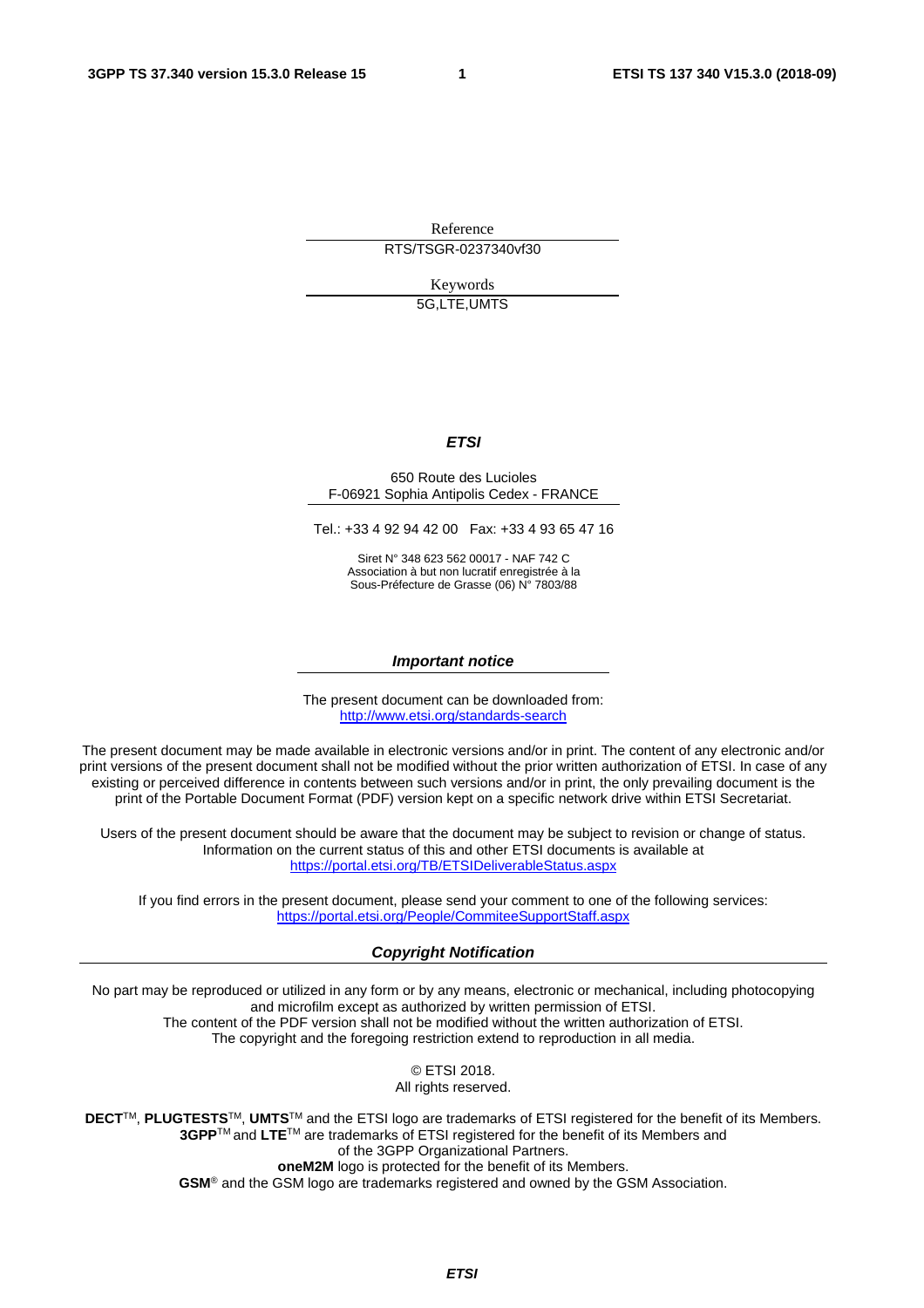## Intellectual Property Rights

#### Essential patents

IPRs essential or potentially essential to normative deliverables may have been declared to ETSI. The information pertaining to these essential IPRs, if any, is publicly available for **ETSI members and non-members**, and can be found in ETSI SR 000 314: *"Intellectual Property Rights (IPRs); Essential, or potentially Essential, IPRs notified to ETSI in respect of ETSI standards"*, which is available from the ETSI Secretariat. Latest updates are available on the ETSI Web server ([https://ipr.etsi.org/\)](https://ipr.etsi.org/).

Pursuant to the ETSI IPR Policy, no investigation, including IPR searches, has been carried out by ETSI. No guarantee can be given as to the existence of other IPRs not referenced in ETSI SR 000 314 (or the updates on the ETSI Web server) which are, or may be, or may become, essential to the present document.

#### **Trademarks**

The present document may include trademarks and/or tradenames which are asserted and/or registered by their owners. ETSI claims no ownership of these except for any which are indicated as being the property of ETSI, and conveys no right to use or reproduce any trademark and/or tradename. Mention of those trademarks in the present document does not constitute an endorsement by ETSI of products, services or organizations associated with those trademarks.

## Foreword

This Technical Specification (TS) has been produced by ETSI 3rd Generation Partnership Project (3GPP).

The present document may refer to technical specifications or reports using their 3GPP identities, UMTS identities or GSM identities. These should be interpreted as being references to the corresponding ETSI deliverables.

The cross reference between GSM, UMTS, 3GPP and ETSI identities can be found under [http://webapp.etsi.org/key/queryform.asp.](http://webapp.etsi.org/key/queryform.asp)

## Modal verbs terminology

In the present document "**shall**", "**shall not**", "**should**", "**should not**", "**may**", "**need not**", "**will**", "**will not**", "**can**" and "**cannot**" are to be interpreted as described in clause 3.2 of the [ETSI Drafting Rules](https://portal.etsi.org/Services/editHelp!/Howtostart/ETSIDraftingRules.aspx) (Verbal forms for the expression of provisions).

"**must**" and "**must not**" are **NOT** allowed in ETSI deliverables except when used in direct citation.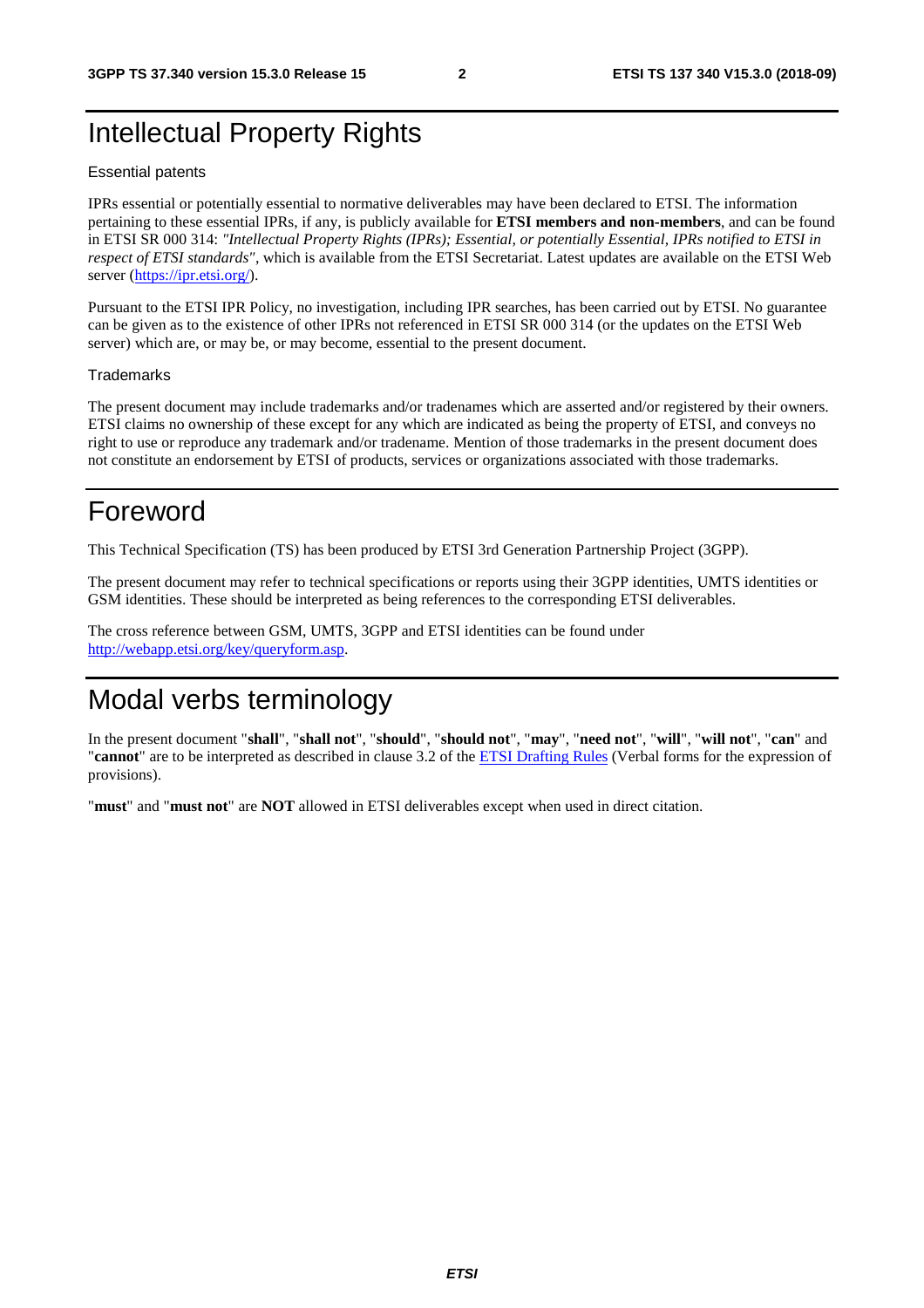## Contents

| 1       |  |  |  |  |  |  |
|---------|--|--|--|--|--|--|
| 2       |  |  |  |  |  |  |
| 3       |  |  |  |  |  |  |
| 3.1     |  |  |  |  |  |  |
| 3.2     |  |  |  |  |  |  |
| 4       |  |  |  |  |  |  |
| 4.1     |  |  |  |  |  |  |
| 4.1.1   |  |  |  |  |  |  |
| 4.1.2   |  |  |  |  |  |  |
| 4.1.3   |  |  |  |  |  |  |
| 4.1.3.1 |  |  |  |  |  |  |
| 4.1.3.2 |  |  |  |  |  |  |
| 4.2     |  |  |  |  |  |  |
| 4.2.1   |  |  |  |  |  |  |
| 4.2.2   |  |  |  |  |  |  |
| 4.3     |  |  |  |  |  |  |
| 4.3.1   |  |  |  |  |  |  |
| 4.3.1.1 |  |  |  |  |  |  |
| 4.3.1.2 |  |  |  |  |  |  |
| 4.3.1.3 |  |  |  |  |  |  |
| 4.3.2   |  |  |  |  |  |  |
| 4.3.2.1 |  |  |  |  |  |  |
| 4.3.2.2 |  |  |  |  |  |  |
| 4.3.2.3 |  |  |  |  |  |  |
| 5       |  |  |  |  |  |  |
| 6       |  |  |  |  |  |  |
| 6.1     |  |  |  |  |  |  |
| 6.2     |  |  |  |  |  |  |
| 6.3     |  |  |  |  |  |  |
| 6.4     |  |  |  |  |  |  |
| 7       |  |  |  |  |  |  |
| 7.1     |  |  |  |  |  |  |
| 7.2     |  |  |  |  |  |  |
| 7.3     |  |  |  |  |  |  |
| 7.4     |  |  |  |  |  |  |
| 7.5     |  |  |  |  |  |  |
| 7.6     |  |  |  |  |  |  |
| 7.7     |  |  |  |  |  |  |
| 7.8     |  |  |  |  |  |  |
| 7.9     |  |  |  |  |  |  |
| 8       |  |  |  |  |  |  |
| 8.1     |  |  |  |  |  |  |
| 8.2     |  |  |  |  |  |  |
| 8.3     |  |  |  |  |  |  |
| 8.4     |  |  |  |  |  |  |
|         |  |  |  |  |  |  |
| 9       |  |  |  |  |  |  |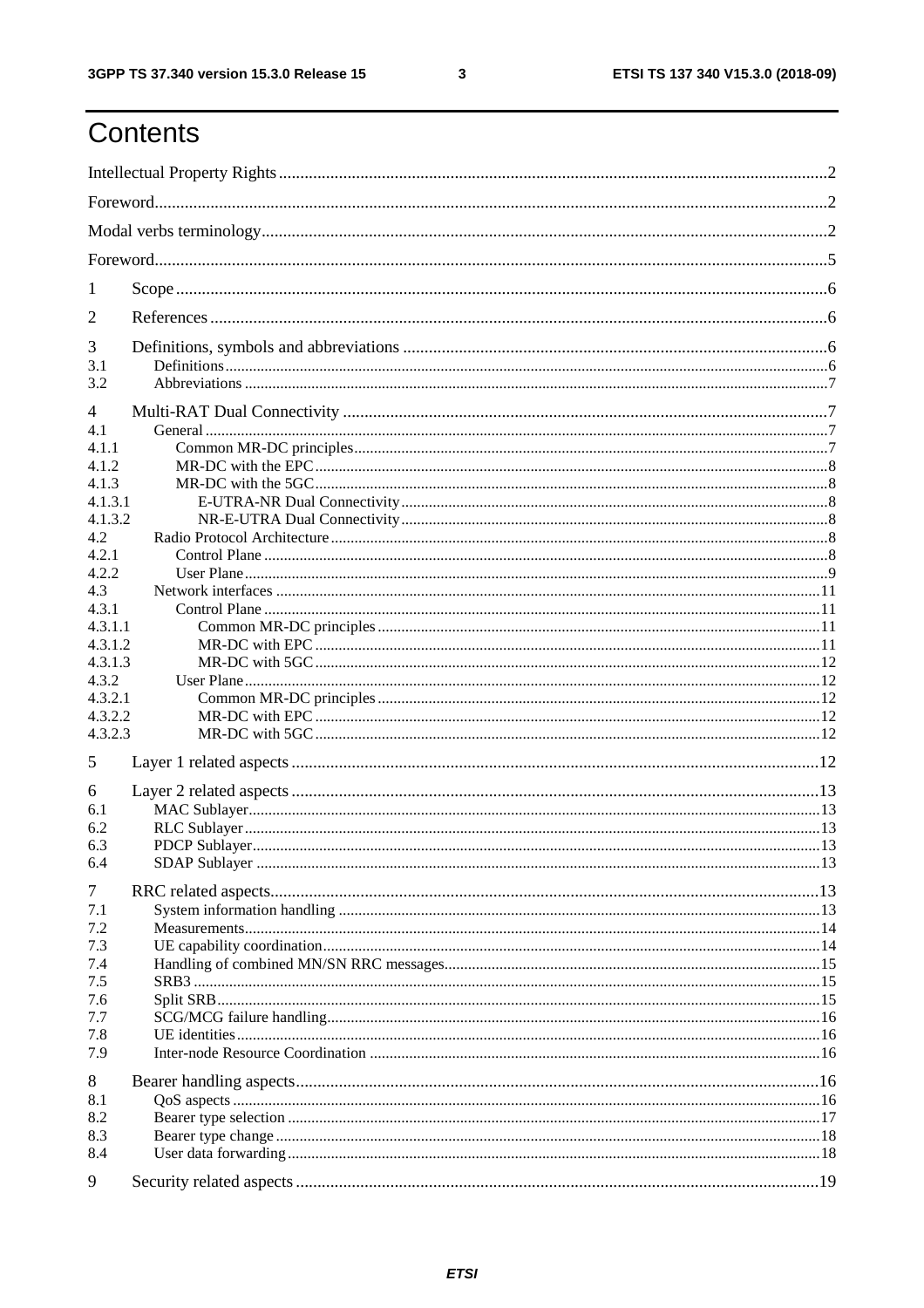#### $\overline{\mathbf{4}}$

| 10      |                               |  |
|---------|-------------------------------|--|
| 10.1    |                               |  |
| 10.2    |                               |  |
| 10.2.1  |                               |  |
| 10.2.2  |                               |  |
| 10.3    |                               |  |
| 10.3.1  |                               |  |
| 10.3.2  |                               |  |
| 10.4    |                               |  |
| 10.4.1  |                               |  |
| 10.4.2  |                               |  |
| 10.5    |                               |  |
| 10.5.1  |                               |  |
| 10.5.2  |                               |  |
| 10.6    |                               |  |
| 10.7    |                               |  |
| 10.7.1  |                               |  |
| 10.7.2  |                               |  |
| 10.8    |                               |  |
| 10.8.1  |                               |  |
| 10.8.2  |                               |  |
| 10.9    |                               |  |
| 10.9.1  |                               |  |
| 10.9.2  |                               |  |
| 10.10   |                               |  |
| 10.10.1 |                               |  |
| 10.10.2 |                               |  |
| 10.11   |                               |  |
| 10.11.1 |                               |  |
| 10.12   |                               |  |
| 10.12.1 |                               |  |
| 10.12.2 |                               |  |
| 10.13   |                               |  |
| 10.13.1 |                               |  |
| 10.13.2 |                               |  |
| 11      |                               |  |
| 11.1    |                               |  |
| 12      |                               |  |
|         | <b>Annex A (informative):</b> |  |
|         | <b>Annex B (informative):</b> |  |
|         |                               |  |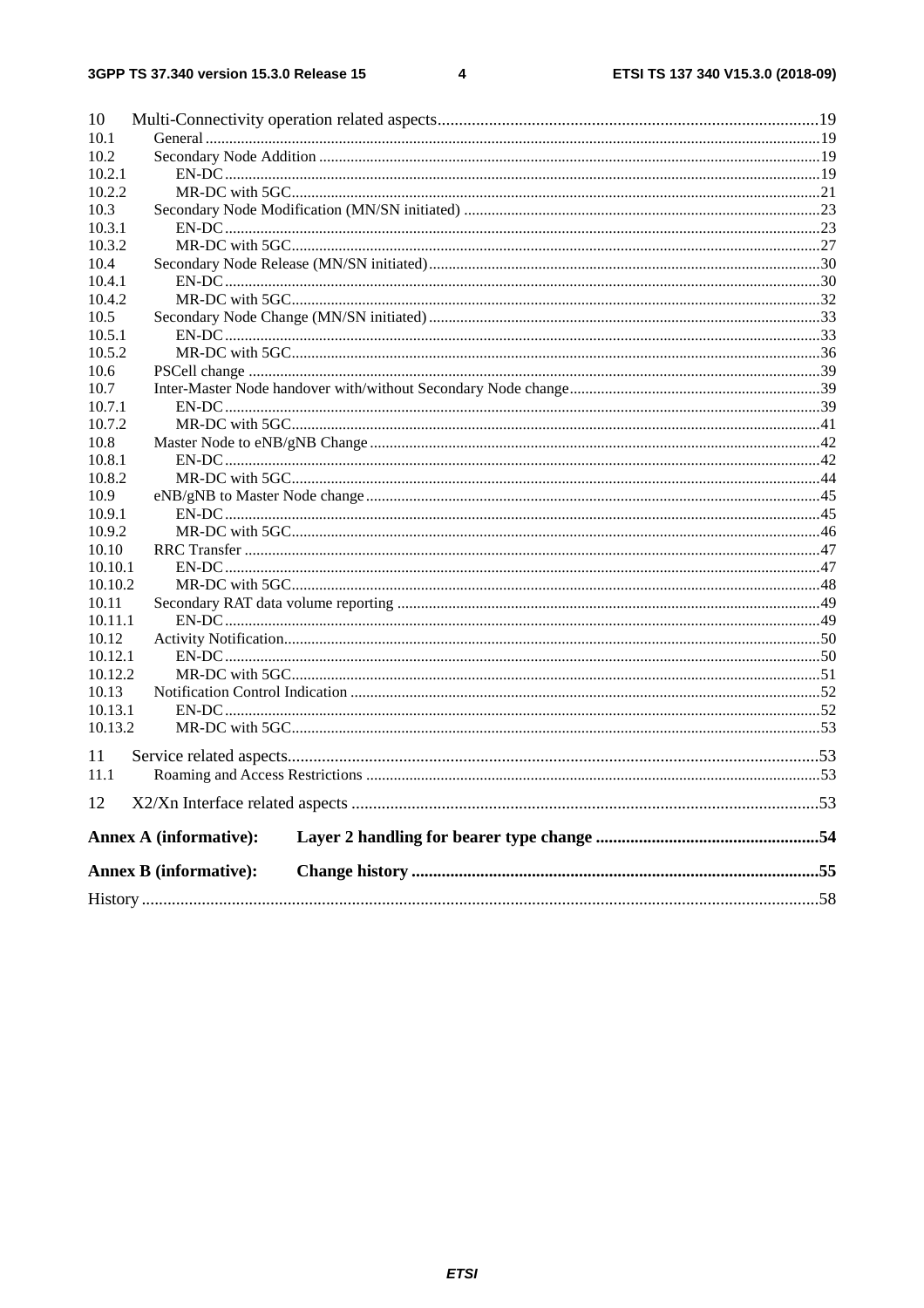## Foreword

This Technical Specification has been produced by the 3rd Generation Partnership Project (3GPP).

The contents of the present document are subject to continuing work within the TSG and may change following formal TSG approval. Should the TSG modify the contents of the present document, it will be re-released by the TSG with an identifying change of release date and an increase in version number as follows:

Version x.y.z

where:

- x the first digit:
	- 1 presented to TSG for information;
	- 2 presented to TSG for approval;
	- 3 or greater indicates TSG approved document under change control.
- Y the second digit is incremented for all changes of substance, i.e. technical enhancements, corrections, updates, etc.
- Z the third digit is incremented when editorial only changes have been incorporated in the document.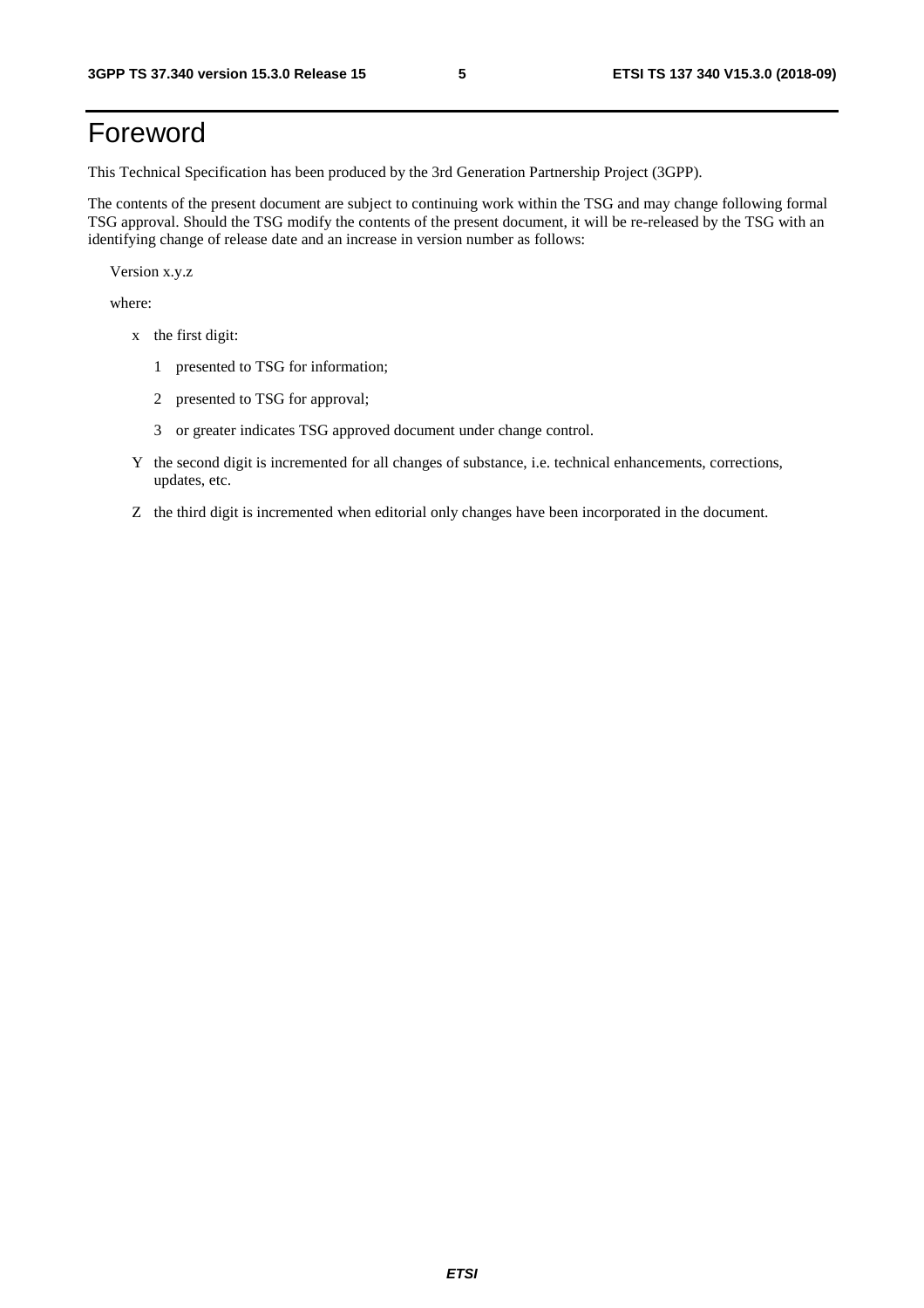## 1 Scope

The present document provides an overview of the multi-connectivity operation using E-UTRA and NR radio access technologies. Details of the network and radio interface protocols are specified in companion specifications of the 36 and 38 series.

## 2 References

The following documents contain provisions which, through reference in this text, constitute provisions of the present document.

- References are either specific (identified by date of publication, edition number, version number, etc.) or non-specific.
- For a specific reference, subsequent revisions do not apply.
- For a non-specific reference, the latest version applies. In the case of a reference to a 3GPP document (including a GSM document), a non-specific reference implicitly refers to the latest version of that document *in the same Release as the present document*.
- [1] 3GPP TR 21.905: "Vocabulary for 3GPP Specifications".
- [2] 3GPP TS 36.300: "Evolved Universal Terrestrial Radio Access (E-UTRA) and Evolved Universal Terrestrial Radio Access Network (E-UTRAN); Overall description; Stage 2".
- [3] 3GPP TS 38.300: "NR; NR and NG-RAN Overall description; Stage 2".
- [4] 3GPP TS 38.331: "NR; Radio Resource Control (RRC) protocol specification".
- [5] 3GPP TS 38.423: "NG-RAN; Xn application protocol (XnAP)".
- [6] 3GPP TS 38.425: "NG-RAN; NR user plane protocol".
- [7] 3GPP TS 38.401: "NG-RAN; Architecture description".
- [8] 3GPP TS 38.133: "NG-RAN; Requirements for support of radio resource management".

## 3 Definitions, symbols and abbreviations

### 3.1 Definitions

For the purposes of the present document, the terms and definitions given in 3GPP TR 21.905 [1] and the following apply. A term defined in the present document takes precedence over the definition of the same term, if any, in 3GPP TR 21.905 [1] and 3GPP TS 36.300 [2].

**En-gNB:** node providing NR user plane and control plane protocol terminations towards the UE, and acting as Secondary Node in EN-DC.

**Master Cell Group**: in MR-DC, a group of serving cells associated with the Master Node, comprising of the SpCell (Pcell) and optionally one or more Scells.

**Master node**: in MR-DC, the radio access node that provides the control plane connection to the core network. It may be a Master eNB (in EN-DC), a Master ng-eNB (in NGEN-DC) or a Master gNB (in NE-DC).

**MCG bearer**: in MR-DC, a radio bearer with an RLC bearer (or two RLC bearers, in case of CA packet duplication) only in the MCG.

**MN terminated bearer:** in MR-DC, a radio bearer for which PDCP is located in the MN.

**MCG SRB**: in MR-DC, a direct SRB between the MN and the UE.

**Multi-RAT Dual Connectivity:** Dual Connectivity between E-UTRA and NR nodes.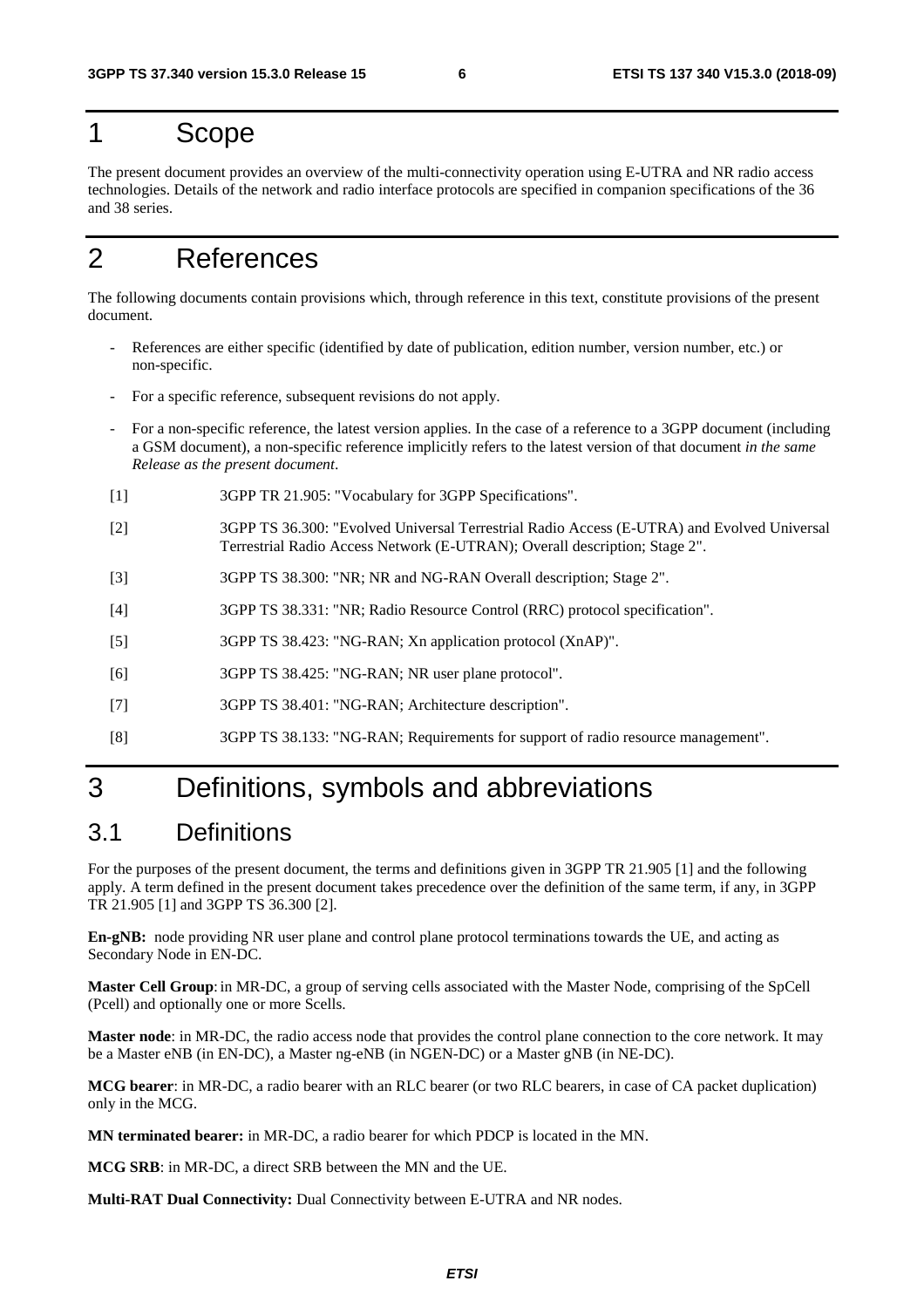**Ng-eNB**: as defined in TS 38.300 [3].

**PCell**: SpCell of a master cell group.

**PSCell**: SpCell of a secondary cell group.

**RLC bearer:** RLC and MAC logical channel configuration of a radio bearer in one cell group.

**Secondary Cell Group**: in MR-DC, a group of serving cells associated with the Secondary Node, comprising of the SpCell (PSCell) and optionally one or more Scells.

**Secondary node**: in MR-DC, the radio access node, with no control plane connection to the core network, providing additional resources to the UE. It may be an en-gNB (in EN-DC), a Secondary ng-eNB (in NE-DC) or a Secondary gNB (in NGEN-DC).

**SCG bearer**: in MR-DC, a radio bearer with an RLC bearer (or two RLC bearers, in case of CA packet duplication) only in the SCG.

**SN terminated bearer:** in MR-DC, a radio bearer for which PDCP is located in the SN.

**SpCell**: primary cell of a master or secondary cell group.

**SRB3**: in EN-DC and NGEN-DC, a direct SRB between the SN and the UE.

**Split bearer:** in MR-DC, a radio bearer with RLC bearers both in MCG and SCG.

**Split SRB**: in MR-DC, a SRB between the MN and the UE with RLC bearers both in MCG and SCG.

### 3.2 Abbreviations

For the purposes of the present document, the abbreviations given in 3GPP TR 21.905 [1] and the following apply. An abbreviation defined in the present document takes precedence over the definition of the same abbreviation, if any, in 3GPP TR 21.905 [1] and 3GPP TS 36.300 [2].

| DC         | Intra-E-UTRA Dual Connectivity     |
|------------|------------------------------------|
| EN-DC      | E-UTRA-NR Dual Connectivity        |
| <b>MCG</b> | Master Cell Group                  |
| <b>MN</b>  | Master Node                        |
| MR-DC      | Multi-RAT Dual Connectivity        |
| NE-DC      | NR-E-UTRA Dual Connectivity        |
| NGEN-DC    | NG-RAN E-UTRA-NR Dual Connectivity |
| <b>SCG</b> | Secondary Cell Group               |
| <b>SN</b>  | Secondary Node                     |
|            |                                    |

## 4 Multi-RAT Dual Connectivity

### 4.1 General

### 4.1.1 Common MR-DC principles

Multi-RAT Dual Connectivity (MR-DC) is a generalization of the Intra-E-UTRA Dual Connectivity (DC) described in 36.300 [2], where a multiple Rx/Tx UE may be configured to utilise resources provided by two different nodes connected via non-ideal backhaul, one providing E-UTRA access and the other one providing NR access. One node acts as the MN and the other as the SN. The MN and SN are connected via a network interface and at least the MN is connected to the core network.

- NOTE 1: MR-DC is designed based on the assumption of non-ideal backhaul between the different nodes but can also be used in case of ideal backhaul.
- NOTE 2: All MR-DC normative text and procedures in this version of the specification show the aggregated node case. The details about non-aggregated node for MR-DC operation are described in TS38.401[7].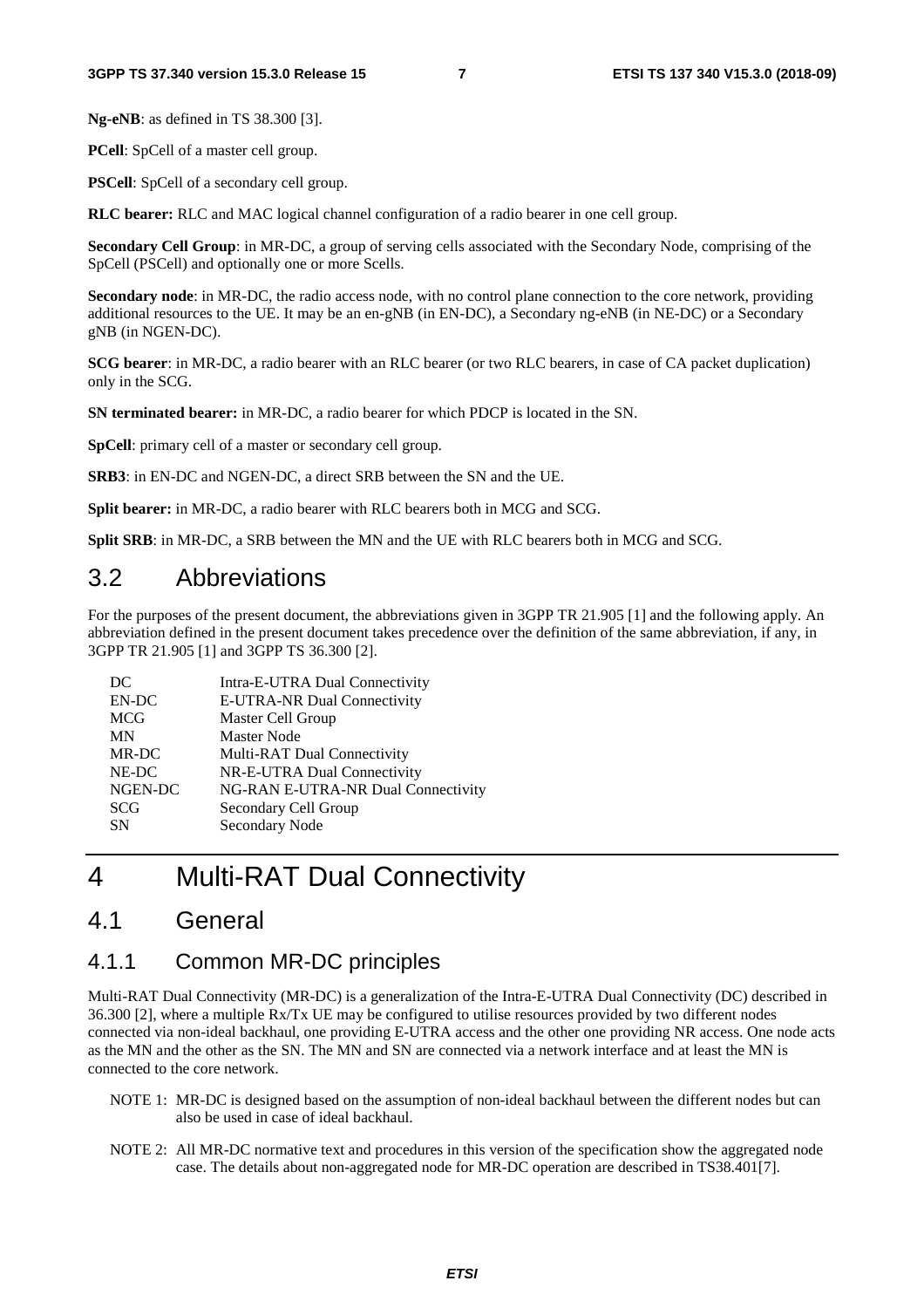### 4.1.2 MR-DC with the EPC

E-UTRAN supports MR-DC via E-UTRA-NR Dual Connectivity (EN-DC), in which a UE is connected to one eNB that acts as a MN and one en-gNB that acts as a SN. The eNB is connected to the EPC via the S1 interface and to the en-gNB via the X2 interface. The en-gNB might also be connected to the EPC via the S1-U interface and other en-gNBs via the X2-U interface.

The EN-DC architecture is illustrated in Figure 4.1.2-1 below.



**Figure 4.1.2-1: EN-DC Overall Architecture** 

### 4.1.3 MR-DC with the 5GC

*Editor's note: MR-DC with the 5GC is not complete and is targeted for completion in December 2018.* 

#### 4.1.3.1 E-UTRA-NR Dual Connectivity

NG-RAN supports NG-RAN E-UTRA-NR Dual Connectivity (NGEN-DC), in which a UE is connected to one ng-eNB that acts as a MN and one gNB that acts as a SN. The ng-eNB is connected to the 5GC and the gNB is connected to the ng-eNB via the Xn interface.

#### 4.1.3.2 NR-E-UTRA Dual Connectivity

NG-RAN supports NR-E-UTRA Dual Connectivity (NE-DC), in which a UE is connected to one gNB that acts as a MN and one ng-eNB that acts as a SN. The gNB is connected to 5GC and the ng-eNB is connected to the gNB via the Xn interface.

### 4.2 Radio Protocol Architecture

### 4.2.1 Control Plane

In MR-DC, the UE has a single RRC state, based on the MN RRC and a single C-plane connection towards the Core Network. Figure 4.2.1-1 illustrates the Control plane architecture for MR-DC. Each radio node has its own RRC entity (E-UTRA version if the node is an eNB or NR version if the node is a gNB) which can generate RRC PDUs to be sent to the UE.

RRC PDUs generated by the SN can be transported via the MN to the UE. The MN always sends the initial SN RRC configuration via MCG SRB (SRB1), but subsequent reconfigurations may be transported via MN or SN. When transporting RRC PDU from the SN, the MN does not modify the UE configuration provided by the SN.

In EN-DC, at initial connection establishment SRB1 uses E-UTRA PDCP. After initial connection establishment MCG SRBs (SRB1 and SRB2) can be configured by the network to use either E-UTRA PDCP or NR PDCP. A PDCP version change (release of old PDCP and establish of new PDCP) of SRBs can be supported in either direction (i.e. from E-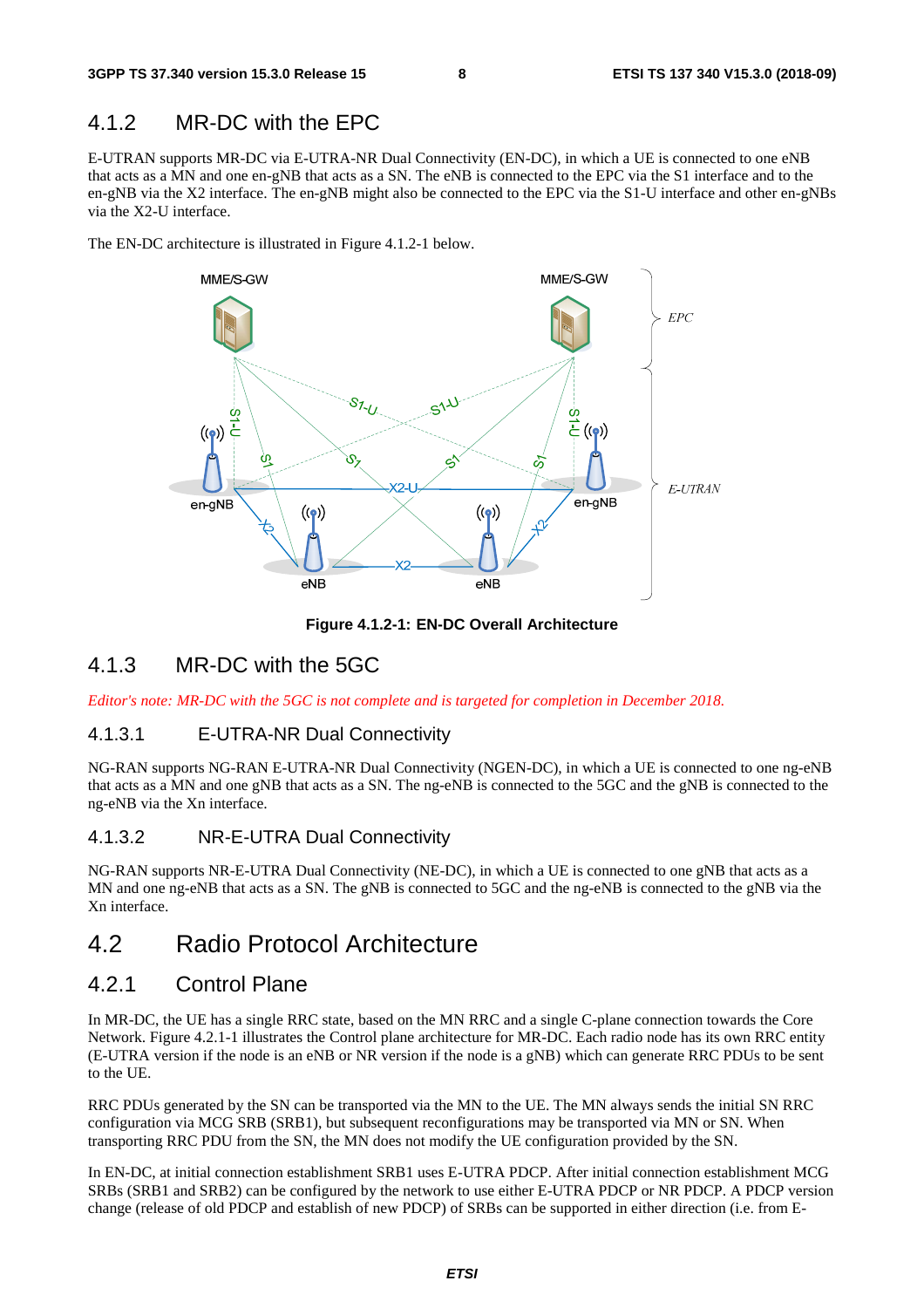UTRA PDCP to NR PDCP or viceversa) via a handover procedure (reconfiguration with mobility) or, for the initial change from E-UTRA PDCP to NR PDCP, with a reconfiguration without mobility, when the network knows there is no UL data in buffer and before the initial security activation. For EN-DC capable UEs, NR PDCP can be configured for DRBs and SRBs also before EN-DC is configured.

If the SN is a gNB (i.e. for EN-DC and NGEN-DC), the UE can be configured to establish a SRB with the SN (SRB3) to enable RRC PDUs for the SN to be sent directly between the UE and the SN. RRC PDUs for the SN can only be transported directly to the UE for SN RRC reconfiguration not requiring any coordination with the MN. Measurement reporting for mobility within the SN can be done directly from the UE to the SN if SRB3 is configured.

Split SRB is supported for all MR-DC options, allowing duplication of RRC PDUs generated by the MN, via the direct path and via the SN. Split SRB uses NR PDCP. This version of the specification does not support the duplication of RRC PDUs generated by the SN via the MN and SN paths.

In EN-DC, the SCG configuration is kept in the UE during suspension. The UE releases the SCG configuration (but not the radio bearer configuration) during resumption initiation.



**Figure 4.2.1-1: Control plane architecture for EN-DC (left) and MR-DC with 5GC (right).** 

#### 4.2.2 User Plane

In MR-DC, from a UE perspective, three bearer types exist: MCG bearer, SCG bearer and split bearer. These three bearer types are depicted in Figure 4.2.2-1 for MR-DC with EPC (EN-DC) and in Figure 4.2.2-2 for MR-DC with 5GC (NGEN-DC, NE-DC).

For EN-DC, the network can configure either E-UTRA PDCP or NR PDCP for MN terminated MCG bearers while NR PDCP is always used for all other bearers.

In MR-DC with 5GC, NR PDCP is always used for all bearer types. In NGEN-DC, E-UTRA RLC/MAC is used in the MN while NR RLC/MAC is used in the SN. In NE-DC, NR RLC/MAC is used in the MN while E-UTRA RLC/MAC is used in the SN.



#### **Figure 4.2.2-1: Radio Protocol Architecture for MCG, SCG and split bearers from a UE perspective in MR-DC with EPC (EN-DC)**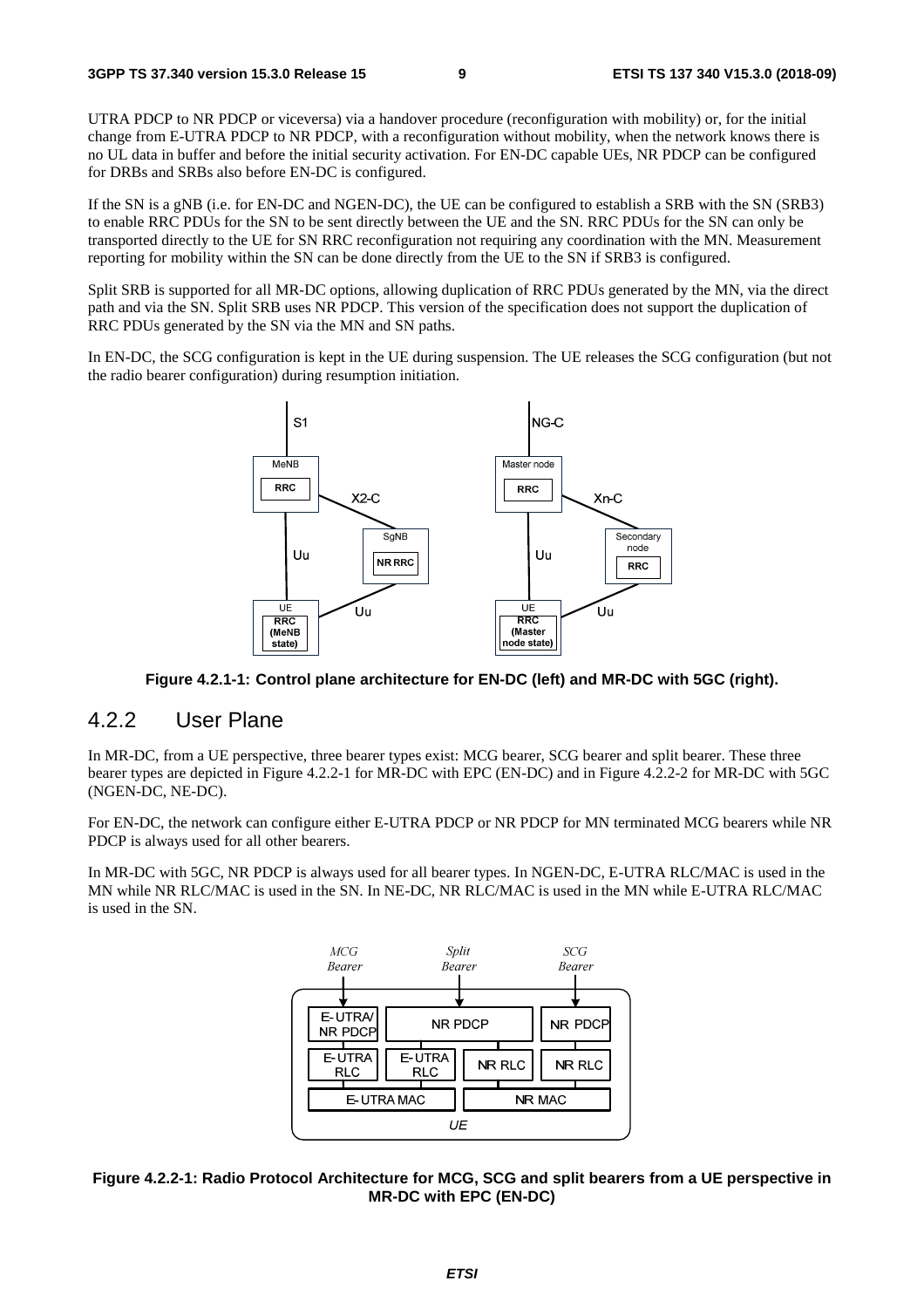

#### **Figure 4.2.2-2: Radio Protocol Architecture for MCG, SCG and split bearers from a UE perspective in MR-DC with 5GC (NGEN-DC, NE-DC).**

From a network perspective, each bearer (MCG, SCG and split bearer) can be terminated either in MN or in SN. Network side protocol termination options are shown in Figure 4.2.2-3 for MR-DC with EPC (EN-DC) and in Figure 4.2.2-4 for MR-DC with 5GC (NGEN-DC, NE-DC).

- NOTE 1: Even if only SCG bearers are configured for a UE, for SRB1 and SRB2 the logical channels are always configured at least in the MCG, i.e. this is still an MR-DC configuration and a Pcell always exists.
- NOTE 2: If only MCG bearers are configured for a UE, i.e. there is no SCG, this is still considered an MR-DC configuration, as long as at least one of the bearers is terminated in the SN.



**Figure 4.2.2-3: Network side protocol termination options for MCG, SCG and split bearers in MR-DC with EPC (EN-DC).**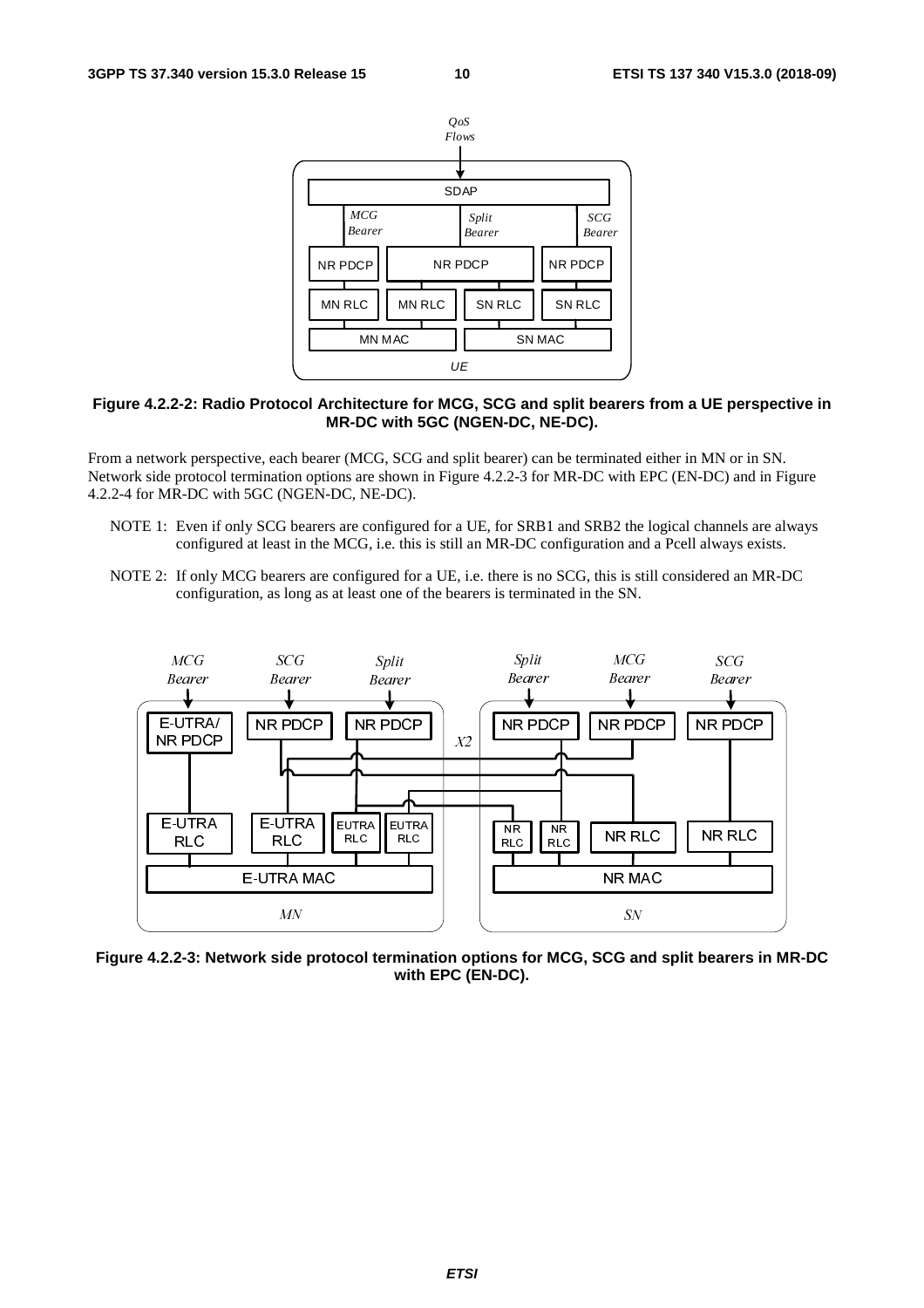

**Figure 4.2.2-4: Network side protocol termination options for MCG, SCG and split bearers in MR-DC with 5GC (NGEN-DC, NE-DC).** 

### 4.3 Network interfaces

### 4.3.1 Control Plane

### 4.3.1.1 Common MR-DC principles

In MR-DC, there is an interface between the MN and the SN for control plane signalling and coordination. For each MR-DC UE, there is also one control plane connection between the MN and a corresponding CN entity. The MN and the SN involved in MR-DC for a certain UE control their radio resources and are primarily responsible for allocating radio resources of their cells.

Figure 4.3.1.1-1 shows C-plane connectivity of MN and SN involved in MR-DC for a certain UE.





### 4.3.1.2 MR-DC with EPC

In MR-DC with EPC (EN-DC), the involved core network entity is the MME. S1-MME is terminated in MN and the MN and the SN are interconnected via X2-C.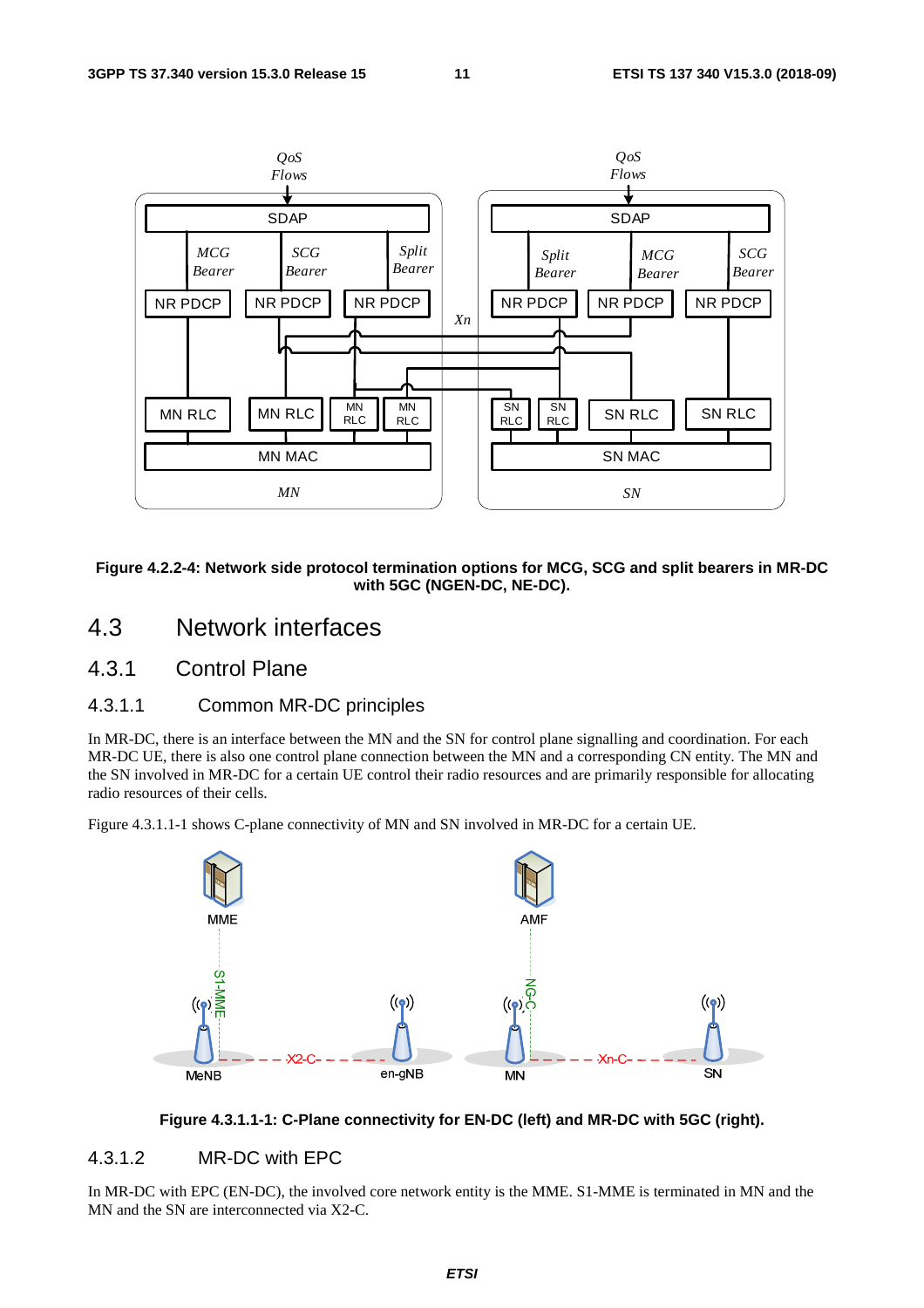#### 4.3.1.3 MR-DC with 5GC

*Editor's note: MR-DC with the 5GC is not complete and is targeted for completion in December 2018.* 

In MR-DC with 5GC (NGEN-DC, NE-DC), the involved core network entity is the AMF. NG-C is terminated in the MN and the MN and the SN are interconnected via Xn-C.

### 4.3.2 User Plane

#### 4.3.2.1 Common MR-DC principles

There are different U-plane connectivity options of the MN and SN involved in MR-DC for a certain UE, as shown in Figure 4.3.2.2-1. The U-plane connectivity depends on the bearer option configured:

- For *MN terminated bearers*, the user plane connection to the CN entity is terminated in the MN;
- For *SN terminated bearers*, the user plane connection to the CN entity is terminated in the SN;
- The transport of user plane data over the Uu either involves MCG or SCG radio resources or both:
	- For *MCG bearers*, only MCG radio resources are involved;
	- For *SCG bearers*, only SCG radio resources are involved;
	- For *split bearers*, both MCG and SCG radio resources are involved.
- For split bearers, *MN terminated SCG bearers* and *SN terminated MCG bearers*, PDCP data is transferred between the MN and the SN via the MN-SN user plane interface.





#### 4.3.2.2 MR-DC with EPC

For MR-DC with EPC (EN-DC), X2-U interface is the user plane interface between MN and SN, and S1-U is the user plane interface between the MN, the SN or both and the S-GW.

#### 4.3.2.3 MR-DC with 5GC

*Editor's note: MR-DC with the 5GC is not complete and is targeted for completion in December 2018.* 

For MR-DC with 5GC (NGEN-DC, NE-DC), Xn-U interface is the user plane interface between MN and SN, and NG-U is the user plane interface between the MN, the SN or both and the UPF.

## 5 Layer 1 related aspects

In MR-DC, two or more Component Carriers (CCs) may be aggregated over two cell groups. A UE may simultaneously receive or transmit on multiple CCs depending on its capabilities. The maximum number of configured CCs for a UE is 32 for DL and UL. Depending on UE's capabilities, up to 31 CCs can be configured for an E-UTRA cell group when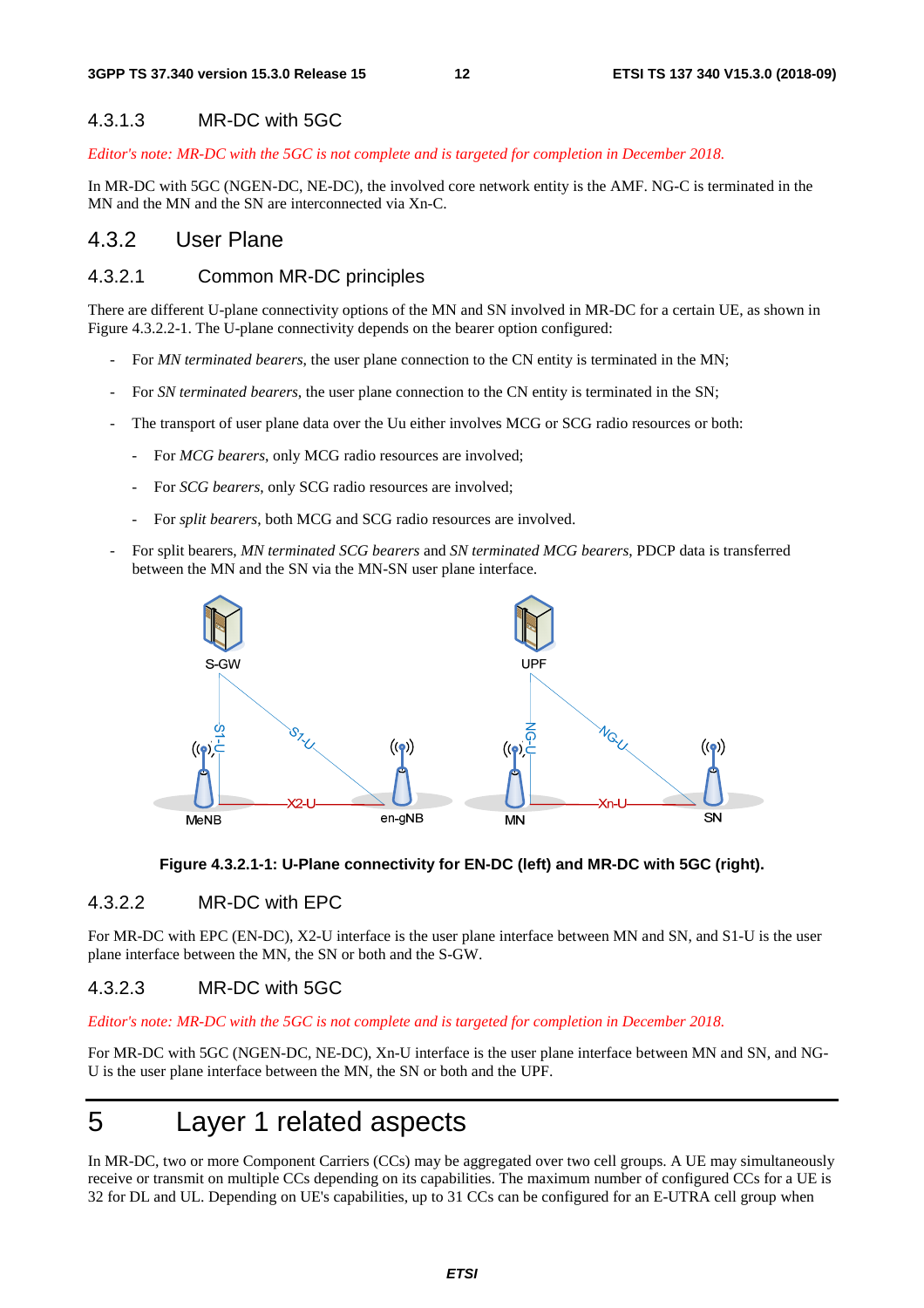the NR cell group is configured. For the NR cell group, the maximum number of configured CCs for a UE is 16 for DL and 16 for UL.

A gNB may configure the same Physical Cell ID (PCI) to more than one NR cell it serves. To avoid PCI confusion for MR-DC, NR PCIs should be allocated in a way that an NR cell is uniquely identifyable by a PCell identifier. This Pcell is in the coverage area of an NR cell included in the MR-DC operation. In addtion, NR PCIs should only be re-used in NR cells on the same SSB frequency sufficiently distant from each other. X2-C/Xn-C signalling supports disambiguation of NR PCIs by including the CGI of the PCell in respective X2AP/XnAP messages (e.g. SGNB ADDITION REQUEST/S-NODE ADDITION REQUEST) and by providing neighbour cell relationship via non-UE associated signaling (e.g. via the Xn Setup procedure or the NG-RAN node Configuration Update procedure).

## 6 Layer 2 related aspects

## 6.1 MAC Sublayer

In MR-DC, the UE is configured with two MAC entities: one MAC entity for the MCG and one MAC entity for the SCG.

In MR-DC, semi-persistent scheduling (SPS) resources can be configured on both Pcell and PSCell.

In MR-DC, the BSR configuration, triggering and reporting are independently performed per cell group. For split bearers, the PDCP data is considered in BSR in the cell group(s) configured by RRC.

In EN-DC, separate DRX configurations are provided for MCG and SCG.

## 6.2 RLC Sublayer

Both RLC AM and UM can be configured for MR-DC, for all bearer types (MCG, SCG and split bearers).

## 6.3 PDCP Sublayer

In EN-DC, CA packet duplication (see [3]) can be applied to CA in the MN and in the SN, but MCG bearer CA packet duplication can be configured only in combination with E-UTRAN PDCP and MCG DRB CA duplication can be configured only if DC packet duplication is not configured for any split DRB.

In NGEN-DC, CA packet duplication can only be configured for SCG bearer. In NE-DC, CA packet duplication can only be configured for MCG bearer.

In EN-DC, RoHC can be configured for all the bearer types.

## 6.4 SDAP Sublayer

In MR-DC with 5GC, the network may host up to two SDAP protocol entities for each individual PDU session, one for MN and another one for SN (see subclause 8.1). The UE is configured with one SDAP protocol entity per PDU session.

## 7 RRC related aspects

## 7.1 System information handling

In MR-DC, the SN is not required to broadcast system information other than for radio frame timing and SFN. System information for initial configuration is provided to the UE by dedicated RRC signalling via the MN. The UE acquires, at least, radio frame timing and SFN of SCG from the PSS/SSS and MIB (if the SN is an eNB) / NR-PSS/SSS and PBCH (if the SN is a gNB) of the PSCell.

Additionally, in EN-DC, upon change of the relevant system information of a configured Scell, the network releases and subsequently adds the concerned Scell (with updated system information), via one or more RRC reconfiguration messages sent on SRB1 or SRB3, if configured.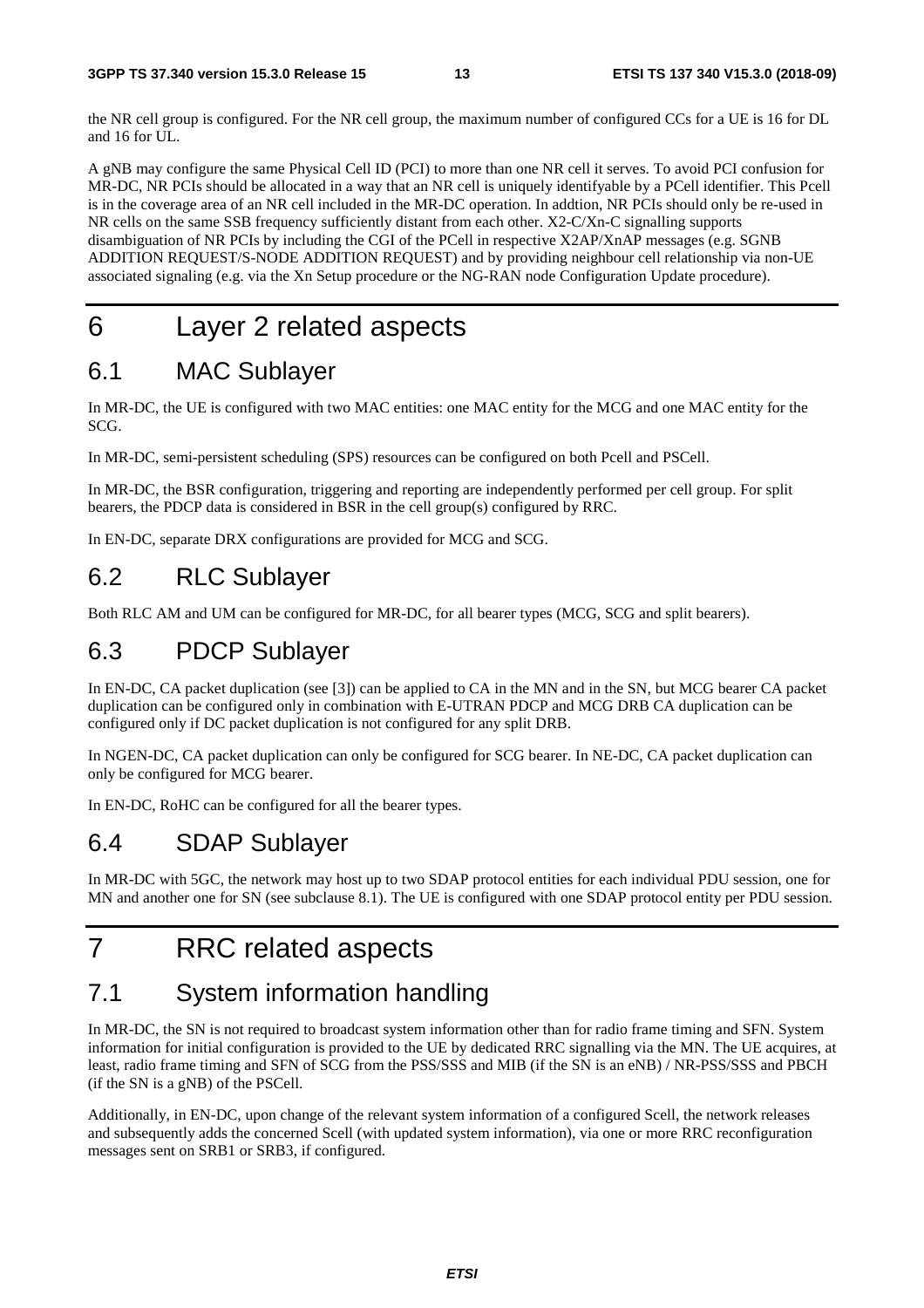### 7.2 Measurements

If the measurement is configured to the UE in preparation for the Secondary Node Addition procedure described in subclause 10.2, the Master node should configure the measurement to the UE.

In case of the intra-secondary node mobility described in sub-clause 10.3, the SN should configure the measurement to the UE in coordination with the MN, if required.

The Secondary Node Change procedure described in sub-clause 10.5 can be triggered by both the MN (only for interfrequency secondary node change) and the SN. For secondary node changes triggered by the SN, the RRM measurement configuration is maintained by the SN which also processes the measurement reporting, without providing the measurement results to the MN.

Measurements can be configured independently by the MN (for inter-RAT measurement) and by the SN (intra-RAT measurements on serving and non-serving frequencies). The MN indicates the maximum number of frequency layers and measurement identities that can be used in the SN to ensure that UE capabilities are not exceeded. If MN and SN both configure measurements on the same carrier frequency then the configurations need to be consistent (if the network wants to ensure these are considered as a single measurement layer). Each node (MN and SN) can configure independently a threshold for the SpCell quality: when the PCell quality is above the threshold configured by the MN, the UE is still required to perform inter-RAT measurements configured by the MN on the SN RAT (while it's not required to perform intra-RAT measurements); when the PSCell quality is above the threshold configured by the SN, the UE is not required to perform measurements configured by the SN.

NOTE: The SN cannot renegotiate the number of frequency layers allocated by the MN in this version of the protocol.

When SRB3 is not configured, reports for measurements configured by the SN are sent on SRB1. When SRB3 is configured, reports for measurements configured by the SN are sent on SRB3.

Measurement results related to the target SN can be provided by MN to target SN at MN initiated SN change procedure. Measurement results of target SN can be forwarded from source SN to target SN via MN at SN initiated SN change procedure. Measurement results related to the target SN can be provided by source MN to target MN at Inter-MN handover with/without SN change procedure.

In EN-DC, measurement results according to measurement configuration from the MN are encoded according to NR RRC when they are provided by MN to SN in SgNB Addition Request message. During SN initiated SN change procedure, measurement results according to measurement configuration from SN are encoded according to NR RRC when they are provided by MN to SN in SgNB Addition Request message.

Per-UE or per-FR measurement gaps can be configured, depending on UE capability and network preference. Per-UE gap applies to both FR1 (LTE and NR) and FR2 (NR) frequencies. For per-FR gap, two independent gap patterns (i.e. FR1 gap and FR2 gap) are configured for FR1 and FR2 respectively. The UE may also be configured with a per-UE gap sharing configuration (applying to per-UE gap) or with two separate gap sharing configurations (applying to FR1 and FR2 measurement gaps respectively) [8].

In EN-DC, if per-UE gap is used, the MN decides the gap pattern and the related gap sharing configuration. If per-FR gap is used, the MN decides the FR1 gap pattern and the related gap sharing configuration for FR1, while the SN decides the FR2 gap pattern and the related gap sharing configuration for FR2. The measurement gap configuration from the MN to the UE indicates if the configuration from the MN is a per-UE gap or an FR1 gap configuration. The MN also indicates the configured per-UE or FR1 measurement gap pattern and the gap purpose (per-UE or per-FR1) to the SN. Measurement gap configuration assistance information can be exchanged between the MN and the SN. For the case of per-UE gap, the SN indicates to the MN the list of SN configured frequencies in FR1 and FR2 measured by the UE. For the per-FR gap case, the SN indicates to the MN the list of SN configured frequencies in FR1 measured by the UE and the MN indicates to the SN the list of MN configured frequencies in FR2 measured by the UE.

## 7.3 UE capability coordination

In MR-DC, the capabilities of a UE supporting both E-UTRA and NR are provided to both MN and SN. MR-DC band combinations, listing the supported E-UTRA and NR band combinations, as well as NR PDCP capabilities (included in both E-UTRA Capability and NR capability) are visible to both the MN and SN.

Other RAT specific capabilities need not be visible to the node of the other RAT. For the UE capabilities requiring coordination between E-UTRA and NR (i.e. band combinations, baseband processing capabilities and the maximum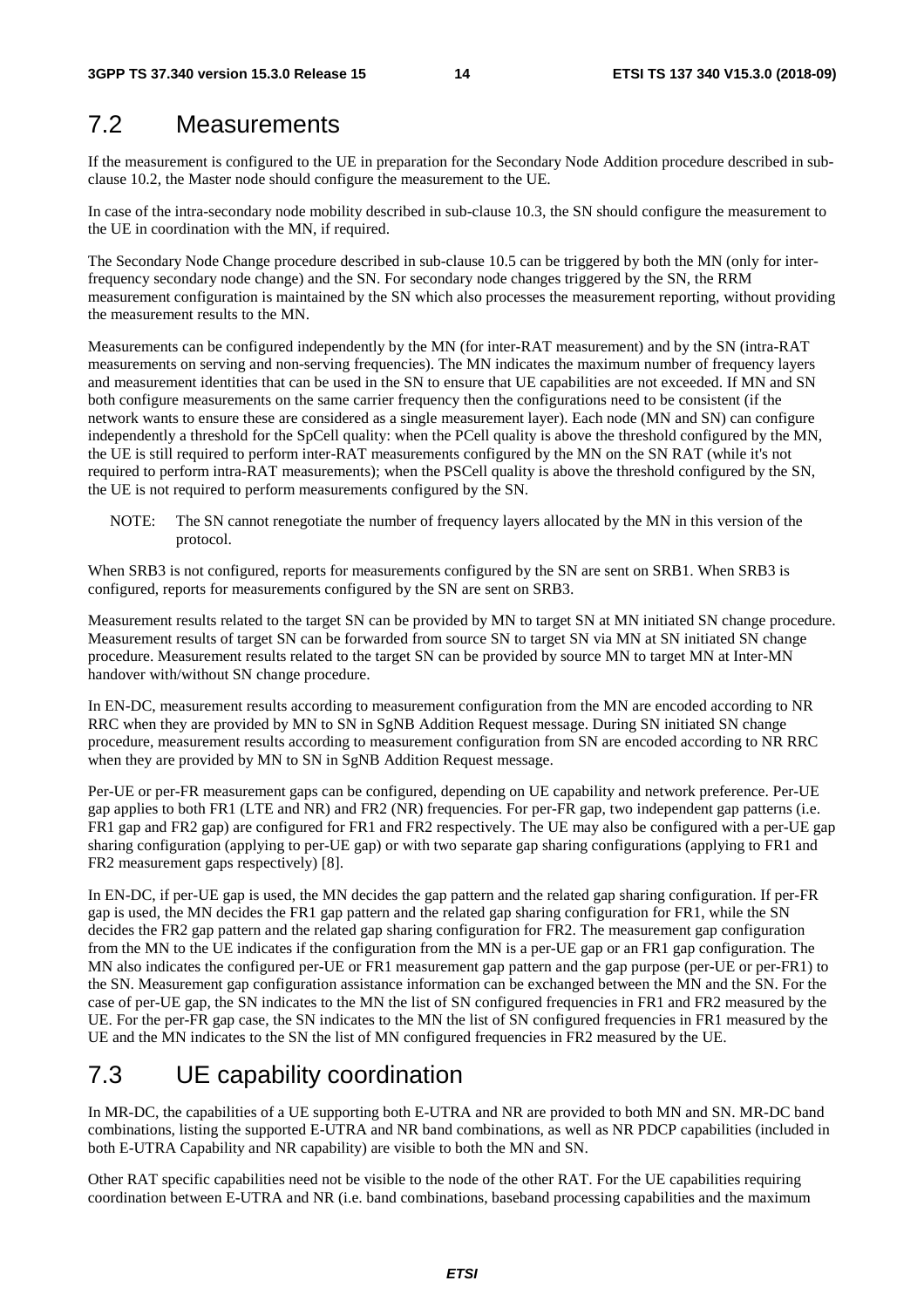power for FR1 the UE can use in SCG), it is up to the MN to decide on how to resolve the dependency between MN and SN configurations. The MN then provides the resulting UE capabilities usable for SCG configuration to the SN. As part of an SN initiated SN modification, the SN may indicate the desired UE capabilities usable for SCG configuration, and it is up to the MN to make the final decision whether to accept or reject the request.

## 7.4 Handling of combined MN/SN RRC messages

When both MCG and SCG reconfiguration is required due to the need for coordination with the MN, the SN RRC reconfiguration message is encapsulated in an MN RRC message that also carries the corresponding MCG reconfiguration that ensures that the combined configuration can be jointly processed by the UE. If the MN terminates a bearer using NR PDCP, the NR PDCP configuration is generated by the MN itself. If the SN terminates the bearer, the SN generates the NR PDCP configuration and sends it to the MN as a separate container.

The UE uses a joint success/failure procedure for messages in an encapsulating MN RRC message. A failure of the MN RRC messages, including one encapsulated SN RRC message with or without any MCG reconfiguration fields, triggers a re-establishment procedure. Each SN RRC reconfiguration message should have its own RRC response message even when the SN RRC message is encapsulated in an MN RRC message. The SN RRC response message is forwarded over X2/Xn to the SN. If a SN RRC reconfiguration message is contained in a MN RRC message, the UE sends a MN RRC response message that encapsulates the SN RRC response message.

NOTE: If the MN RRC message does not encapsulate an SN RRC reconfiguration message (i.e. an SCG configuration) but only information elements generated by the SN (e.g. the PDCP configuration for an SN terminated bearer), the UE will not send an SN RRC response message.

## 7.5 SRB3

The decision to establish SRB3 is taken by the SN, which provides the SRB3 configuration using an SN RRC message. SRB3 establishment and release can be done at Secondary Node Addition and Secondary Node Change. SRB3 reconfiguration can be done at Secondary Node Modification procedure.

SRB3 may be used to send SN RRC Reconfiguration, SN RRC Reconfiguration Complete and SN Measurement Report messages, only in procedures where the MN is not involved. SN RRC Reconfiguration Complete messages are mapped to the same SRB as the message initiating the procedure. SN Measurement Report messages are mapped to SRB3, if configured, regardless of whether the configuration is received directly from the SN or via the MN. No MN RRC messages are mapped to SRB3.

SRB3 is modelled as one of the SRBs defined in TS 38.331 [4] and uses the NR-DCCH logical channel type. RRC PDUs on SRB3 are ciphered and integrity protected using NR PDCP, with security keys derived from S-K<sub>gNB</sub>. The SN selects ciphering and integrity protection algorithms for the SRB3 and provides them to the MN within the SCG Configuration for transmission to the UE.

NOTE: A NR SCG RRC message sent via E-UTRA MCG SRB is protected by E-UTRA MCG SRB security (NR security is not used in this case).

SRB3 is of higher scheduling priority than all DRBs. The default scheduling priorities of split SRB1 and SRB3 are the same.

There is no requirement on the UE to perform any reordering of RRC messages between SRB1 and SRB3.

When SCG is released, SRB3 is released.

## 7.6 Split SRB

Split SRB is supported for both SRB1 and SRB2 (split SRB is not supported for SRB0 and SRB3). RRC PDUs on split SRB are ciphered and integrity protected using NR PDCP.

Split SRB can be configured by the MN in Secondary Node Addition and/or Modification procedure, with SN configuration part provided by the SN. A UE can be configured with both split SRB and SRB3 simultaneously. SRB3 and the SCG leg of split SRB can be independently configured.

For the split SRB, the selection of transmission path in downlink depends on network implementation. For uplink, the UE is configured via MN RRC signalling whether to use MCG path, SCG path or duplicate the transmission on both MCG and SCG.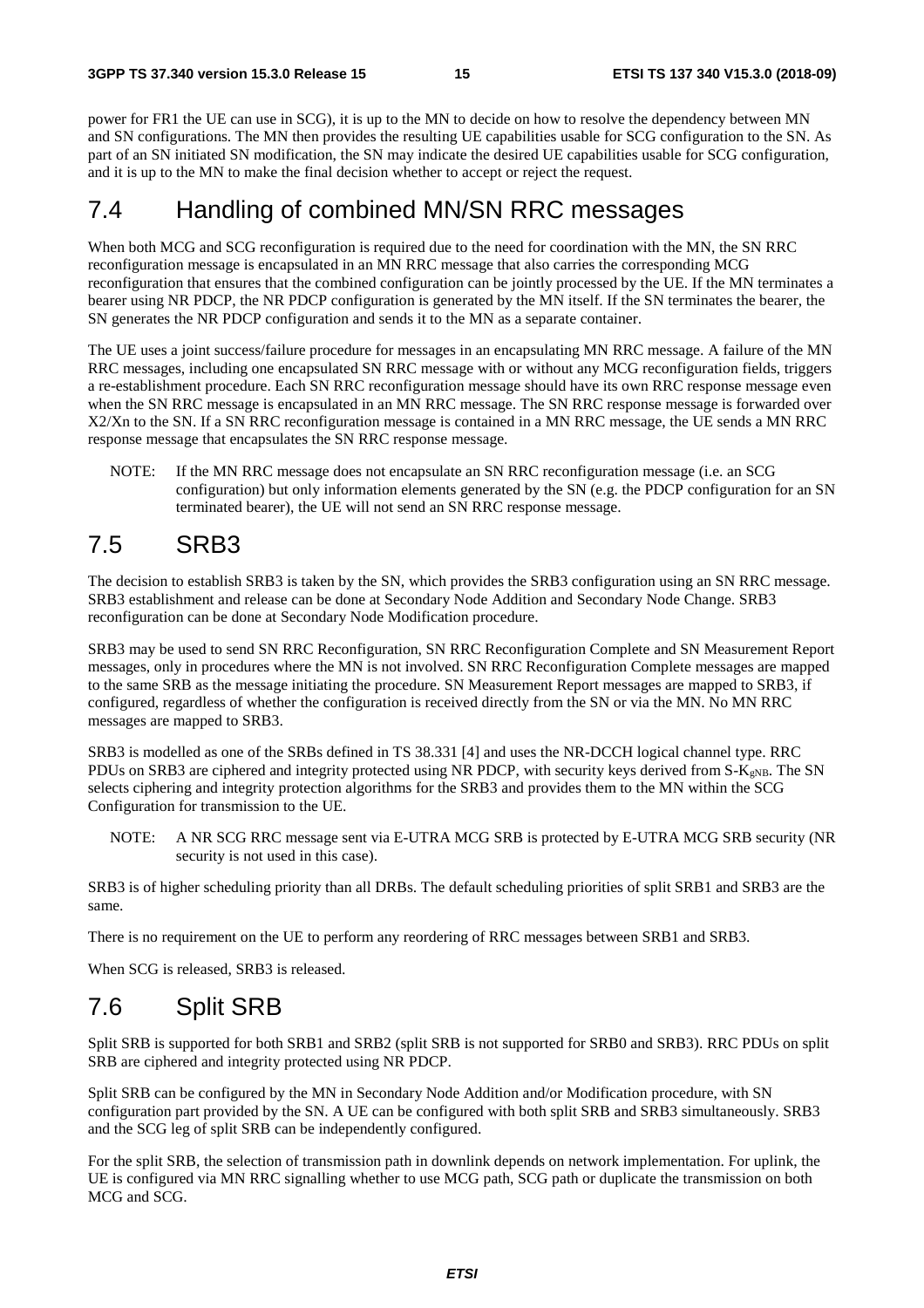## 7.7 SCG/MCG failure handling

RLF is declared separately for the MCG and for the SCG.

If radio link failure is detected for MCG, the UE initiates the RRC connection re-establishment procedure.

In EN-DC and NGEN-DC, the following SCG failure cases are supported:

- SCG RLF;
- SN change failure:
- SCG configuration failure (only for messages on SRB3);
- SCG RRC integrity check failure (on SRB3).

In EN-DC and NGEN-DC, upon SCG failure the UE suspends SCG transmissions for all radio bearers and reports the SCG Failure Information to the MN, instead of triggering re-establishment.

In all SCG failure cases, the UE maintains the current measurement configurations from both the MN and the SN and the UE continues measurements based on configuration from the MN and the SN if possible. The SN measurements configured to be routed via the MN will continue to be reported after the SCG failure.

NOTE: UE may not continue measurements based on configuration from the SN after SCG failure in certain cases (e.g. UE can not maintain the timing of PSCell).

The UE includes in the SCG Failure Information message the measurement results available according to current measurement configuration of both the MN and the SN. The MN handles the SCG Failure Information message and may decide to keep, change, or release the SN/SCG. In all the cases, the measurement results according to the SN configuration and the SCG failure type may be forwarded to the old SN and/or to the new SN.

## 7.8 UE identities

In MR-DC, two C-RNTIs are independently allocated to the UE: one for MCG, and one for SCG.

## 7.9 Inter-node Resource Coordination

For EN-DC operation, MN and SN may coordinate their UL and DL radio resources in semi-static manner via UE associated signalling.

## 8 Bearer handling aspects

## 8.1 QoS aspects

In EN-DC, the E-UTRAN QoS framework defined in TS 36.300 [2] applies:

- An S1-U bearer is established between the EPC and the SN for SN terminated bearers;
- An X2-U bearer is established between the MN and the SN for split bearers, MN terminated SCG bearers and SN terminated MCG bearers;
- MN terminated and SN terminated bearers may have either MCG or SCG radio resources or both, MCG and SCG radio resources, established;
- The MN decides the DL UE AMBR and UL UE AMBR limits to be assigned to the SN, and indicates these to the SN:
	- The PDCP entity at the SN applies the received DL UE AMBR limit to the set of all bearers for which the SN hosts PDCP for the UE;

The MAC entity at the SN applies the received UL UE AMBR limit to the scheduled uplink radio traffic at the SN for the UE.In MR-DC with 5GC: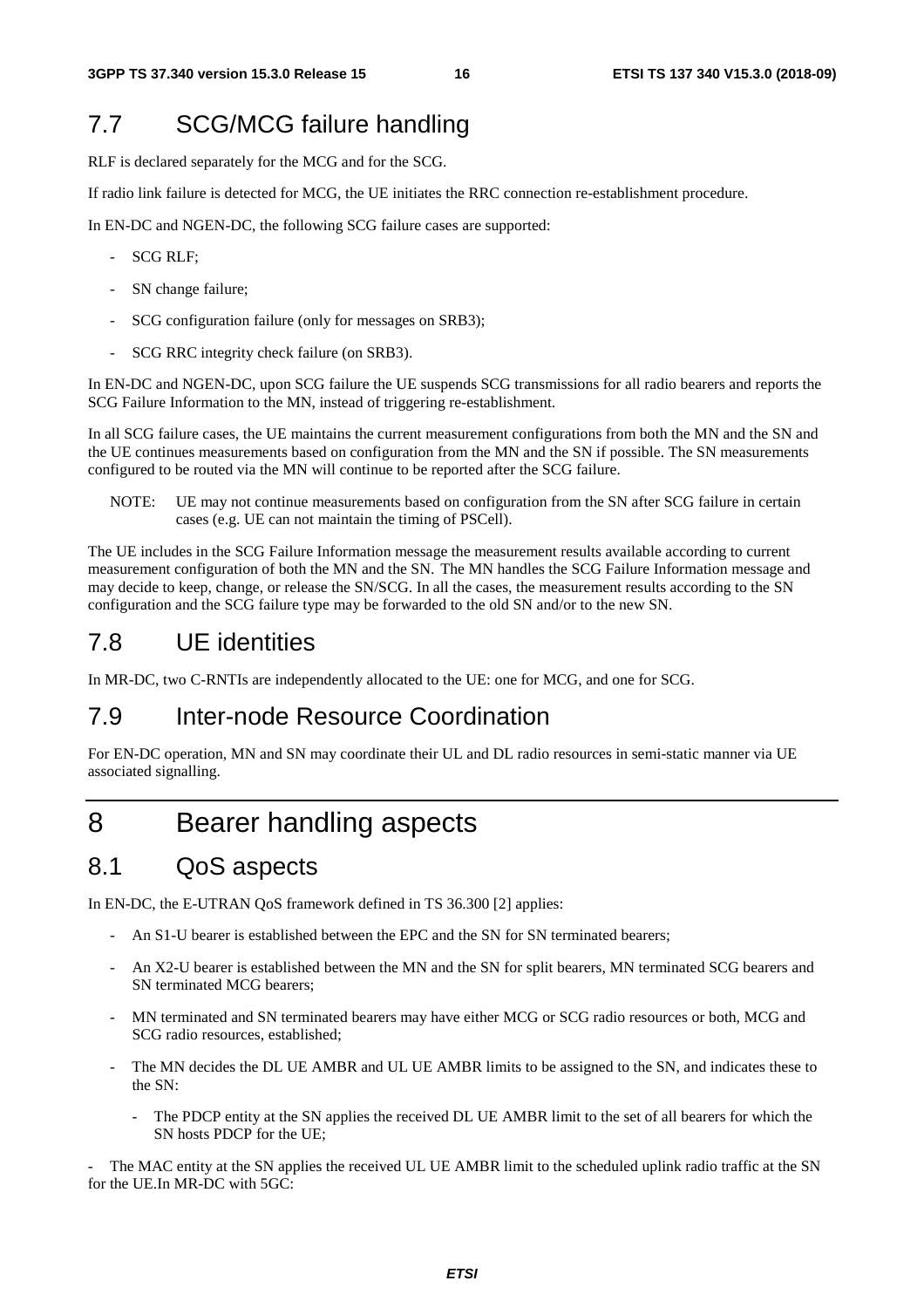- The NG-RAN OoS framework defined in TS 38.300 [3] applies:
- QoS flows belonging to the same PDU session may be mapped to different bearer types (see subclause 4.2.2) and as a result there may be two different SDAP entities for the same PDU session: one at the MN and another one at the SN, in which case the MN decides which QoS flows are assigned to the SDAP entity in the SN. If the SN decides that its SDAP entity cannot host a given QoS flow any longer, the SN informs the MN and the MN cannot reject the request;
- The MN or SN node that hosts the SDAP entity for a given QoS flow decides how to map the QoS flow to DRBs;
- If the SDAP entity for a given OoS flow is hosted by the MN and the MN decides that SCG resources are to be configured it provides to the SN
	- DRB QoS flow level QoS parameters, which the SN may reject, and
	- QoS flow to DRB mapping information and the respective per QoS flow information;
- If the SDAP entity for a given QoS flow is hosted by the SN and the SN configures MCG resources, based on offered MCG resource information from the MN, the SN provides to the MN
	- DRB QoS flow level QoS parameters, which the MN may reject, and
	- QoS flow to DRB mapping information and the respective per QoS flow information.
- If the SDAP entity for a given QoS flow is hosted by the SN, the MN provides sufficient QoS related information to enable the SN to configure appropriate SCG resources and to request the configuration of appropriate MCG resources. The MN may offer MCG resources to the SN and may indicate for GBR QoS flows the amount offered to the SN on a per QoS flow level.
- MN decides the PDU session AMBR limits to be assigned to the SN, and indicates these to the SN.

To support PDU sessions mapped to different bearer types, MR-DC with 5GC provides the possibility for the MN to request the 5GC:

- For some PDU sessions of a UE: Direct the User Plane traffic of the whole PDU session either to the MN or to the SN. In that case, there is a single NG-U tunnel termination at the NG-RAN for such PDU session.
	- The MN may request to change this assignment during the life time of the PDU session.
- For some other PDU sessions of a UE: Direct the User Plane traffic of a subset of the QoS flows of the PDU session to the SN (respectively MN) while the rest of the QoS flows of the PDU session is directed to the MN (respectively SN). In that case, there are two NG-U tunnel terminations at the NG-RAN for such PDU session.
	- The MN may request to change this assignment during the life time of the PDU session.

To support notification control indication for GBR QoS flows along the QoS framework specified in 38.300 [3] for MR-DC with 5GC, SN and MN may mutually indicate whenever OoS requirements for GBR OoS flows cannot be fulfilled anymore or can be fulfilled again.

## 8.2 Bearer type selection

In EN-DC, for each radio bearer the MN decides the location of the PDCP entity and in which cell group(s) radio resources are to be configured. Once an SN terminated split bearer is established, e.g. by means of the Secondary Node Addition procedure or MN initiated Secondary Node Modification procedure, the SN may remove and later on add SCG resources for the respective E-RAB, as long as the QoS for the respective E-RAB is guaranteed.

In MR-DC with 5GC, the following principles apply:

- The MN decides per PDU session the location of the SDAP entity, i.e. whether it shall be hosted by the MN or the SN or by both;
- If the MN decides to host an SDAP entity it may decide some of the related QoS flows to be realized as MCG bearer, some as SCG bearer, and others to be realized as split bearer;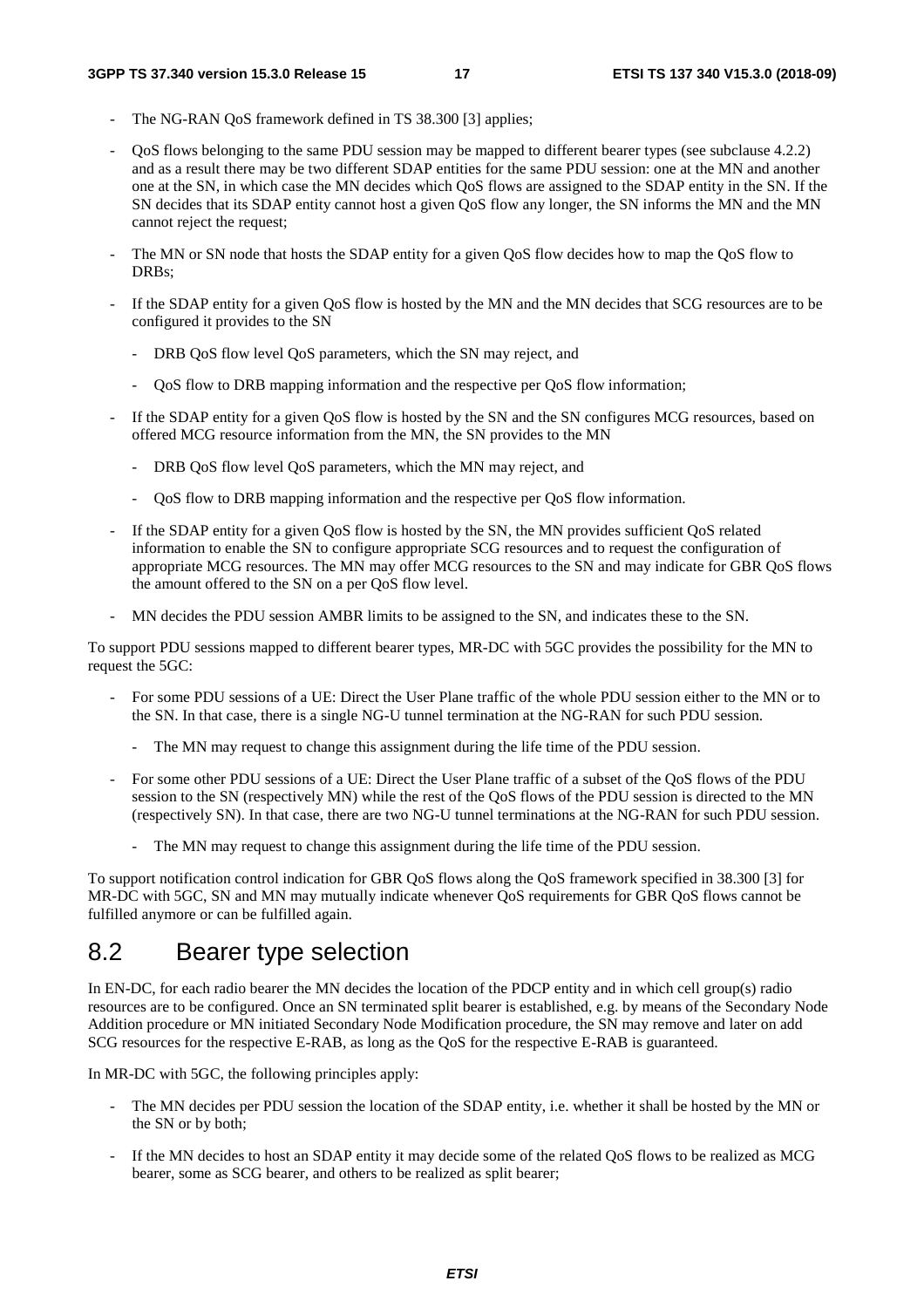If the MN decides that an SDAP entity shall be hosted in the SN, some of the related OoS flows may be realized as SCG bearer, some as MCG bearer, while others may be realized as split bearer. The SN may remove or add SCG resources for the respective QoS flows, as long as the QoS for the respective QoS flow is guaranteed.

## 8.3 Bearer type change

In MR-DC, all the possible bearer type change options are supported:

- MCG bearer to/from split bearer;
- MCG bearer to/from SCG bearer;
- SCG bearer to/from split bearer.

Bearer termination point change is supported for all bearer types, and can be performed with or without bearer type change:

- MN terminated bearer to/from SN terminated bearer.

#### For EN-DC:

- when the security key is changed for a bearer, the associated PDCP and RLC entities are re-established, while MAC behavior might depend on the solution selected by the network, e.g. MAC reset, change of LCID, etc. (see Annex A);
- for MCG bearer, split bearer and SCG bearer, during handover MCG/SCG PDCP and RLC are re-established and MCG/SCG MAC is reset;
- if a bearer type change happens through handover procedure then for MCG bearer, split bearer and SCG bearer, MCG/SCG PDCP/RLC are re-established and MCG/SCG MAC is reset;
- if a bearer type change happens through SN change procedure, then SN terminated PDCP /RLC are reestablished and SCG MAC is reset;
- one step (direct) bearer type change between MN terminated bearer types without using the handover procedure is supported;
- one step (direct) bearer type change between SN terminated bearer types without using the handover or SN change procedure is supported;
- one step (direct) bearer type change from/to MN terminated bearer to/from SN terminated bearer without using the handover procedure is supported;
- Upon bearer type change from SCG bearer to MCG bearer MAC is not reset; the associated NR RLC entity is released and the associated LTE RLC entity is established;
- PDCP version change for DRB or PDCP SN length change for an AM DRB or RLC mode change for DRB is performed using a release and add of the DRBs (in a single message) or full configuration;
- One step (direct) bearer type change with PDCP version change is supported;
- Upon bearer type change from MCG bearer to SCG bearer or from split bearer to SCG bearer, the associated LTE RLC entity is first re-established and then released, the associated NR RLC entity is established for MCG bearer to SCG bearer:
- NOTE: L2 handling for bearer type change in EN-DC is also summarized in Annex A (the table does not consider the cases that PDCP SN length is changed and avoiding reuse of COUNT).

## 8.4 User data forwarding

Upon EN-DC specific activities, user data forwarding may be performed for E-RABs for which the bearer type change from/to MN terminated bearer to/from SN terminated bearer is performed. The behaviour of the node from which data is forwarded is the same as specified for the "source eNB" for handover, the behaviour of the node to which data is forwarded is the same as specified for the "target eNB" for handover.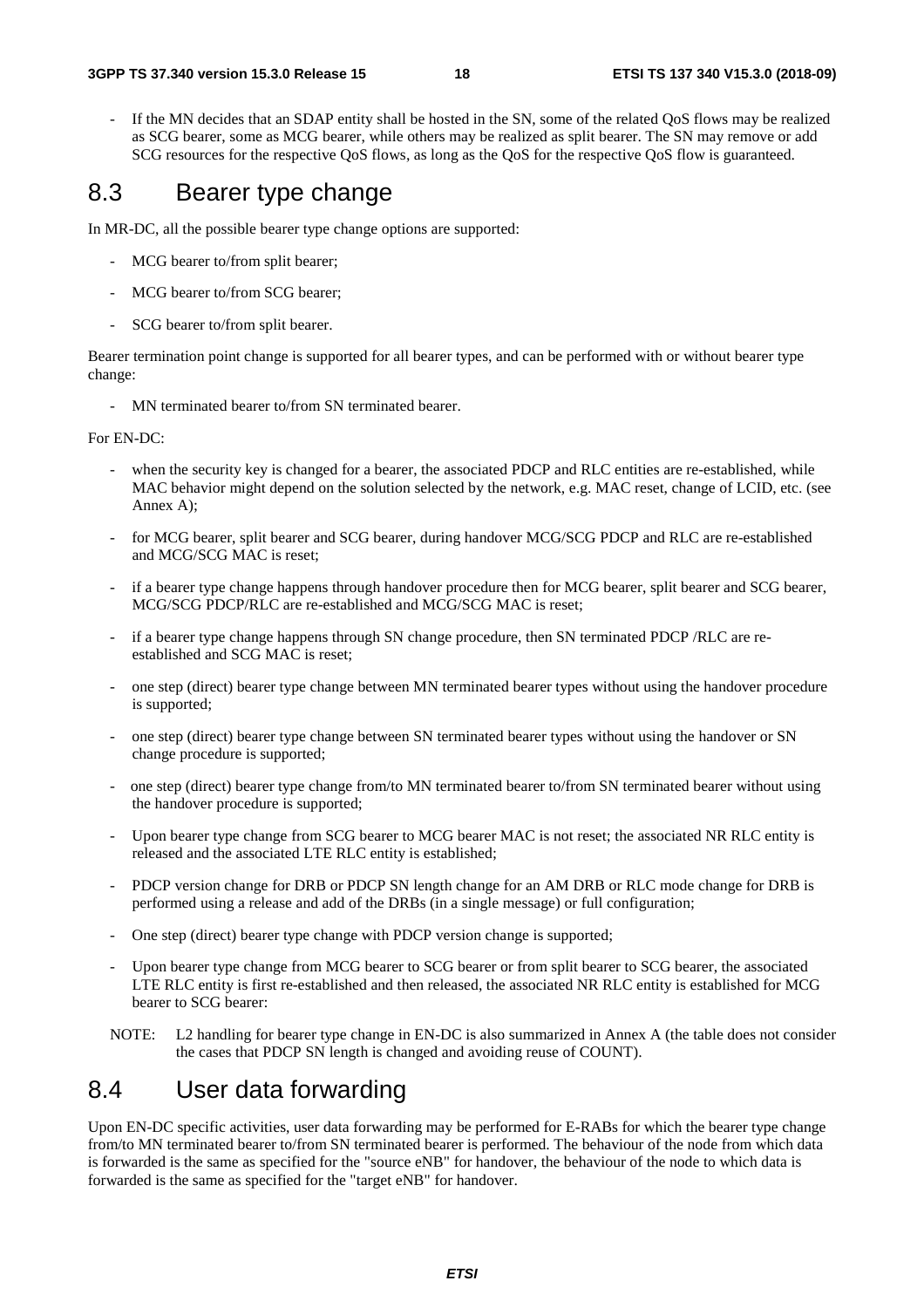For MR-DC with 5GC, user data forwarding may be performed between NG-RAN nodes whenever the logical node hosting the PDCP entity changes. The behaviour of the node from which data is forwarded is the same as specified for the "source NG-RAN node" for handover, the behaviour of the node to which data is forwarded is the same as specified for the "target NG-RAN node" for handover.

For mobility scenarios which involve more than two RAN nodes, either direct or indirect data forwarding may be applied.

## 9 Security related aspects

EN-DC can only be configured after security activation in the MN.

In EN-DC, for bearers terminated in the MN the network configures the UE with  $K_{eNB}$ ; for bearers terminated in the SN the network configures the UE with  $S-K<sub>gNB</sub>$ .

For mobility scenarios that involve only a change of the SCG (i.e. no Pcell handover and hence no  $K_{eNB}$  change), S- $K_{gNB}$  key refresh is not required if the PDCP termination point of the SN is not changed.

In EN-DC, the UE supports the NR security algorithms corresponding to the E-UTRA security algorithms signalled at NAS level and the UE NR AS Security capability is not signalled to the MN over RRC. Mapping from E-UTRA security algorithms to the corresponding NR security algorithms, where necessary, is performed at the MN.

For MR-DC with 5GC, UP integrity protection can be configured on a per radio bearer basis.

## 10 Multi-Connectivity operation related aspects

## 10.1 General

Similar procedures as defined under section 10.1.2.8 (Dual Connectivity operation) in TS 36.300 [2] apply for MR-DC.

### 10.2 Secondary Node Addition

### 10.2.1 EN-DC

The Secondary Node Addition procedure is initiated by the MN and is used to establish a UE context at the SN to provide radio resources from the SN to the UE. For bearers requiring SCG radio resources, this procedure is used to add at least the first cell of the SCG. This procedure can also be used to configure an SN terminated MCG bearer (where no SCG configuration is needed). Figure 10.2.1-1 shows the Secondary Node Addition procedure.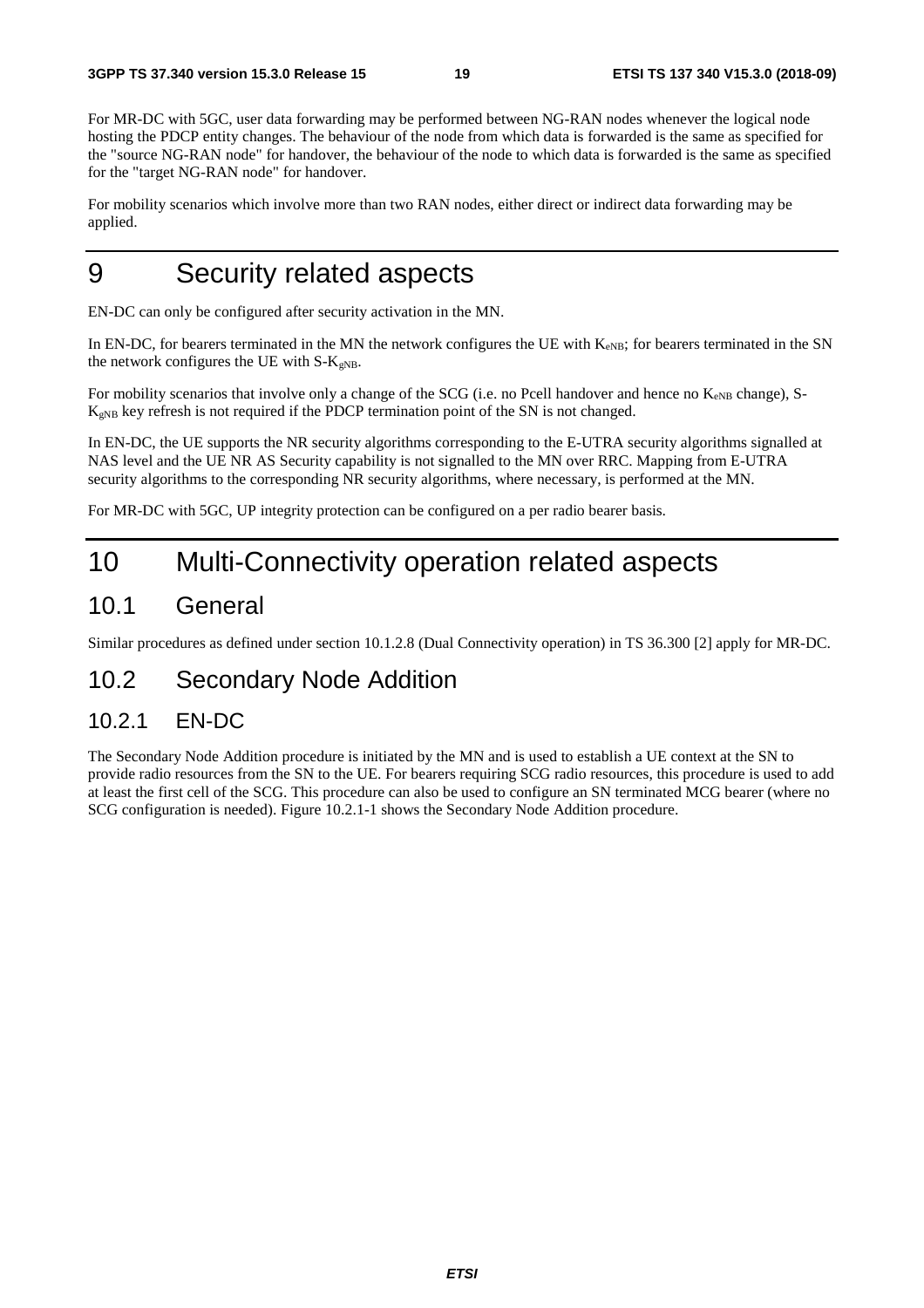

**Figure 10.2.1-1: Secondary Node Addition procedure** 

- 1. The MN decides to request the SN to allocate radio resources for a specific E-RAB, indicating E-RAB characteristics (E-RAB parameters, TNL address information corresponding to bearer type). In addition, for bearers requiring SCG radio resources, MN indicates the requested SCG configuration information, including the entire UE capabilities and the UE capability coordination result. In this case, the MN also provides the latest measurement results for SN to choose and configure the SCG cell(s). The MN may request the SN to allocate radio resources for split SRB operation. The MN always provides all the needed security information to the SN (even if no SN terminated bearers are setup) to enable SRB3 to be setup based on SN decision. In case of bearer options that require X2-U resources between the MN and the SN, the MN provides X2-U TNL address information for the respective E-RAB, X2-U DL TNL address information for SN terminated bearers, X2-U UL TNL address information for MN terminated bearers. In case of SN terminated split bearers the MN provides the maximum QoS level that it can support. The SN may reject the request.
- NOTE 1: For split bearers, MCG and SCG resources may be requested of such an amount, that the QoS for the respective E-RAB is guaranteed by the exact sum of resources provided by the MCG and the SCG together, or even more. For MN terminated split bearers, the MNs decision is reflected in step 1 by the E-RAB parameters signalled to the SN, which may differ from E-RAB parameters received over S1.
- NOTE 2: For a specific E-RAB, the MN may request the direct establishment of an SCG or a split bearer, i.e., without first having to establish an MCG bearer. It is also allowed that all E-RABs can be configured as SN terminated bearers, i.e. there is no E-RAB established as an MN terminated bearer.
- 2. If the RRM entity in the SN is able to admit the resource request, it allocates respective radio resources and, dependent on the bearer option, respective transport network resources. For bearers requiring SCG radio resources, the SN triggers Random Access so that synchronisation of the SN radio resource configuration can be performed. The SN decides the Pscell and other SCG Scells and provides the new SCG radio resource configuration to the MN in a NR RRC configuration message contained in the SgNB Addition Request Acknowledge message. In case of bearer options that require X2-U resources between the MN and the SN, the SN provides X2-U TNL address information for the respective E-RAB, X2-U UL TNL address information for SN terminated bearers, X2-U DL TNL address information for MN terminated bearers. For SN terminated bearers, the SN provides the S1-U DL TNL address information for the respective E-RAB and security algorithm. If SCG radio resources have been requested, the SCG radio resource configuration is provided.
- NOTE 3: For the SN terminated split bearer option, the SN may either decide to request resources from the MN of such an amount, that the QoS for the respective E-RAB is guaranteed by the exact sum of resources provided by the MN and the SN together, or even more. The SNs decision is reflected in step 2 by the E-RAB parameters signalled to the MN, which may differ from E-RAB parameters received in step 1. The QoS level requested from the MN shall not exceed the level that the MN offered when setting up the split bearer in step 1.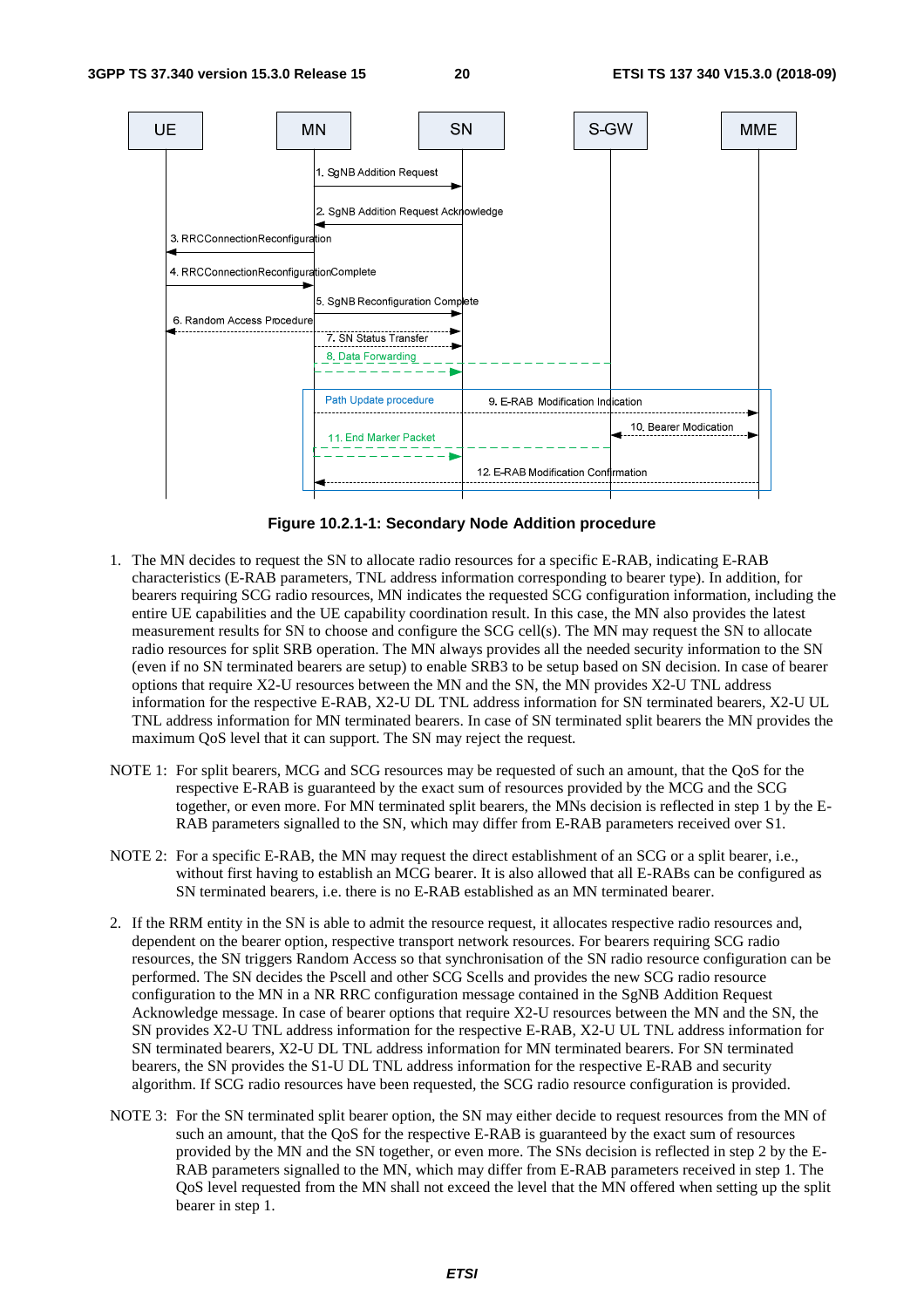NOTE 4: In case of MN terminated bearers, transmission of user plane data may take place after step 2.

NOTE 5: In case of SN terminated bearers , data forwarding and the SN Status Transfer may take place after step 2.

- 3. The MN sends to the UE the *RRCConnectionReconfiguration* message including the NR RRC configuration message, without modifying it.
- 4. The UE applies the new configuration and replies to MN with *RRCConnectionReconfigurationComplete* message, including a NR RRC response message, if needed. In case the UE is unable to comply with (part of) the configuration included in the *RRCConnectionReconfiguration* message, it performs the reconfiguration failure procedure.
- 5. The MN informs the SN that the UE has completed the reconfiguration procedure successfully via *SgNB ReconfigurationComplete* message, including the encoded NR RRC response message, if received from the UE.
- 6. If configured with bearers requiring SCG radio resources, the UE performs synchronisation towards the PSCell of the SN. The order the UE sends the *RRCConnectionReconfigurationComplete* message and performs the Random Access procedure towards the SCG is not defined. The successful RA procedure towards the SCG is not required for a successful completion of the RRC Connection Reconfiguration procedure.
- 7. In case of SN terminated bearers using RLC AM, the MN sends SN Status Transfer.
- 8. In case of SN terminated bearers using RLC AM, and dependent on the bearer characteristics of the respective E-RAB, the MN may take actions to minimise service interruption due to activation of EN-DC (Data forwarding).
- 9-12. For SN terminated bearers, the update of the UP path towards the EPC is performed.

### 10.2.2 MR-DC with 5GC

*Editor's note: MR-DC with the 5GC is not complete and is targeted for completion in December 2018.* 

The Secondary Node (SN) Addition procedure is initiated by the MN and is used to establish a UE context at the SN in order to provide radio resources from the SN to the UE. For bearers requiring SCG radio resources, this procedure is used to add at least the initial SCG serving cell of the SCG. This procedure can also be used to configure an SN terminated MCG bearer (where no SCG configuration is needed). Figure 10.2.2-1 shows the SN Addition procedure.



**Figure 10.2.2-1: SN Addition procedure** 

1. The MN decides to request the target SN to allocate radio resources for one or more specific PDU Sessions/QoS Flows, indicating QoS Flows characteristics (QoS Flow Level QoS parameters, PDU session level TNL address information, and PDU session level Network Slice info). In addition, for bearers requiring SCG radio resources,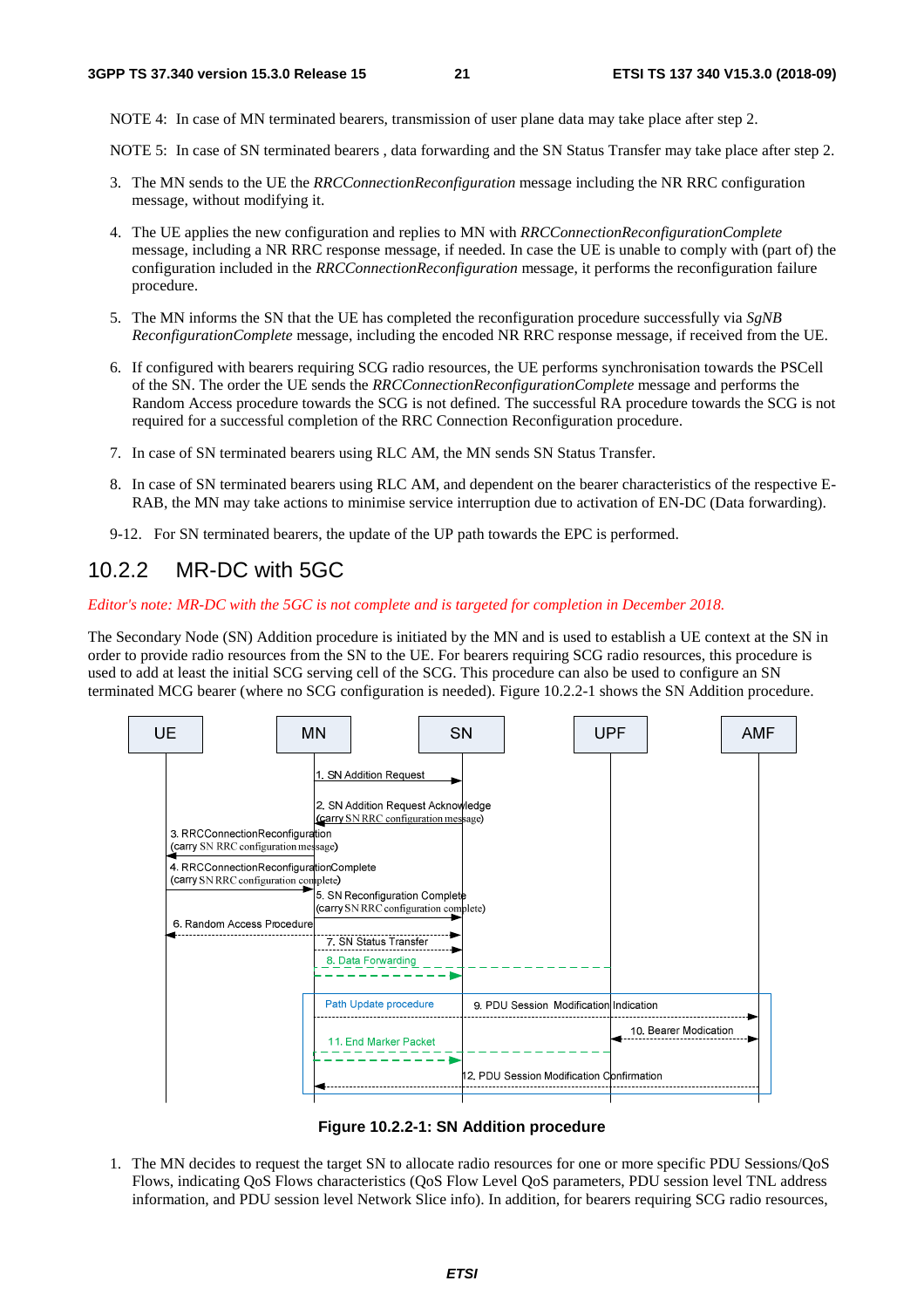MN indicates the requested SCG configuration information, including the entire UE capabilities and the UE capability coordination result. In this case, the MN also provides the latest measurement results for SN to choose and configure the SCG cell(s). The MN may request the SN to allocate radio resources for split SRB operation. The MN always provides all the needed security information to the SN (even if no SN terminated bearers are setup) to enable SRB3 to be setup based on SN decision. For bearer options that require Xn-U resources between the MN and the SN, MN needs to provide Xn-U TNL address information, Xn-U DL TNL address information for SN terminated bearers and Xn-U UL TNL address information for MN terminated bearers. The SN may reject the request.

- NOTE 1: For split bearers, MCG and SCG resources may be requested of such an amount, that the QoS for the respective QoS Flow is guaranteed by the exact sum of resources provided by the MCG and the SCG together, or even more. For MN terminated split bearers, the MN decision is reflected in step 1 by the QoS Flow parameters signalled to the SN, which may differ from QoS Flow parameters received over NG.
- NOTE 2: For a specific QoS flow, the MN may request the direct establishment of SCG and/or split bearers, i.e. without first having to establish MCG bearers. It is also allowed that all QoS flows can be mapped to SN terminated bearers, i.e. there is no QoS flow mapped to an MN terminated bearer.
- 2. If the RRM entity in the SN is able to admit the resource request, it allocates respective radio resources and, dependent on the bearer type options, respective transport network resources. For bearers requiring SCG radio resources the SN triggers UE Random Access so that synchronisation of the SN radio resource configuration can be performed. The SN decides for the PScell and other SCG Scells and provides the new SCG radio resource configuration to the MN in a SN RRC configuration message contained in the SN Addition Request Acknowledge message. In case of bearer options that require Xn-U resources between the MN and the SN, the SN provides Xn-U TNL address information for the respective E-RAB, Xn-U UL TNL address information for SN terminated bearers, Xn-U DL TNL address information for MN terminated bearers. For SN terminated bearers, the SN provides the NG-U DL TNL address information for the respective PDU Session and security algorithm. If SCG radio resources have been requested, the SCG radio resource configuration is provided.
- NOTE 3: In case of MN terminated bearers, transmission of user plane data may take place after step 2.
- NOTE 4: In case of SN terminated bearers, data forwarding and the SN Status Transfer may take place after step 2.
- NOTE 5: For MN terminated NR SCG bearers for which PDCP duplication with CA is configured the MN allocates 2 separate Xn-U bearers.

 For SN terminated NR MCG bearers for which PDCP duplication with CA is configured the SN allocates 2 separate Xn-U bearers.

- 3. The MN sends the MN RRC reconfiguration message to the UE including the SN RRC configuration message, without modifying it.
- 4. The UE applies the new configuration and replies to MN with MN RRC reconfiguration complete message, including a SN RRC response message for SN, if needed. In case the UE is unable to comply with (part of) the configuration included in the MN RRC reconfiguration message, it performs the reconfiguration failure procedure.
- 5. The MN informs the SN that the UE has completed the reconfiguration procedure successfully via SN Reconfiguration Complete message, including the encoded SN RRC response message, if received from the UE.
- 6. If configured with bearers requiring SCG radio resources, the UE performs synchronisation towards the PSCell configured by the SN. The order the UE sends the MN RRC reconfiguration complete message and performs the Random Access procedure towards the SCG is not defined. The successful RA procedure towards the SCG is not required for a successful completion of the RRC Connection Reconfiguration procedure.
- 7. In case of SN terminated bearers using RLC AM, the MN sends SN Status Transfer.
- 8. In case of SN terminated bearers using RLC AM, and dependent on the bearer characteristics of the respective QoS Flows, the MN may take actions to minimise service interruption due to activation of MR-DC (Data forwarding).
- 9-12. For SN terminated bearers, the update of the UP path towards the 5GC is performed via PDU Session Path Update procedure*.*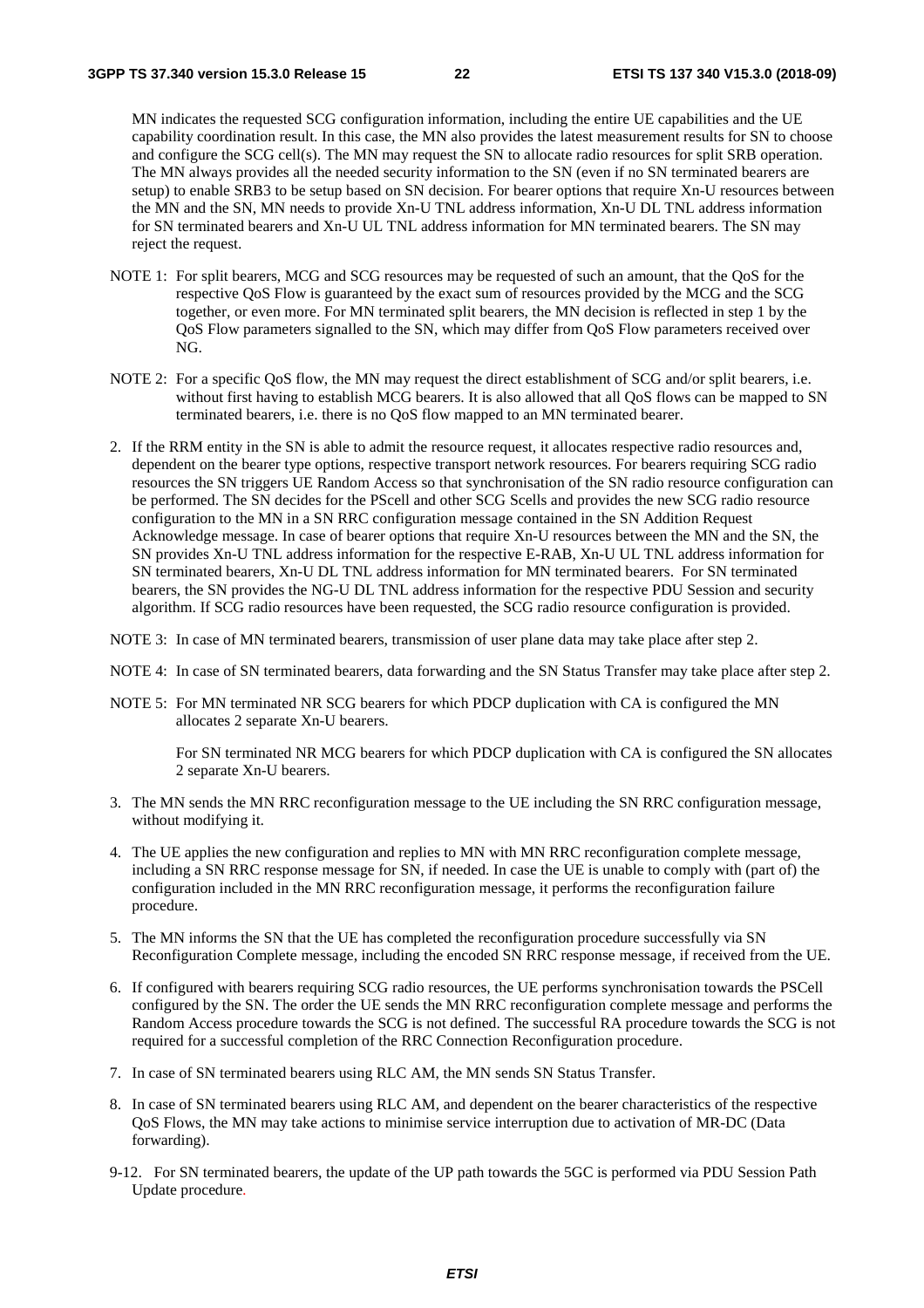## 10.3 Secondary Node Modification (MN/SN initiated)

### 10.3.1 EN-DC

The Secondary Node Modification procedure may be initiated either by the MN or by the SN and be used to modify, establish or release bearer contexts, to transfer bearer contexts to and from the SN or to modify other properties of the UE context within the same SN. It may also be used to transfer an NR RRC message from the SN to the UE via the MN and the response from the UE via MN to the SN (e.g. when SRB3 is not used).

The Secondary Node modification procedure does not necessarily need to involve signalling towards the UE.

#### **MN initiated SN Modification**



**Figure 10.3.1-1: SN Modification procedure - MN initiated** 

The MN uses the procedure to initiate configuration changes of the SCG within the same SN, e.g. the addition, modification or release of SCG bearer(s) and the SCG RLC bearer of split bearer(s), as well as configuration changes for SN terminated MCG bearers. Bearer type change may result in adding the new bearer configuration and releasing the old bearer configuration within a single MN initiated SN Modification procedure for the respective E-RAB. The MN uses this procedure to perform handover within the same MN while keeping the SN. The MN also uses the procedure to query the current SCG configuration, e.g. when delta configuration is applied in a MN initiated SN change. The MN also uses the procedure to provide the S-RLF related information to the SN. The MN may not use the procedure to initiate the addition, modification or release of SCG Scells. The SN may reject the request, except if it concerns the release of SN terminated bearer(s) or the SCG RLC bearer of MN terminated bearer(s), or if it is used to perform handover within the same MN while keeping the SN. Figure 10.3.1-1 shows an example signalling flow for a MN initiated SN Modification procedure.

1. The MN sends the SgNB Modification Request message, which may contain bearer context related or other UE context related information, data forwarding address information (if applicable) and the requested SCG configuration information, including the UE capability coordination result to be used as basis for the reconfiguration by the SN. In case a security key update in the SN is required, a new *SgNB Security Key* is included. In case of SCG RLC re-establishment for E-RABs configured with an MN terminated bearer with an SCG RLC bearer for which no bearer type change is performed, the MN provides a new UL GTP TEID to the SN. The SN shall continue sending UL PDCP PDUs to the MN with the previous UL GTP TEID until it reestablishes the RLC and use the new UL GTP TEID after re-establishment. In case of PDCP re-establishment for E-RABs configured with an SN terminated bearer with an MCG RLC bearer for which no bearer type change is performed, the MN provides a new DL GTP TEID to the SN. The SN shall continue sending DL PDCP PDUs to the MN with the previous DL GTP TEID until it performs PDCP re-establishment and use the new DL GTP TEID starting with the PDCP re-establishment.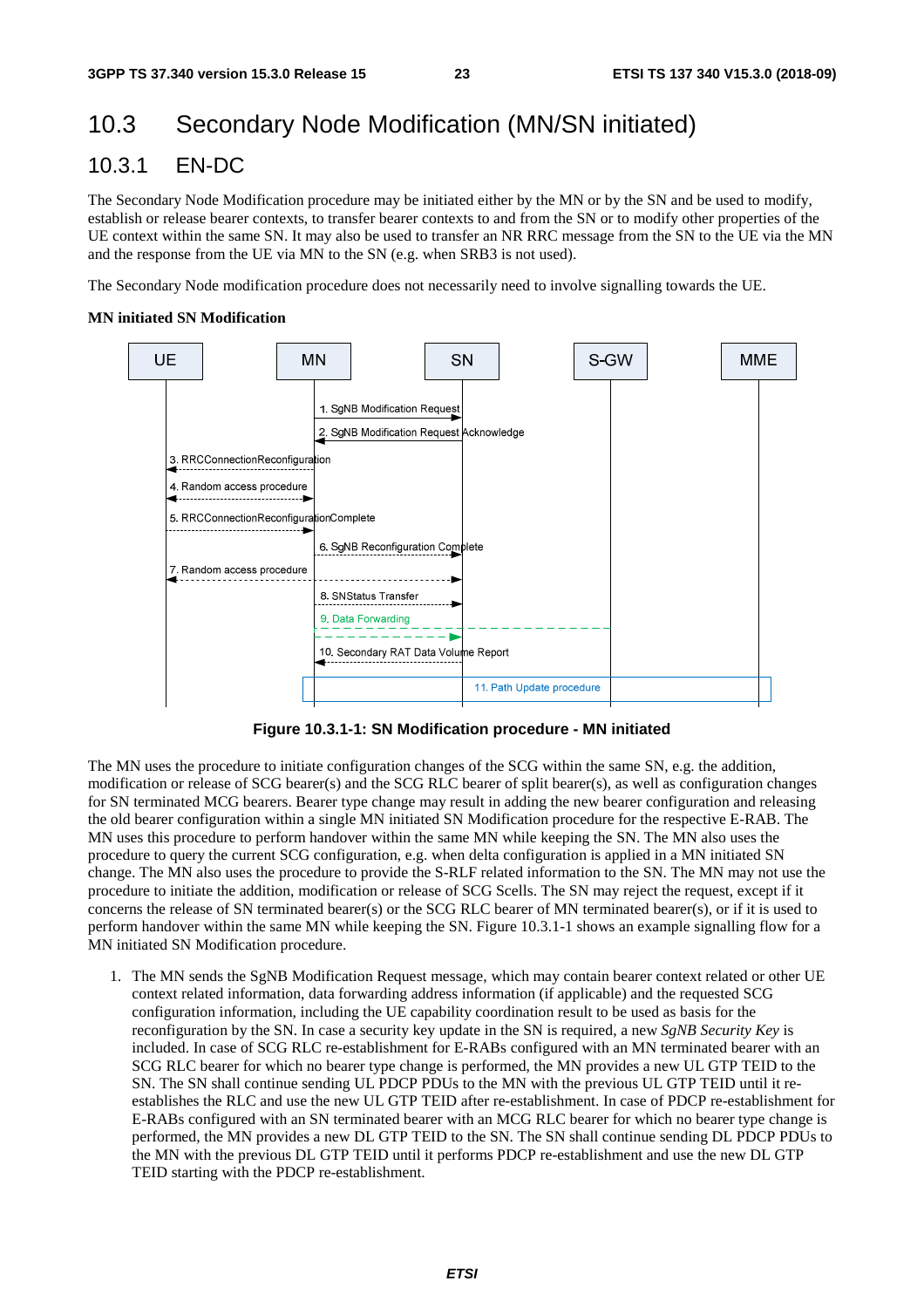- 2. The SN responds with the SgNB Modification Request Acknowledge message, which may contain SCG radio resource configuration information within a NR RRC configuration message and data forwarding address information (if applicable). In case of a PSCell change with security key update, for E-RABs configured with the MN terminated bearer option that require X2-U resources between the MN and the SN, for which no bearer type change is performed, the SN provides a new DL GTP TEID to the MN. The MN shall continue sending DL PDCP PDUs to the SN with the previous DL GTP TEID until it performs PDCP re-establishment or PDCP data recovery, and use the new DL GTP TEID starting with the PDCP re-establishment or data recovery. In case of a PSCell change with security key update, for E-RABs configured with the SN terminated bearer option that require X2-U resources between the MN and the SN, for which no bearer type change is performed, the SN provides a new UL GTP TEID to the MN. The MN shall continue sending UL PDCP PDUs to the SN with the previous UL GTP TEID until it re-establishes the RLC and use the new UL GTP TEID after re-establishment.
- 3-5. The MN initiates the RRC connection reconfiguration procedure, including the NR RRC configuration message. The UE applies the new configuration, synchronizes to the MN (if instructed, in case of intra-MN handover) and replies with *RRCConnectionReconfigurationComplete*, including a NR RRC response message, if needed. In case the UE is unable to comply with (part of) the configuration included in the *RRCConnectionReconfiguration* message, it performs the reconfiguration failure procedure.
- 6. Upon successful completion of the reconfiguration, the success of the procedure is indicated in the SgNB Reconfiguration Complete message.
- 7. If instructed, the UE performs synchronisation towards the PSCell of the SN as described in SgNB addition procedure. Otherwise, the UE may perform UL transmission after having applied the new configuration.
- 8. If PDCP termination point is changed for bearers using RLC AM, and when RRC full configuration is not used, the MN sends the SN Status transfer.
- 9. If applicable, data forwarding between MN and the SN takes place (Figure 10.3.1-1 depicts the case where a bearer context is transferred from the MN to the SN).
- 10. The SN sends the *Secondary RAT Data Volume Report* message to the MN and includes the data volumes delivered to the UE over the NR radio for the E-RABs to be released.
- NOTE 1: The order the SN sends the Secondary RAT Data Volume Report message and performs data forwarding with MN is not defined. The SN may send the report when the transmission of the related bearer is stopped.
- 11. If applicable, a path update is performed.

#### **SN initiated SN Modification with MN involvement**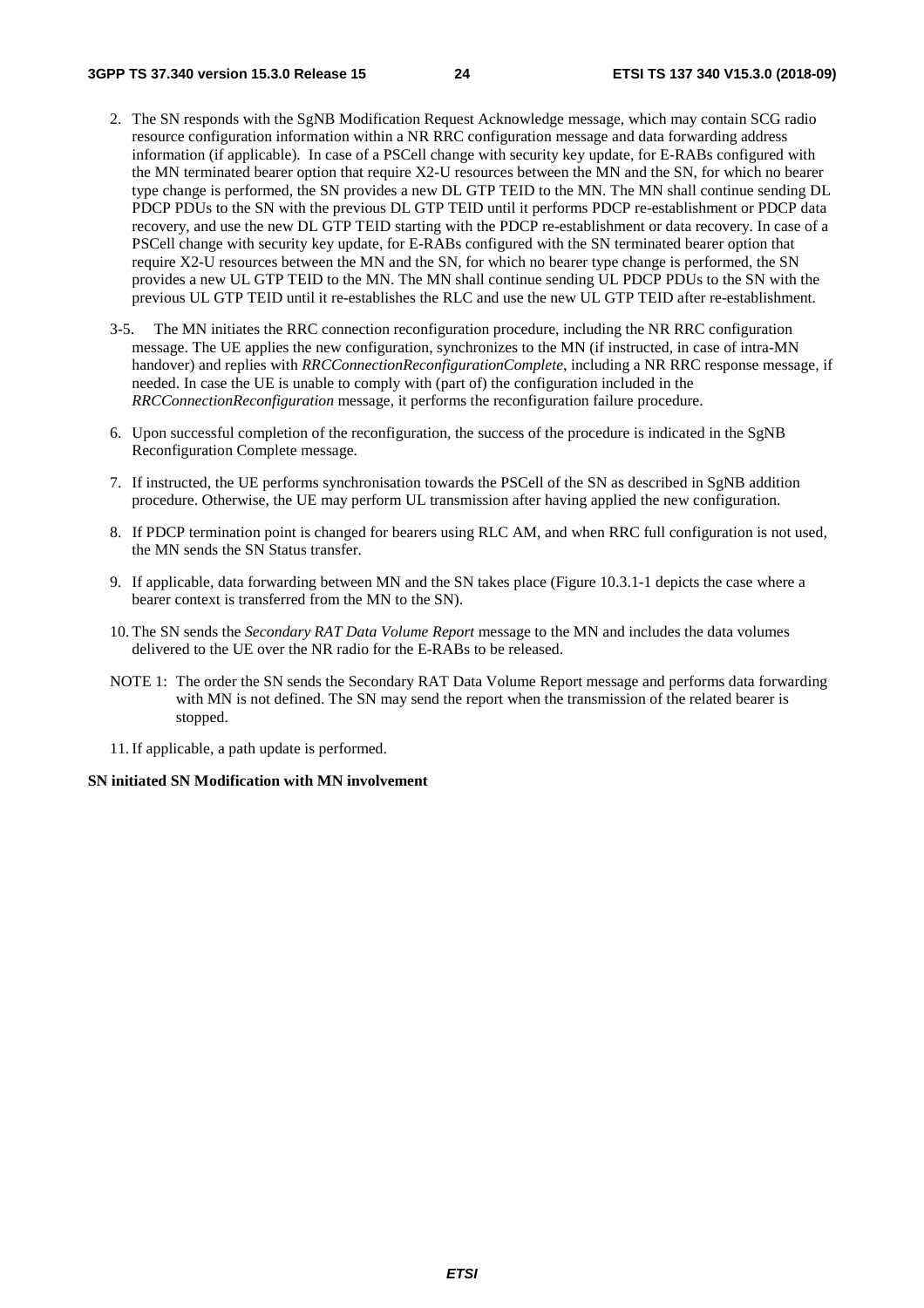

#### **Figure 10.3.1-2: SN Modification procedure - SN initiated with MN involvement**

The SN uses the procedure to perform configuration changes of the SCG within the same SN, e.g. to trigger the release of SCG bearer(s) and the SCG RLC bearer of split bearer(s) (upon which the MN may release the bearer or maintain current bearer type or reconfigure it to an MCG bearer, either MN terminated or SN terminated), and to trigger PSCell change (e.g. when a new security key is required or when the MN needs to perform PDCP data recovery). The MN cannot reject the release request of SCG bearer and the SCG RLC bearer of a split bearer. Figure 10.3.1.-2 shows an example signalling flow for an SN initiated SgNB Modification procedure, with MN involvement.

1. The SN sends the SgNB Modification Required message including a NR RRC configuration message, which may contain bearer context related, other UE context related information and the new SCG radio resource configuration. For bearer release or modification, a corresponding E-RAB list is included in the SgNB Modification Required message. In case of change of security key, the *PDCP Change Indication* indicates that a S-KgNB update is required. In case the MN needs to perform PDCP data recovery, the *PDCP Change Indication* indicates that PDCP data recovery is required.

The SN can decide whether the change of security key is required.

- 2/3. If data forwarding and/or SN security key change needs to be applied, the MN triggers the preparation of the MN initiated SN Modification procedure and provides forwarding address and/or a new SN security key information within the SgNB Modification Request message, respectively.
- NOTE 2: If only SN security key is provided in step 2, the MN does not need to wait for the reception of step 3 to initiate the RRC connection reconfiguration procedure.
- 4. The MN sends the *RRCConnectionReconfiguration* message including a NR RRC configuration message to the UE including the new SCG radio resource configuration.
- 5. The UE applies the new configuration and sends the *RRCConnectionReconfigurationComplete* message, including an encoded NR RRC response message, if needed. In case the UE is unable to comply with (part of) the configuration included in the *RRCConnectionReconfiguration* message, it performs the reconfiguration failure procedure.
- 6. Upon successful completion of the reconfiguration, the success of the procedure is indicated in the SgNB Modification Confirm message containing the encoded NR RRC response message, if received from the UE.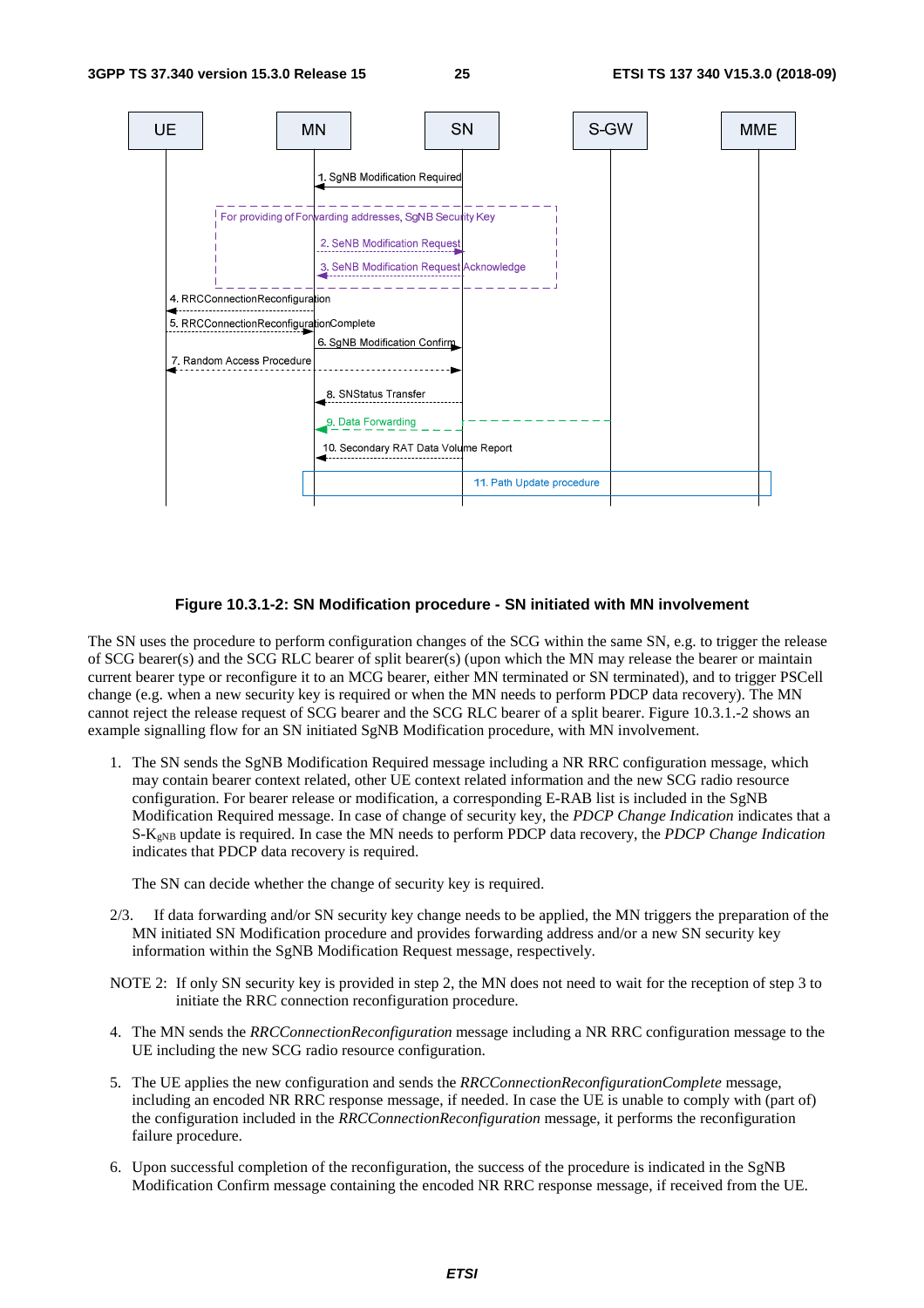- 7. If instructed, the UE performs synchronisation towards the PSCell of the SN as described in SN addition procedure. Otherwise, the UE may perform UL transmission after having applied the new configuration.
- 8. If PDCP termination point is changed for bearers using RLC AM, and when RRC full configuration is not used, the SN sends the MN Status transfer.
- 9. If applicable, data forwarding between MN and the SN takes place (Figure 10.3.1-2 depicts the case where a bearer context is transferred from the SN to the MN).
- 10. The SN sends the *Secondary RAT Data Volume Report* message to the MN and includes the data volumes delivered to the UE over the NR radio for the E-RABs to be released.
- NOTE 3: The order the SN sends the Secondary RAT Data Volume Report message and performs data forwarding with MN is not defined. The SN may send the report when the transmission of the related bearer is stopped.
- 11. If applicable, a path update is performed.

#### **SN initiated SN Modification without MN involvement**





The SN initiated modification without MN involved procedure is used to modify the configuration within SN in case no coordination with MN is required, including the addition/modification/release of SCG Scell and PSCell change (e.g. when the security key does not need to be changed and the MN does not need to be involved in PDCP recovery). Figure 10.3.1- 3 shows an example signalling flow for SN initiated SN modification procedure, without MN involvement. The SN can decide whether the Random Access procedure is required.

- 1. The SN sends the *RRCConnectionReconfiguration* message to the UE through SRB3. The UE applies the new configuration. In case the UE is unable to comply with (part of) the configuration included in the *RRCConnectionReconfiguration* message, it performs the reconfiguration failure procedure.
- 2. If instructed, the UE performs synchronisation towards the PSCell of the SN.
- 3. The UE replies with the *RRCConnectionReconfigurationComplete* message.

#### **Transfer of an NR RRC message to/from the UE (when SRB3 is not used)**



**Figure 10.3.1-4: Transfer of an NR RRC message to/from the UE**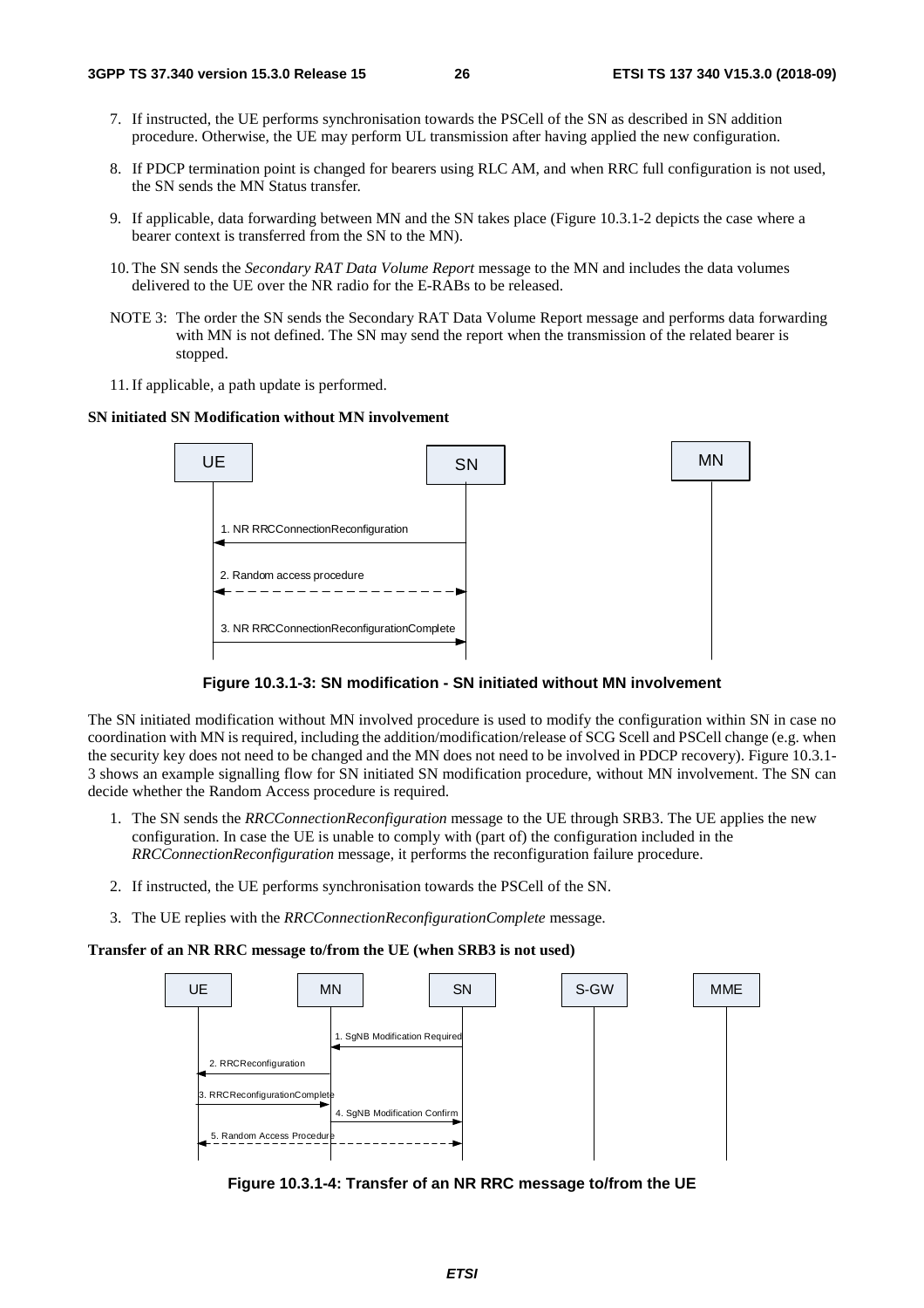The SN initiates the procedure when it needs to transfer an NR RRC message to the UE and SRB3 is not used.

- 1. The SN initiates the procedure by sending the SgNB Modification Required to the MN.
- 2. The MN forwards the NR RRC message to the UE in the *RRCConnectionReconfiguration* message.
- 3. The UE applies the new configuration and replies with the *RRCConnectionReconfigurationComplete* message.
- 4. The MN forwards the NR RRC response message, if received from the UE, to the SN in the SgNB Modification Confirm message.
- 5. If instructed, the UE performs synchronisation towards the PSCell of the SN as described in SgNB Addition procedure. Otherwise the UE may perform UL transmission after having applied the new configuration.

### 10.3.2 MR-DC with 5GC

*Editor's note: MR-DC with the 5GC is not complete and is targeted for completion in December 2018.* 

The SN Modification procedure may be initiated either by the MN or by the SN and be used to modify, establish or release PDU session/QoS Flow contexts, to transfer PDU session/QoS Flow contexts to and from the SN or to modify other properties of the UE context within the same SN. It may also be used to transfer an NR RRC message from the SN to the UE via the MN and the response from the UE via MN to the SN (e.g. when SRB3 is not used).

The SN modification procedure does not necessarily need to involve signalling towards the UE.

#### **MN initiated SN Modification**



**Figure 10.3.2-1: SN Modification procedure - MN initiated** 

The MN uses the procedure to initiate configuration changes of the SCG within the same SN, including addition, modification or release PDU session/OoS Flows mapped onto SN terminated bearer(s) and MN terminated bearers with an SCG RLC bearer. The MN uses the procedure to query the current SCG configuration, e.g. when delta configuration is applied in a MN initiated SN change. The MN uses the procedure to provide the S-RLF related information to the SN. The MN may not use the procedure to initiate the addition, modification or release of SCG Scells. The SN may reject the request, except if it concerns the release of PDU session/QoS flow. Figure 10.3.2-1 shows an example signalling flow for a MN initiated SN Modification procedure.

1. The MN sends the SN Modification Request message, which may contain PDU session/QoS Flow context related or other UE context related information, data forwarding address information (if applicable), PDU session level Network Slice info and the requested SCG configuration information, including the UE capabilities coordination result to be used as basis for the reconfiguration by the SN.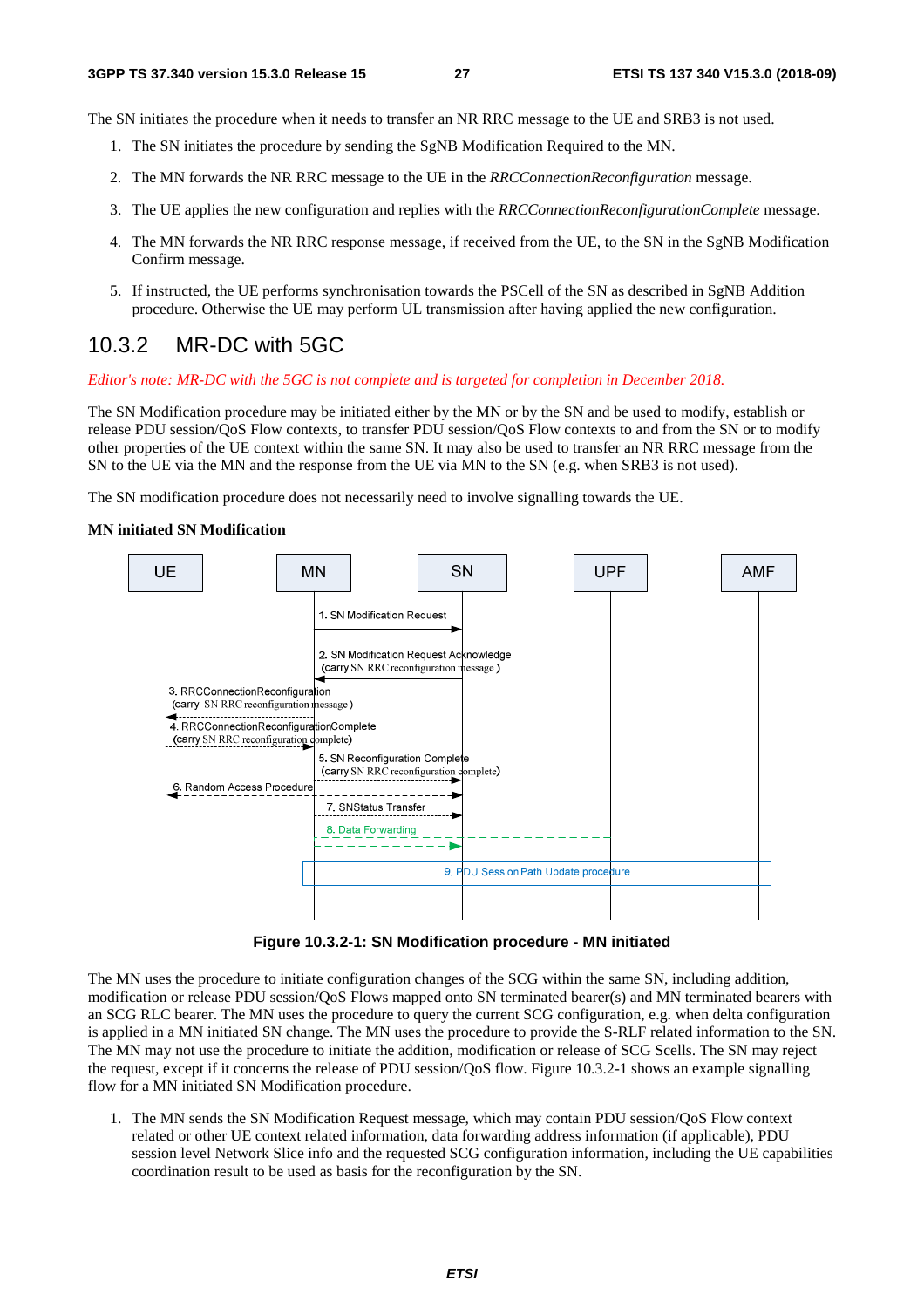- 2. The SN responds with the SN Modification Request Acknowledge message, which may contain new SCG radio configuration information within a SN RRC configuration message*,* and data forwarding address information (if applicable).
- NOTE: For MN terminated NR SCG bearers to be setup for which PDCP duplication with CA is configured the MN allocates 2 separate Xn-U bearers

 For SN terminated NR MCG bearers to be setup for which PDCP duplication with CA is configured the SN allocates 2 separate Xn-U bearers.

- 3/4. The MN initiates the RRC connection reconfiguration procedure, including SN RRC configuration message. The UE applies the new configuration and replies with MN RRC reconfiguration complete message, including a SN RRC response message, if needed. In case the UE is unable to comply with (part of) the configuration included in the MN RRC reconfiguration message, it performs the reconfiguration failure procedure.
- 5. Upon successful completion of the reconfiguration, the success of the procedure is indicated in the SN Reconfiguration Complete message.
- 6. If instructed, the UE performs synchronisation towards the PSCell of the SN as described in SN addition procedure. Otherwise, the UE may perform UL transmission after having applied the new configuration.
- 7. If PDCP termination point is changed for bearers using RLC AM, and when RRC full configuration is not used, the MN sends the SN Status transfer.
- 8. If applicable, data forwarding between MN and the SN takes place (Figure 10.3.2-1 depicts the case where a PDU session/QoS Flow context is transferred from the MN to the SN).
- 9. If applicable, a PDU Session path update procedure is performed.

#### **SN initiated SN Modification with MN involvement**



**Figure 10.3.2-2: SN Modification procedure - SN initiated with MN involvement** 

The SN uses the procedure to perform configuration changes of the SCG within the same SN, e.g. to trigger the modification/release of PDU session/QoS flows and to trigger PSCell changes (when MN involvement is needed for this). The MN cannot reject the release request of PDU session/QoS flows. Figure 10.3.2-2 shows an example signalling flow for SN initiated SN Modification procedure.

1. The SN sends the SN Modification Required message including a SN RRC configuration message, which may contain PDU session/QoS Flow context related, other UE context related information and the new radio resource configuration of SCG. For the release or modification of PDU session/QoS flow, a corresponding PDU session/QoS Flows list is included in the SN Modification Required message.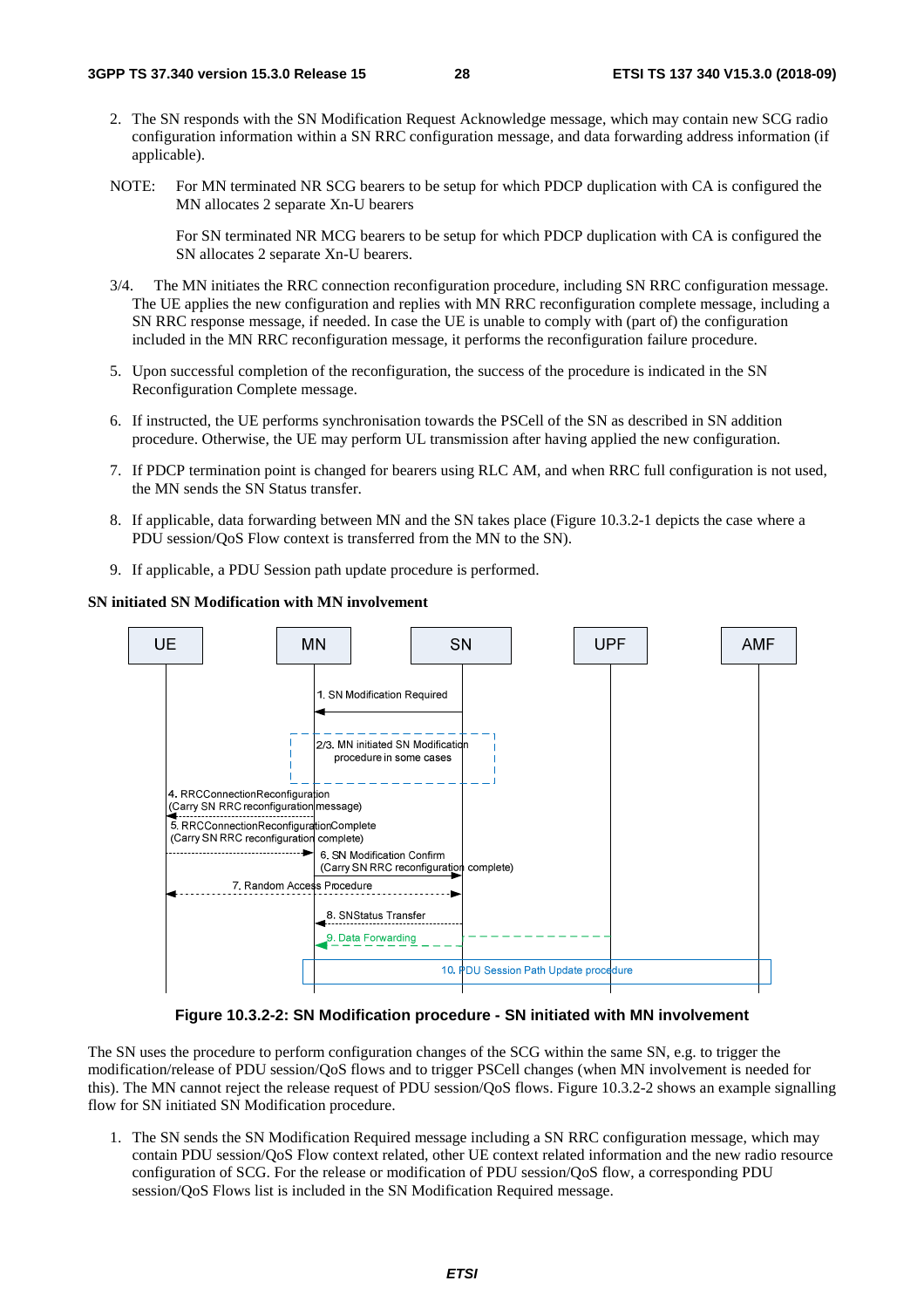The SN can decide whether the change of security key is required.

- 2/3. The MN initiated SN Modification procedure may be triggered by SN Modification Required message.
- 4. The MN sends the MN RRC reconfiguration message to the UE including the SN RRC configuration message the new SCG radio resource configuration.
- 5. The UE applies the new configuration and sends the MN RRC reconfiguration complete message, including an encoded SN RRC response message, if needed. In case the UE is unable to comply with (part of) the configuration included in the MN RRC reconfiguration message, it performs the reconfiguration failure procedure.
- 6. Upon successful completion of the reconfiguration, the success of the procedure is indicated in the SN Modification Confirm message containing the encoded SN RRC response message, if received from the UE.
- 7. If instructed, the UE performs synchronisation towards the PSCell configured by the SN as described in SN Addition procedure. Otherwise, the UE may perform UL transmission directly after having applied the new configuration.
- 8. If PDCP termination point is changed for bearers using RLC AM, and when RRC full configuration is not used, the SN sends the MN Status transfer.
- 9. If applicable, data forwarding between MN and the SN takes place (Figure 10.3.2-2 depicts the case where a PDU session/QoS Flow context is transferred from the SN to the MN).
- 10. If applicable, a PDU Session path update procedure is performed.

#### **SN initiated SN Modification without MN involvement**

This procedure is not supported for NE-DC.





The SN initiated SN modification procedure without MN involvement is used to modify the configuration within SN in case no coordination with MN is required, including the addition/modification/release of SCG Scell and PSCell change (when MN involvement is not needed for this). Figure 10.3.2-3 shows an example signalling flow for SN initiated SN modification procedure without MN involvement. The SN can decide whether the Random Access procedure is required.

- 1. The SN sends the SN RRC reconfiguration message to the UE through SRB3.
- 2. The UE applies the new configuration and replies with the SN RRC reconfiguration complete message. In case the UE is unable to comply with (part of) the configuration included in the SN RRC reconfiguration message, it performs the reconfiguration failure procedure.
- 3. If instructed, the UE performs synchronisation towards the PSCell of the SN as described in SN Addition procedure. Otherwise the UE may perform UL transmission after having applied the new configuration.

#### **Transfer of an NR RRC message to/from the UE (when SRB3 is not used)**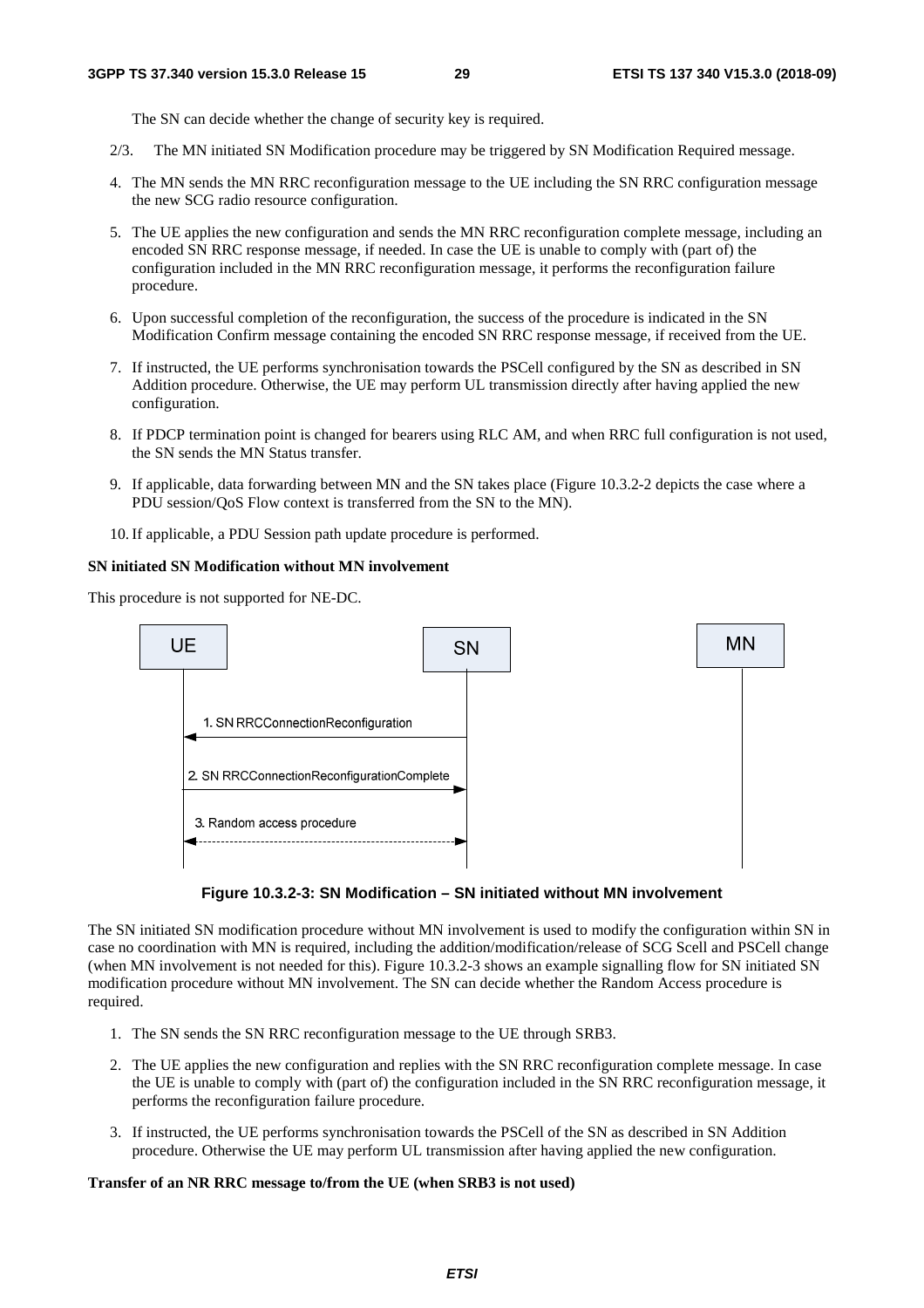

**Figure 10.3.2-4: Transfer of an NR RRC message to/from the UE** 

The SN initiates the procedure when it needs to transfer an NR RRC message to the UE and SRB3 is not used.

- 1. The SN initiates the procedure by sending the SN Modification Required to the MN.
- 2. The MN forwards the NR RRC message to the UE in the RRC reconfiguration message.
- 3. The UE applies the new configuration and replies with the RRC reconfiguration complete message.
- 4. The MN forwards the NR RRC response message, if received from the UE, to the SN in the SN Modification Confirm message.
- 5. If instructed, the UE performs synchronisation towards the PSCell of the SN as described in SN Addition procedure. Otherwise the UE may perform UL transmission after having applied the new configuration.

## 10.4 Secondary Node Release (MN/SN initiated)

### 10.4.1 EN-DC

The Secondary Node Release procedure may be initiated either by the MN or by the SN and is used to initiate the release of the UE context at the SN. The recipient node of this request can reject it, e.g., if a SN change procedure is triggered by the SN.

It does not necessarily need to involve signalling towards the UE, e.g., in case of the RRC connection re-establishment due to Radio Link Failure in MN.

#### **MN initiated SN Release**



**Figure 10.4.1-1: SN Release procedure – MN initiated** 

Figure 10.4.1-1 shows an example signalling flow for the MN initiated Secondary Node Release procedure when SN Release is confirmed by SN.

1. The MN initiates the procedure by sending the SgNB Release Request message. If data forwarding is requested, the MN provides data forwarding addresses to the SN.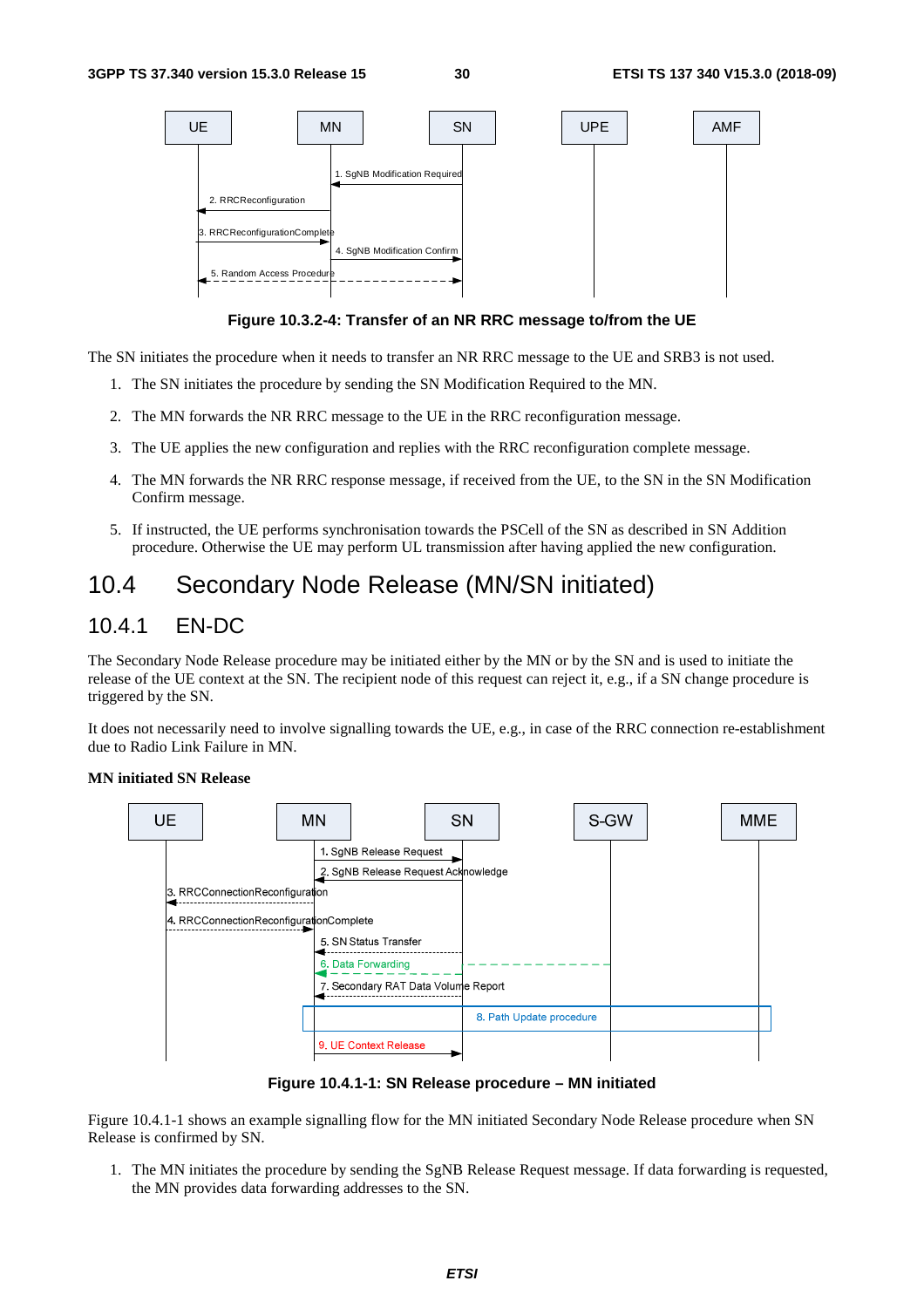- 2. The SN confirms SN Release by sending the SgNB Release Request Acknowledge message. If appropriate, the SN may reject SN Release, e.g. if the SN change procedure is triggered by the SN.
- 3/4. If required, the MN indicates in the *RRCConnectionReconfiguration* message towards the UE that the UE shall release the entire SCG configuration. In case the UE is unable to comply with (part of) the configuration included in the *RRCConnectionReconfiguration* message, it performs the reconfiguration failure procedure.
- NOTE 1: If data forwarding is applied, timely coordination between steps 1 and 2 may minimize gaps in service provision, this is however regarded to be an implementation matter.
- 5. If the released bearers use RLC AM, the SN sends the SN Status transfer.
- 6. Data forwarding from the SN to the MN takes place.
- 7. The SN sends the *Secondary RAT Data Volume Report* message to the MN and includes the data volumes delivered to the UE over the NR radio for the related E-RABs.
- NOTE 2: The order the SN sends the Secondary RAT Data Volume Report message and performs data forwarding with MN is not defined. The SN may send the report when the transmission of the related bearer is stopped.
- 8. If applicable, the path update procedure is initiated.
- 9. Upon reception of the UE Context Release message, the SN can release radio and C-plane related resource associated to the UE context. Any ongoing data forwarding may continue.

#### **SN initiated SN Release**



**Figure 10.4.1-2: SN Release procedure – SN initiated** 

Figure 10.4.1-2 shows an example signalling flow for the SN initiated Secondary Node Release procedure.

- 1. The SN initiates the procedure by sending the SgNB Release Required message which does not contain internode message.
- 2. If data forwarding is requested, the MN provides data forwarding addresses to the SN in the SgNB Release Confirm message. The SN may start data forwarding and stop providing user data to the UE as early as it receives the SgNB Release Confirm message.
- 3/4. If required, the MN indicates in the *RRCConnectionReconfiguration* message towards the UE that the UE shall release the entire SCG configuration. In case the UE is unable to comply with (part of) the configuration included in the *RRCConnectionReconfiguration* message, it performs the reconfiguration failure procedure.
- NOTE 3: If data forwarding is applied, timely coordination between steps 2 and 3 may minimize gaps in service provision. This is however regarded to be an implementation matter.
- 5. If the released bearers use RLC AM, the SN sends the SN Status transfer.
- 6. Data forwarding from the SN to the MN takes place.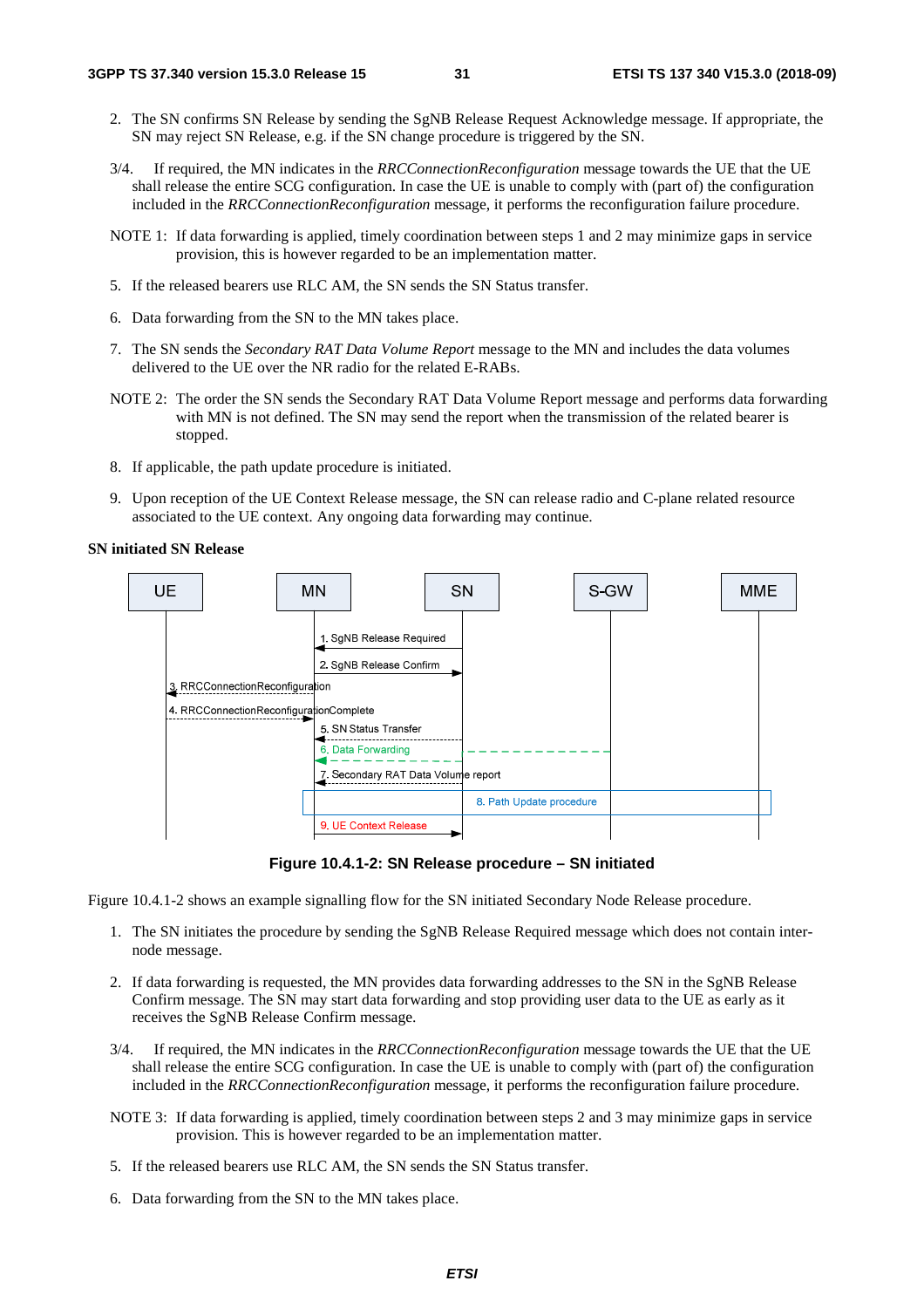- 7. The SN sends the *Secondary RAT Data Volume Report* message to the MN and includes the data volumes delivered to the UE over the NR radio for the related E-RABs.
- NOTE 4: The order the SN sends the Secondary RAT Data Volume Report message and performs data forwarding with MN is not defined. The SN may send the report when the transmission of the related bearer is stopped.
- 8. If applicable, the path update procedure is initiated.
- 9. Upon reception of the UE Context Release message, the SN can release radio and C-plane related resource associated to the UE context. Any ongoing data forwarding may continue.

### 10.4.2 MR-DC with 5GC

#### *Editor's note: MR-DC with the 5GC is not complete and is targeted for completion in December 2018.*

The SN Release procedure may be initiated either by the MN or by the SN and is used to initiate the release of the UE context and relevant resources at the SN. The recipient node of this request can reject it, e.g., if a SN change procedure is triggered by the SN.

#### **MN initiated SN Release**



**Figure 10.4.2-1: SN release procedure - MN initiated** 

Figure 10.4.2-1 shows an example signalling flow for the MN initiated SN Release procedure.

- 1. The MN initiates the procedure by sending the SN Release Request message. If data forwarding is requested, the MN provides data forwarding addresses to the SN.
- 2. The SN confirms SN Release by sending the SN Release Request Acknowledge message. If appropriate, the SN may reject SN Release, e.g., if the SN change procedure is triggered by the SN.
- 3/4. If required, the MN indicates in the MN RRC reconfiguration message towards the UE that the UE shall release the entire SCG configuration. In case the UE is unable to comply with (part of) the configuration included in the MN RRC reconfiguration message, it performs the reconfiguration failure procedure.
- NOTE 1: If data forwarding is applied, timely coordination between steps 1 and 2 may minimize gaps in service provision, this is however regarded to be an implementation matter.
- 5. If the released bearers use RLC AM, the SN sends the SN Status transfer.
- 6. Data forwarding from the SN to the MN takes place.
- 7. If applicable, the PDU Session path update procedure is initiated.
- 8. Upon reception of the UE Context Release message, the SN can release radio and C-plane related resource associated to the UE context. Any ongoing data forwarding may continue.

#### **SN initiated SN Release**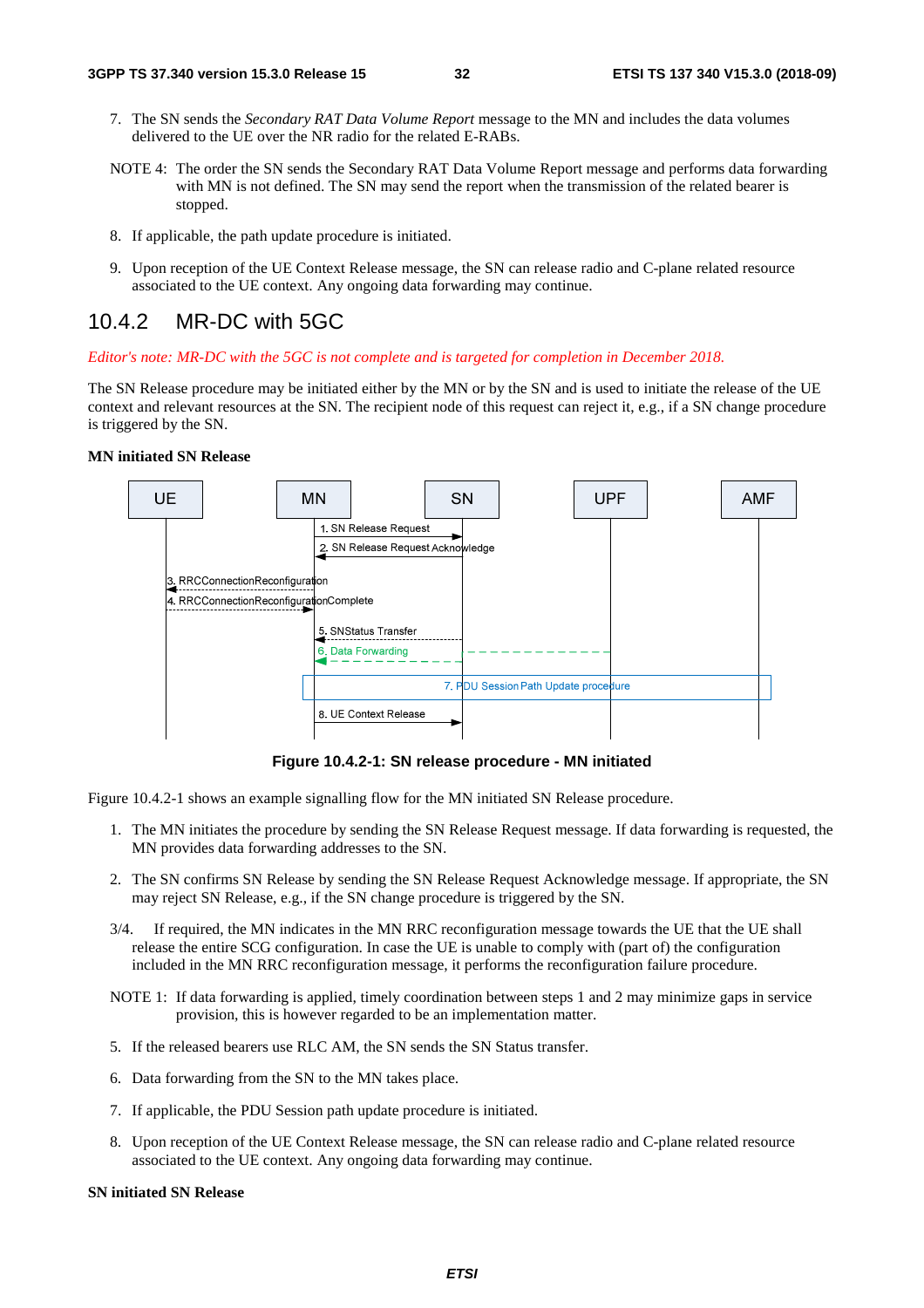

**Figure 10.4.2-2: SN release procedure - SN initiated** 

Figure 10.4.2-2 shows an example signalling flow for the SN initiated SN Release procedure.

- 1. The SN initiates the procedure by sending the SN Release Required message which does not contain any internode message.
- 2. If data forwarding is requested, the MN provides data forwarding addresses to the SN in the SN Release Confirm message. The SN may start data forwarding and stop providing user data to the UE as early as it receives the SN Release Confirm message.
- 3/4. If required, the MN indicates in the MN RRC reconfiguration message towards the UE that the UE shall release the entire SCG configuration. In case the UE is unable to comply with (part of) the configuration included in the MN RRC reconfiguration message, it performs the reconfiguration failure procedure.
- NOTE 2: If data forwarding is applied, timely coordination between steps 2 and 3 may minimize gaps in service provision. This is however regarded to be an implementation matter.
- 5. If the released bearers use RLC AM, the SN sends the SN Status transfer.
- 6. Data forwarding from the SN to the MN takes place.
- 7. If applicable, the PDU Session path update procedure is initiated.
- 8. Upon reception of the UE Context Release message, the SN can release radio and C-plane related resource associated to the UE context. Any ongoing data forwarding may continue.

## 10.5 Secondary Node Change (MN/SN initiated)

### 10.5.1 EN-DC

The Secondary Node Change procedure is initiated either by MN or SN and used to transfer a UE context from a source SN to a target SN and to change the SCG configuration in UE from one SN to another.

NOTE 1: Inter-RAT SN change procedure with single RRC reconfiguration is not supported in this version of the protocol (i.e. no transition from EN-DC to DC).

The Secondary Node Change procedure always involves signalling over MCG SRB towards the UE.

#### **MN initiated SN Change**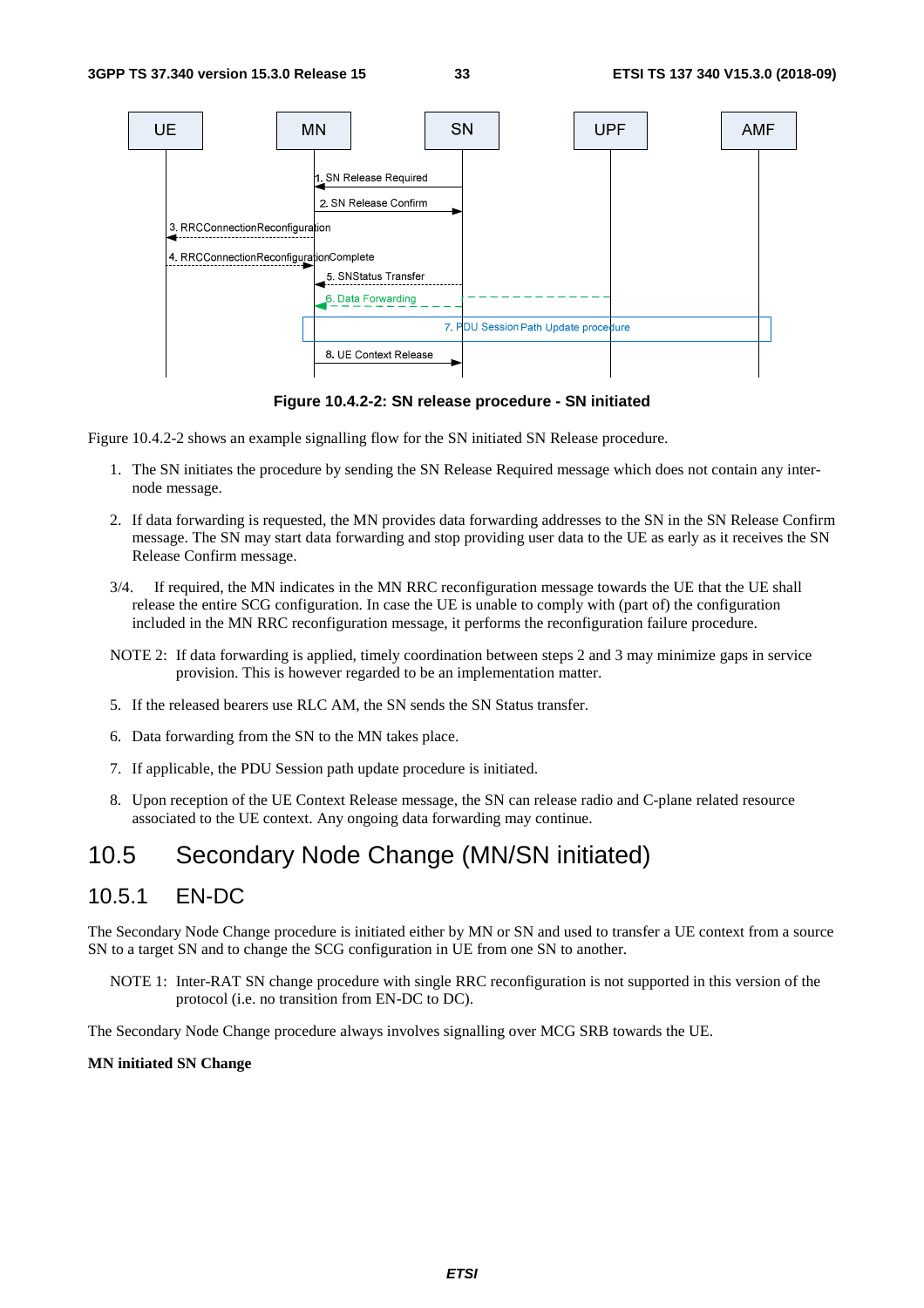

**Figure 10.5.1-1: SN Change – MN initiated** 

Figure 10.5.1-1 shows an example signalling flow for the MN initiated Secondary Node Change:

- 1/2. The MN initiates the SN change by requesting the target SN to allocate resources for the UE by means of the SgNB Addition procedure. The MN may include measurement results related to the target SN. If forwarding is needed, the target SN provides forwarding addresses to the MN. The target SN includes the indication of the full or delta RRC configuration.
- NOTE 2: The MN may send the SgNB Modification Request message (to the source SN) to request the current SCG configuration before step 1.
- 3. If the allocation of target SN resources was successful, the MN initiates the release of the source SN resources including a Cause indicating SCG mobility. The Source SN may reject the release. If data forwarding is needed the MN provides data forwarding addresses to the source SN. If direct data forwarding is used for SN terminated bearers, the MN provides data forwarding addresses as received from the target SN to source SN. Reception of the SgNB Release Request message triggers the source SN to stop providing user data to the UE and, if applicable, to start data forwarding.
- 4/5. The MN triggers the UE to apply the new configuration. The MN indicates to the UE the new configuration in the *RRCConnectionReconfiguration* message including the NR RRC configuration message generated by the target SN. The UE applies the new configuration and sends the *RRCConnectionReconfigurationComplete* message, including the encoded NR RRC response message for the target SN, if needed. In case the UE is unable to comply with (part of) the configuration included in the *RRCConnectionReconfiguration* message, it performs the reconfiguration failure procedure.
- 6. If the RRC connection reconfiguration procedure was successful, the MN informs the target SN via *SgNBReconfigurationComplete* message with the encoded NR RRC response message for the target SN, if received from the UE.
- 7. If configured with bearers requiring SCG radio resources, the UE synchronizes to the target SN.
- 8. For SN terminated bearers using RLC AM, the source SN sends the SN Status transfer, which the MN sends then to the target SN.
- 9. If applicable, data forwarding from the source SN takes place. It may be initiated as early as the source SN receives the SgNB Release Request message from the MN.
- 10. The source SN sends the *Secondary RAT Data Volume Report* message to the MN and includes the data volumes delivered to the UE over the NR radio for the related E-RABs.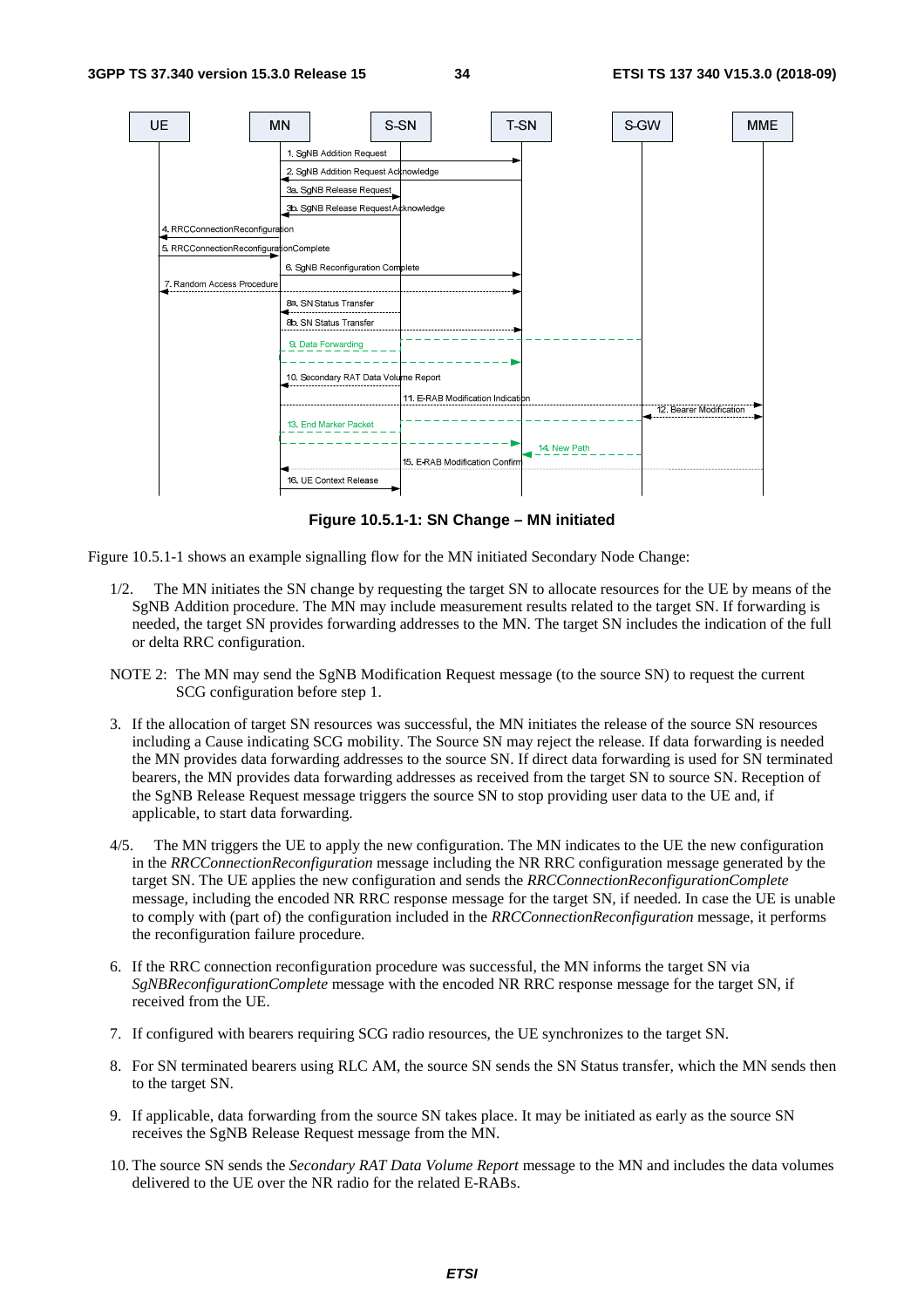- NOTE 3: The order the SN sends the Secondary RAT Data Volume Report message and performs data forwarding with MN is not defined. The SN may send the report when the transmission of the related bearer is stopped.
- 11-15. If one of the bearer was terminatedat the source SN, path update is triggered by the MN.
- 16. Upon reception of the UE Context Release message, the source SN can release radio and C-plane related resource associated to the UE context. Any ongoing data forwarding may continue.

#### **SN initiated SN Change**



**Figure 10.5.1-2: SN Change – SN initiated** 

Figure 10.5.1-2 shows an example signalling flow for the Secondary Node Change initiated by the SN:

- 1. The source SN initiates the SN change procedure by sending SgNB Change Required message which contains target SN ID information and may include the SCG configuration (to support delta configuration) and measurement results related to the target SN.
- 2/3. The MN requests the target SN to allocate resources for the UE by means of the SgNB Addition procedure, including the measurement results related to the target SN received from the source SN. If forwarding is needed, the target SN provides forwarding addresses to the MN. The target SN includes the indication of the full or delta RRC configuration.
- 4/5. The MN triggers the UE to apply the new configuration. The MN indicates the new configuration to the UE in the *RRCConnectionReconfiguration* message including the NR RRC configuration message generated by the target SN. The UE applies the new configuration and sends the *RRCConnectionReconfigurationComplete* message, including the encoded NR RRC response message for the target SN, if needed. In case the UE is unable to comply with (part of) the configuration included in the *RRCConnectionReconfiguration* message, it performs the reconfiguration failure procedure.
- 6. If the allocation of target SN resources was successful, the MN confirms the release of the source SN resources. If data forwarding is needed the MN provides data forwarding addresses to the source SN. If direct data forwarding is used for SN terminated bearers, the MN provides data forwarding addresses as received from the target SN to source SN. Reception of the SgNB Change Confirm message triggers the source SN to stop providing user data to the UE and, if applicable, to start data forwarding.
- 7. If the RRC connection reconfiguration procedure was successful, the MN informs the target SN via SgNB Reconfiguration Complete message with the encoded NR RRC response message for the target SN, if received from the UE.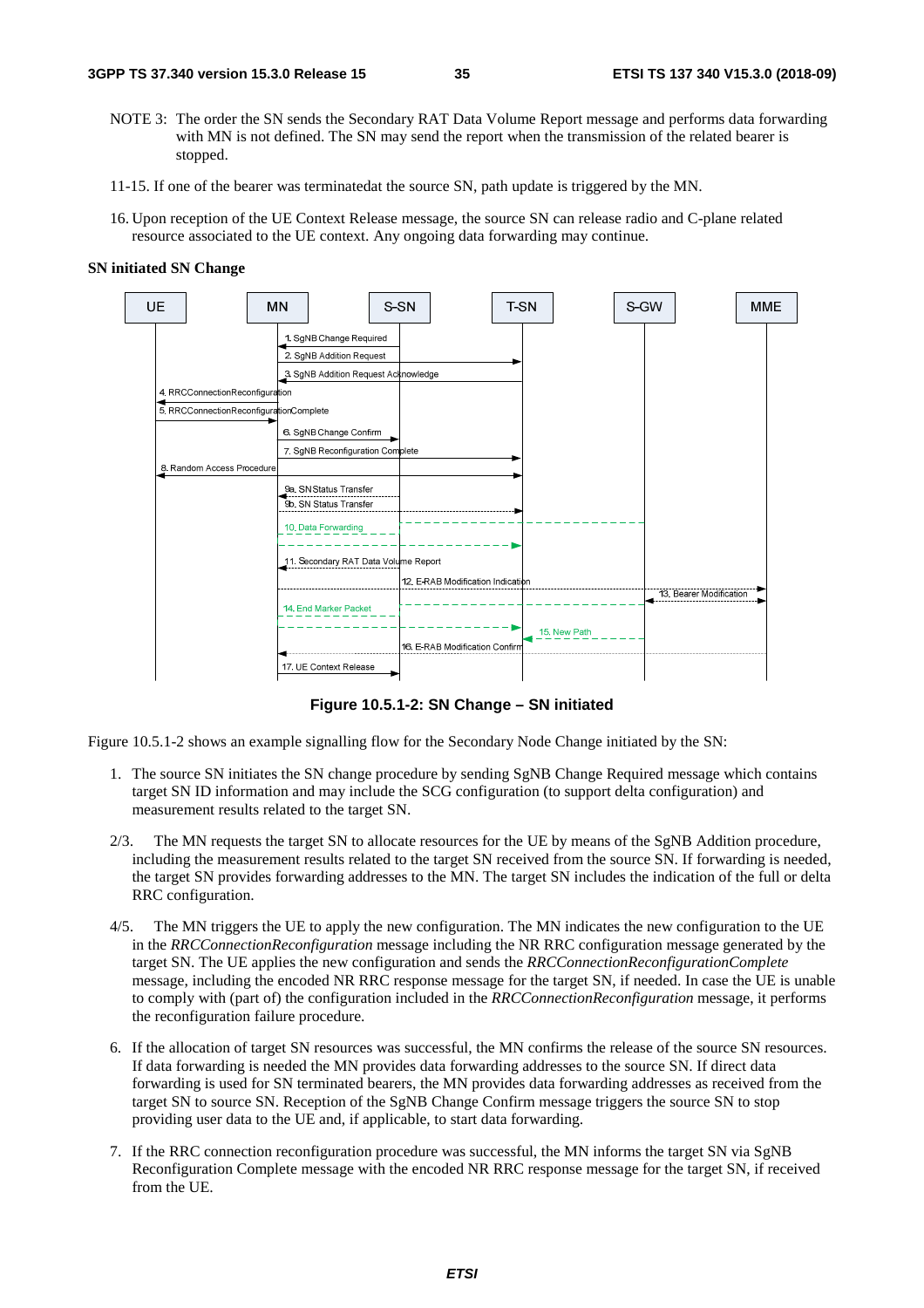- 8. The UE synchronizes to the target SN.
- 9. For SN terminated bearers using RLC AM, the source SN sends the SN Status transfer, which the MN sends then to the target SN.
- 10. If applicable, data forwarding from the source SN takes place. It may be initiated as early as the source SN receives the SgNB Change Confirm message from the MN.
- 11. The source SN sends the *Secondary RAT Data Volume Report* message to the MN and includes the data volumes delivered to the UE over the NR radio for the related E-RABs.
- NOTE 4: The order the source SN sends the Secondary RAT Data Volume Report message and performs data forwarding with MN/target SN is not defined. The SgNB may send the report when the transmission of the related bearer is stopped.
- 12-16. If one of the bearer was terminated at the source SN, path update is triggered by the MN.
- 17. Upon reception of the UE Context Release message, the source SN can release radio and C-plane related resource associated to the UE context. Any ongoing data forwarding may continue.

### 10.5.2 MR-DC with 5GC

*Editor's note: MR-DC with the 5GC is not complete and is targeted for completion in December 2018.* 

#### **MN initiated SN Change**

The MN initiated SN change procedure is used to transfer a UE context from the source SN to a target SN and to change the SCG configuration in UE from one SN to another.

The Secondary Node Change procedure always involves signalling over MCG SRB towards the UE.



#### **Figure 10.5.2-1: SN change procedure - MN initiated**

Figure 10.5.2-1 shows an example signalling flow for the SN Change initiated by the MN:

1/2. The MN initiates the SN change by requesting the target SN to allocate resources for the UE by means of the SN Addition procedure. The MN may include measurement results related to the target SN. If data forwarding is needed, the target SN provides data forwarding addresses to the MN. The target SN includes the indication of the full or delta RRC configuration.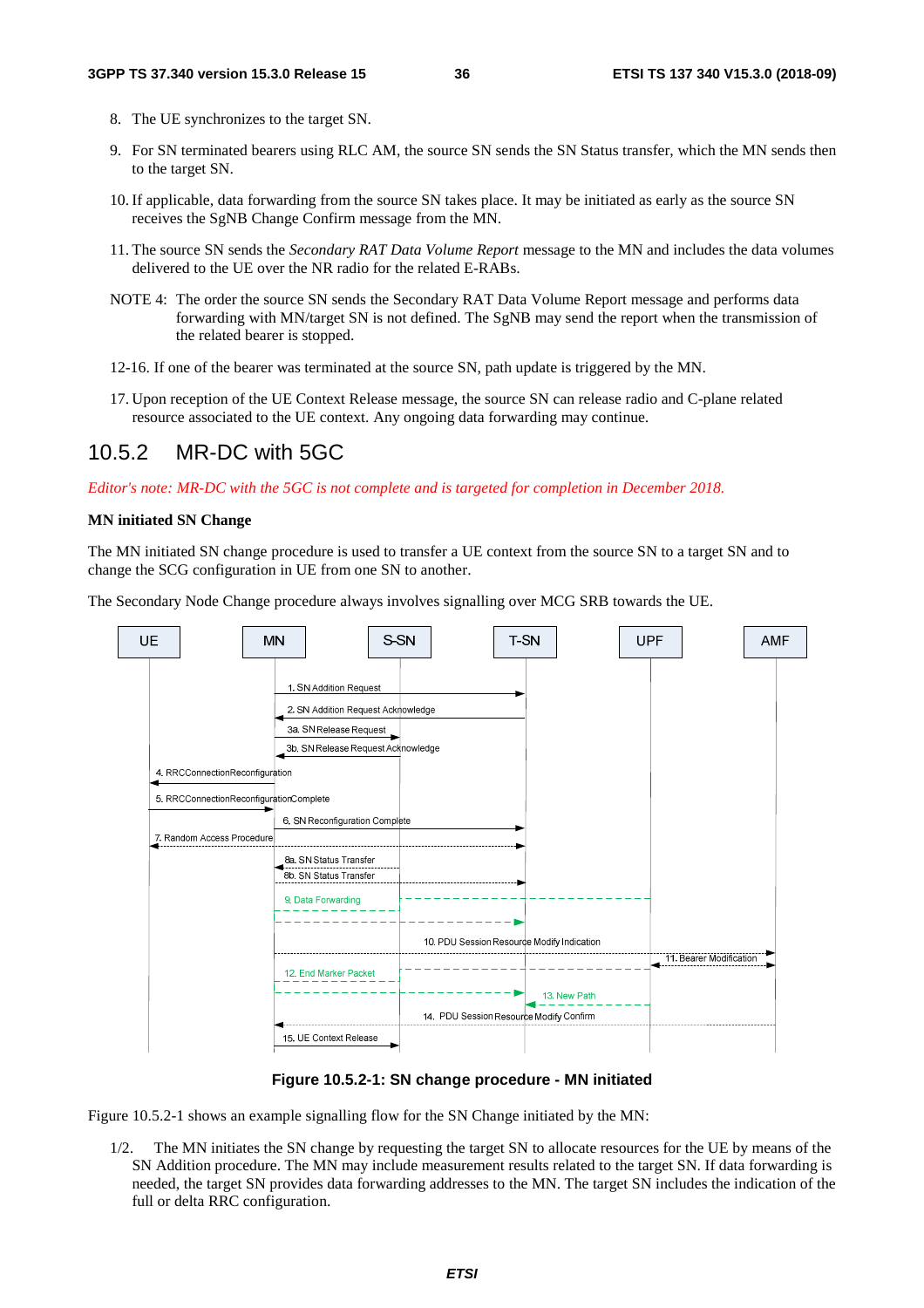- NOTE: The MN may send the SN Modification Request message (to the source SN) to request the current SCG configuration before step 1.
- 3. If the allocation of target SN resources was successful, the MN initiates the release of the source SN resources including a Cause indicating SCG mobility. The Source SN may reject the release. If data forwarding is needed the MN provides data forwarding addresses to the source SN. If direct data forwarding is used for SN terminated bearers, the MN provides data forwarding addresses as received from the target SN to source SN. Reception of the SN Release Request message triggers the source SN to stop providing user data to the UE and, if applicable, to start data forwarding.
- 4/5. The MN triggers the UE to apply the new configuration. The MN indicates the new configuration to the UE in the MN RRC reconfiguration message including the target SN RRC configuration message. The UE applies the new configuration and sends the MN RRC reconfiguration complete message, including the encoded SN RRC response message for the target SN, if needed. In case the UE is unable to comply with (part of) the configuration included in the MN RRC reconfiguration message, it performs the reconfiguration failure procedure.
- 6. If the RRC connection reconfiguration procedure was successful, the MN informs the target SN via SN Reconfiguration Complete message with the encoded SN RRC response message for the target SN, if received from the UE.
- 7. If configured with bearers requiring SCG radio resources the UE synchronizes to the target SN.
- 8. For SN terminated bearers using RLC AM, the source SN sends the SN Status transfer, which the MN sends then to the target SN.
- 9. If applicable, data forwarding from the source SN takes place. It may be initiated as early as the source SN receives the SN Release Request message from the MN.
- 10-14. If one of the PDU session/QoS Flow was terminated at the source SN, path update procedure is triggered by the MN.
- 15. Upon reception of the UE Context Release message, the source SN can release radio and C-plane related resource associated to the UE context. Any ongoing data forwarding may continue

#### **SN initiated SN Change**

The SN initiated SN change procedure is used to transfer a UE context from the source SN to a target SN and to change the SCG configuration in UE from one SN to another.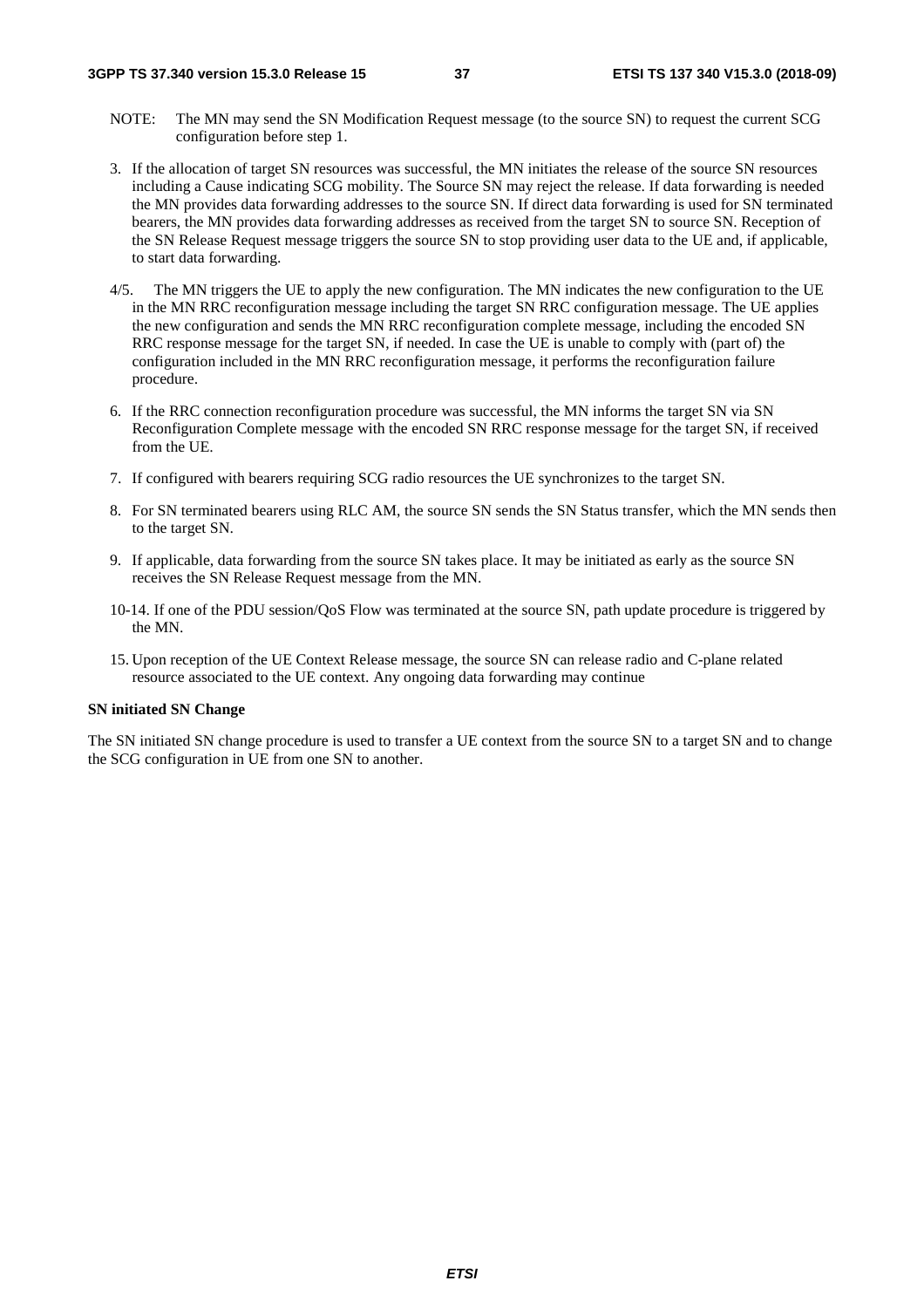

**Figure 10.5.2-2: SN change procedure - SN initiated** 

Figure 10.5.2-2 shows an example signalling flow for the SN Change initiated by the SN:

- 1. The source SN initiates the SN change procedure by sending the SN Change Required message, which contains a candidate target node ID and may include the SCG configuration (to support delta configuration) and measurement results related to the target SN.
- 2/3. The MN requests the target SN to allocate resources for the UE by means of the SN Addition procedure, including the measurement results related to the target SN received from the source SN. If data forwarding is needed, the target SN provides data forwarding addresses to the MN. The target SN includes the indication of the full or delta RRC configuration.
- 4/5. The MN triggers the UE to apply the new configuration. The MN indicates the new configuration to the UE in the MN RRC reconfiguration message including the SN RRC configuration message generated by the target SN. The UE applies the new configuration and sends the MN RRC reconfiguration complete message, including the encoded SN RRC response message for the target SN, if needed. In case the UE is unable to comply with (part of) the configuration included in the MN RRC reconfiguration message, it performs the reconfiguration failure procedure.
- 6. If the allocation of target SN resources was successful, the MN confirms the change of the source SN. If data forwarding is needed the MN provides data forwarding addresses to the source SN. If direct data forwarding is used for SN terminated bearers, the MN provides data forwarding addresses as received from the target SN to source SN. Reception of the SN Change Confirm message triggers the source SN to stop providing user data to the UE and, if applicable, to start data forwarding.
- 7. If the RRC connection reconfiguration procedure was successful, the MN informs the target SN via SN Reconfiguration Complete message with the encoded SN RRC response message for the target SN, if received from the UE.
- 8. The UE synchronizes to the target SN.
- 9. For SN terminated bearers using RLC AM, the source SN sends the SN Status transfer, which the MN sends then to the target SN.
- 10. If applicable, data forwarding from the source SN takes place. It may be initiated as early as the source SN receives the SN Change Confirm message from the MN.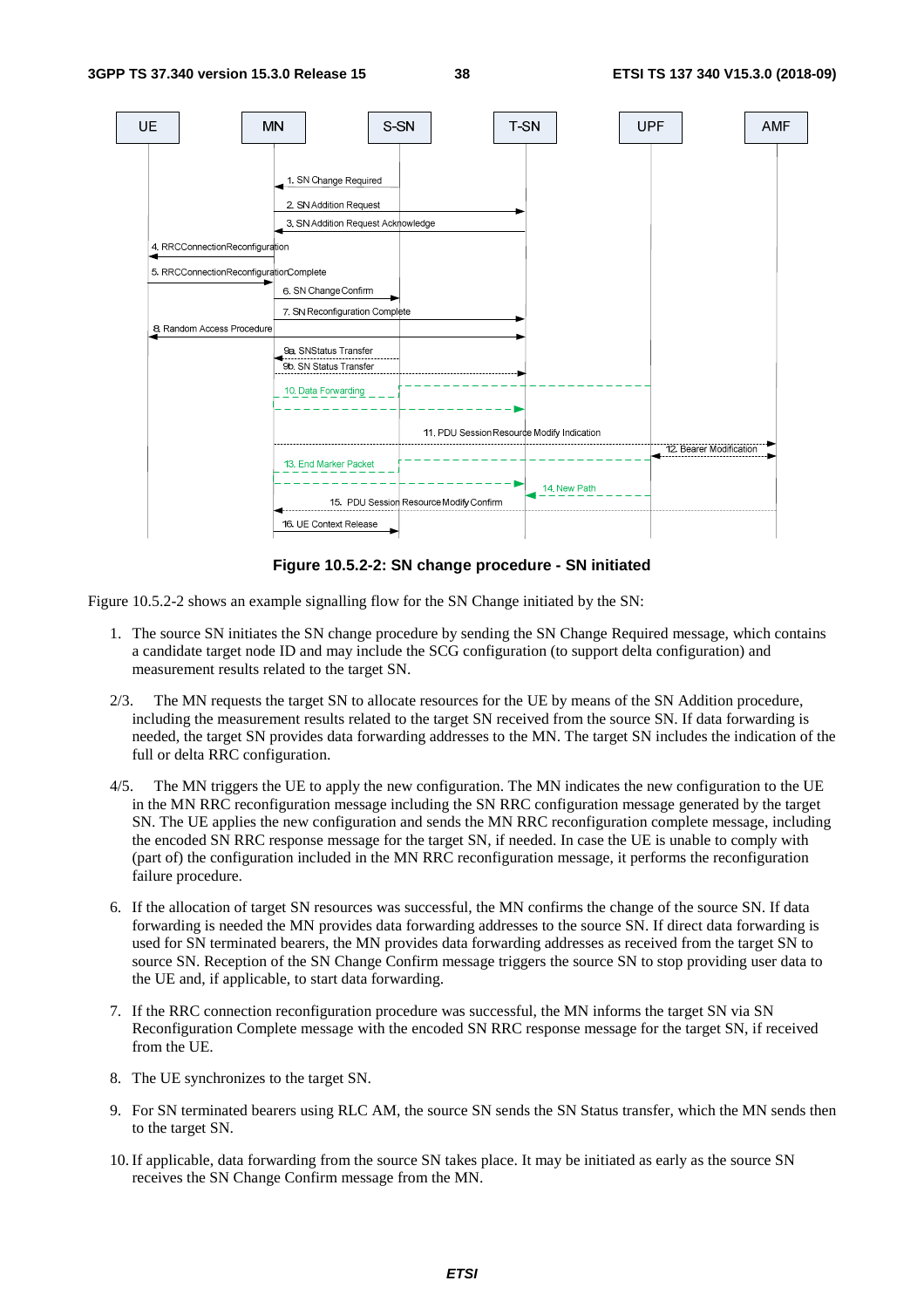#### **3GPP TS 37.340 version 15.3.0 Release 15 39 ETSI TS 137 340 V15.3.0 (2018-09)**

- 11-15. If one of the PDU session/QoS Flow was terminated at the source SN, path update procedure is triggered by the MN.
- 16. Upon reception of the UE Context Release message, the source SN can release radio and C-plane related resource associated to the UE context. Any ongoing data forwarding may continue.

## 10.6 PSCell change

In MR-DC, a PSCell change does not always require a security key change.

If a security key change is required, this is performed through a synchronous SCG reconfiguration procedure towards the UE involving random access on PSCell and a security key change, during which the MAC entity configured for SCG is reset and RLC configured for SCG is re-established regardless of the bearer type(s) established on SCG. For SN terminated bearers, PDCP is re-established. In EN-DC, to perform this procedure within the same SN, the SN Modification procedure as described in section 10.3 is used, setting the *PDCP Change Indication* to indicate that a S-KgNB update is required when the procedure is initiated by the SN or including the *SgNB Security Key* when the procedure is initiated by the MN.

If a security key change is not required, this is performed through a synchronous SCG reconfiguration procedure without security key change towards the UE involving random access on PSCell, during which the MAC entity configured for SCG is reset and RLC configured for SCG is re-established regardless of the bearer type(s) established on SCG. for bearers using RLC AM mode PDCP data recovery applies, for bearers using RLC UM no action is performed in PDCP while for SRBs PDCP discards all stored SDUs and PDUs. In EN-DC, unless MN terminated SCG or split bearers are configured, this does not require MN involvement. In case of MN terminated SCG or split bearers, the SN initiated SN Modification procedure as described in section 10.3 is used, setting the *PDCP Change Indication* to indicate that a PDCP data recovery is required.

## 10.7 Inter-Master Node handover with/without Secondary Node change

### 10.7.1 EN-DC

Inter-Master Node handover with/without MN initiated Secondary Node change is used to transfer context data from a source MN to a target MN while the context at the SN is kept or moved to another SN. During an Inter-Master Node handover, the target MN decides whether to keep or change the SN (or release the SN, as described in section 10.8).

NOTE 1: Inter-RAT Inter-Master node handover with/without SN change is not supported in this version of the protocol (i.e. no transition from EN-DC to NR-NR DC).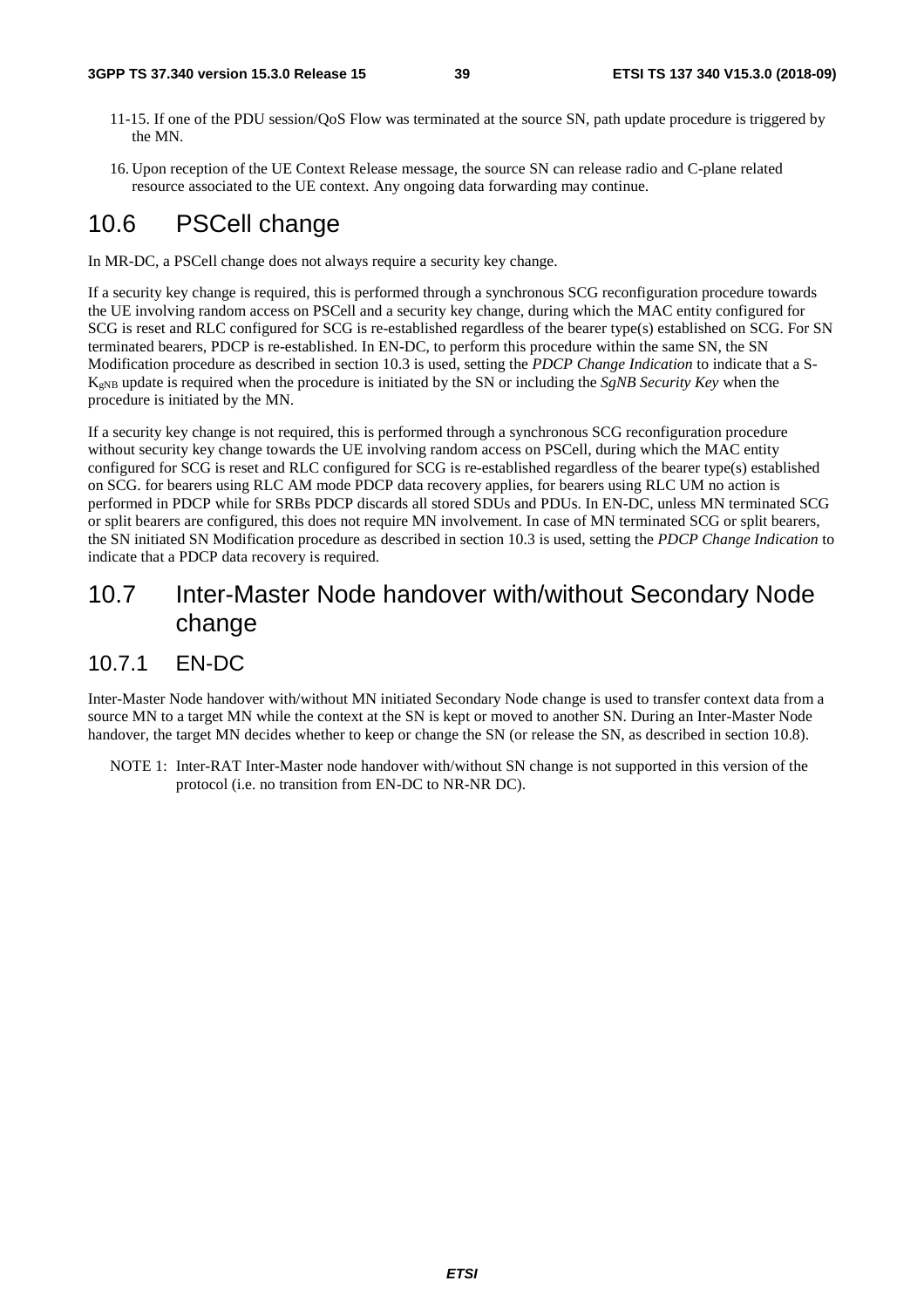

#### **Figure 10.7.1-1: Inter-MN handover with/without MN initiated SN change**

Figure 10.7.1-1 shows an example signaling flow for inter-Master Node handover with or without MN initiated Secondary Node change:

- NOTE 2: For an inter-Master Node handover without Secondary Node change, the source SN and the target SN shown in Figure 10.7.1-1 are the same node.
- 1. The source MN starts the handover procedure by initiating the X2 Handover Preparation procedure including both MCG and SCG configuration. The source MN includes the (source) SN UE X2AP ID, SN ID and the UE context in the (source) SN in the Handover Request message.
- NOTE 3: The source MN may send the SgNB Modification Request message (to the source SN) to request the current SCG configuration before step 1.
- 2. If the target MN decides to keep the SN, the target MN sends SN Addition Request to the SN including the SN UE X2AP ID as a reference to the UE context in the SN that was established by the source MN. If the target MN decides to change the SN, the target MN sends the SgNB Addition Request to the target SN including the UE context in the source SN that was established by the source MN.
- 3. The (target) SN replies with SN Addition Request Acknowledge. The (target) SN may include the indication of the full or delta RRC configuration.
- 4. The target MN includes within the Handover Request Acknowledge message a transparent container to be sent to the UE as an RRC message to perform the handover, and may also provide forwarding addresses to the source MN. The target MN indicates to the source MN that the UE context in the SN is kept if the target MN and the SN decided to keep the UE context in the SN in step 2 and step 3.
- 5. The source MN sends SN Release Request to the (source) SN including a Cause indicating MCG mobility. The (source) SN acknowledges the release request. The source MN indicates to the (source) SN that the UE context in SN is kept, if it receives the indication from the target MN. If the indication as the UE context kept in SN is included, the SN keeps the UE context.
- 6. The source MN triggers the UE to apply the new configuration.
- 7/8. The UE synchronizes to the target MN and replies with *RRCConnectionReconfigurationComplete* message.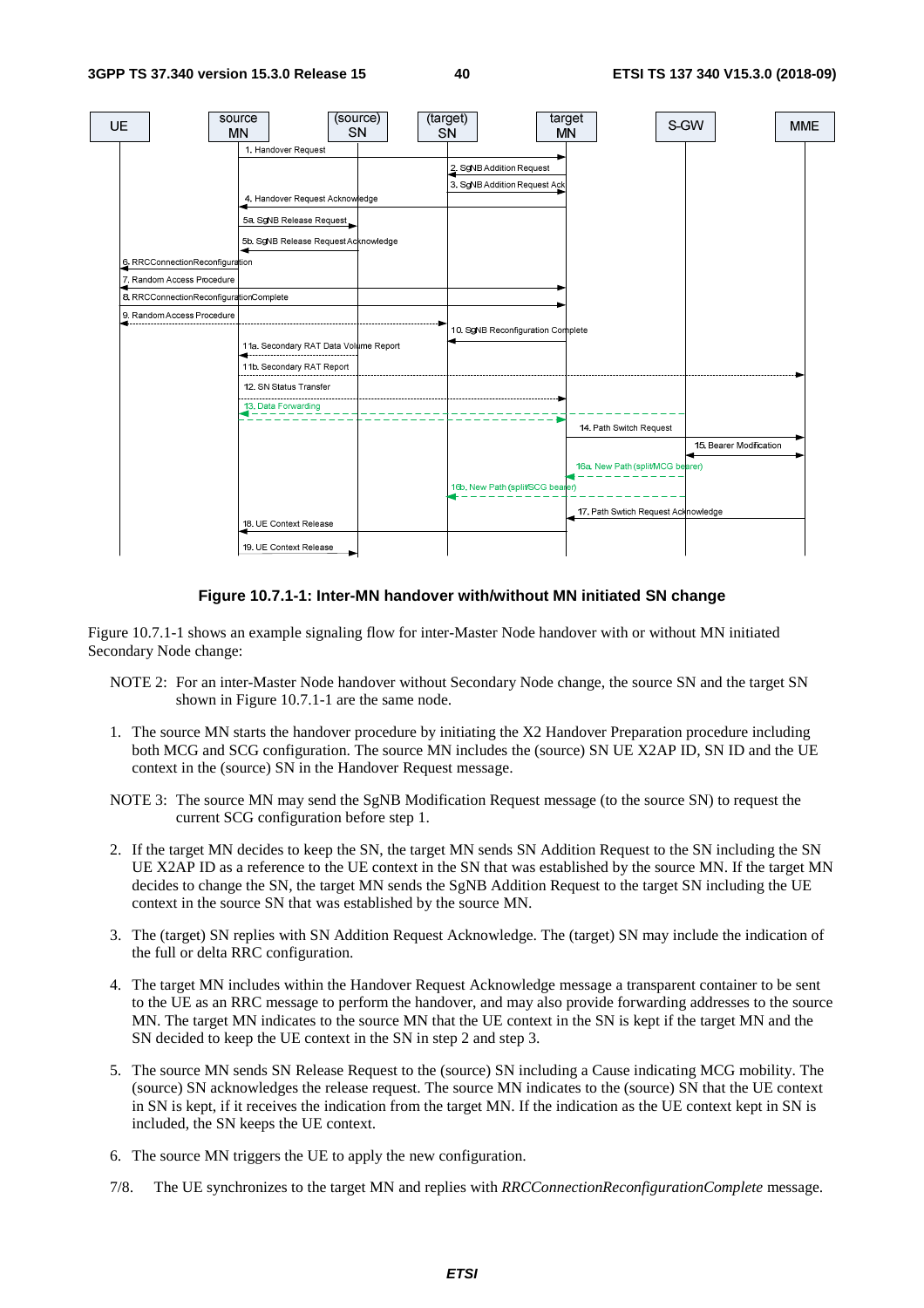- 9. If configured with bearers requiring SCG radio resources, the UE synchronizes to the (target) SN.
- 10. If the RRC connection reconfiguration procedure was successful, the target MN informs the (target) SN via SgNB Reconfiguration Complete message.
- 11a. The SN sends the *Secondary RAT Data Volume Report* message to the source MN and includes the data volumes delivered to the UE over the NR radio for the related E-RABs.
- NOTE 4: The order the source SN sends the Secondary RAT Data Volume Report message and performs data forwarding with MN/target SN is not defined. The SgNB may send the report when the transmission of the related bearer is stopped.
- 11b. The source MN sends the Secondary RAT Report message to MME to provide information on the used NR resource.
- 12. For bearers using RLC AM, the source MN sends the SN Status transfer to the target MN.
- 13. Data forwarding from the source MN takes place. If the SN is kept, data forwarding may be omitted for SCG bearers and SCG split bearers.
- 14-17. The target MN initiates the S1 Path Switch procedure.
- NOTE 5: If new UL TEIDs of the S-GW are included, the target MN performs MN initiated SN Modification procedure to provide them to the SN.
- 18. The target MN initiates the UE Context Release procedure towards the source MN.
- 19. Upon reception of the UE Context Release message, the (source) SN can release C-plane related resource associated to the UE context towards the source MN. Any ongoing data forwarding may continue. The SN shall not release the UE context associated with the target MN if the indication was included in the SN Release Request in step 5.

### 10.7.2 MR-DC with 5GC

*Editor's note: MR-DC with the 5GC is not complete and is targeted for completion in December 2018.* 

Inter-MN handover with/without MN initiated SN change is used to transfer UE context data from a source MN to a target MN while the UE context at the SN is kept or moved to another SN. During an Inter-Master Node handover, the target MN decides whether to keep or change the SN (or release the SN, as described in section 10.8).



**Figure 10.7.2-1: Inter-MN handover with/without MN initiated SN change procedure**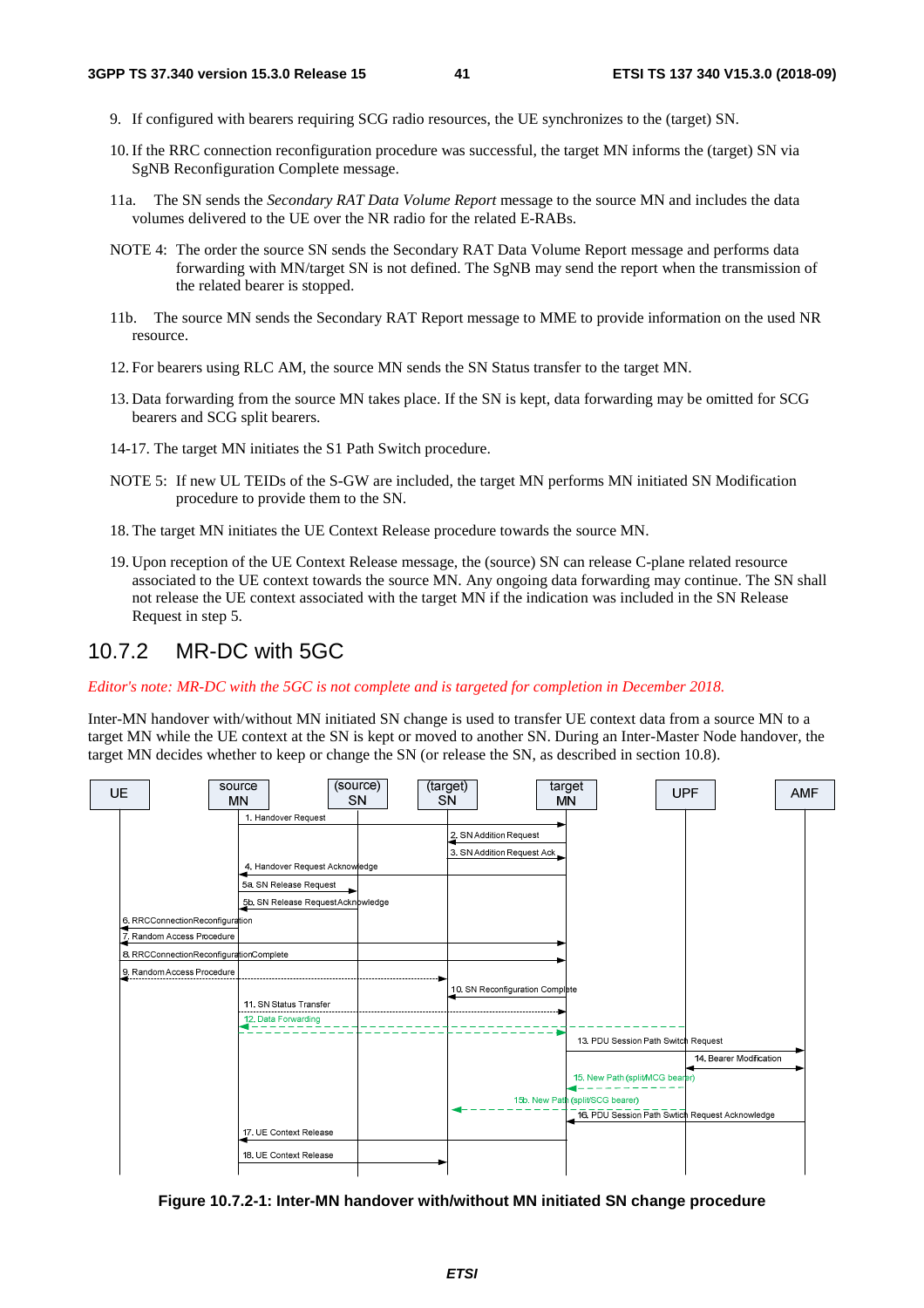Figure 10.7.2-1 shows an example signalling flow for inter-MN handover with or without MN initiated SN change:

- NOTE 1: For an inter-Master Node handover without Secondary Node change, the source SN and the target SN shown in Figure 10.7.2-1 are the same node.
- 1. The source MN starts the handover procedure by initiating the Xn Handover Preparation procedure including both MCG and SCG configuration. The source MN includes the source SN UE XnAP ID, SN ID and the UE context in the source SN in the Handover Request message.
- NOTE 2: The source MN may send the SN Modification Request message (to the source SN) to request the current SCG configuration before step 1.
- 2. If the target MN decides to keep the source SN, the target MN sends SN Addition Request to the SN including the SN UE XnAP ID as a reference to the UE context in the SN that was established by the source MN. If the target MN decides to change the SN, the target MN sends the SN Addition Request to the target SN including the UE context in the source SN that was established by the source MN.
- 3. The (target) SN replies with SN Addition Request Acknowledge. The (target) SN may include the indication of the full or delta RRC configuration.
- 4. The target MN includes within the Handover Request Acknowledge message a transparent container to be sent to the UE as an RRC message to perform the handover, and may also provide forwarding addresses to the source MN. The target MN indicates to the source MN that the UE context in the SN is kept if the target MN and the SN decided to keep the UE context in the SN in step 2 and step 3.
- 5. The source MN sends SN Release Request message to the (source) SN including a Cause indicating MCG mobility. The (source) SN acknowledges the release request. The source MN indicates to the (source) SN that the UE context in SN is kept, if it receives the indication from the target MN. If the indication as the UE context kept in SN is included, the SN keeps the UE context.
- 6. The source MN triggers the UE to perform handover and apply the new configuration.
- 7/8. The UE synchronizes to the target MN and replies with MN RRC reconfiguration complete message.
- 9. If configured with bearers requiring SCG radio resources, the UE synchronizes to the (target) SN.
- 10. If the RRC connection reconfiguration procedure was successful, the target MN informs the (target) SN via SN Reconfiguration Complete message.
- 11. For bearers using RLC AM, the source MN sends the SN Status transfer to the target MN.
- 12. Data forwarding from the source MN takes place. If the SN is kept, data forwarding may be omitted for SCG bearers and SCG split bearers.
- 13-16. The target MN initiates the PDU Session Path Switch procedure*.*
- NOTE 3: If new UL TEIDs of the UPF for SN are included, the target MN performs MN initiated SN Modification procedure to provide them to the SN.
- 17. The target MN initiates the UE Context Release procedure towards the source MN.
- 18. Upon reception of the UE Context Release message from source MN, the (source) SN can release C-plane related resource associated to the UE context towards the source MN. Any ongoing data forwarding may continue. The SN shall not release the UE context associated with the target MN if the indication was included in the SN Release Request message in step 5.

## 10.8 Master Node to eNB/gNB Change

### 10.8.1 EN-DC

The Master Node to eNB Change procedure is used to transfer context data from a source MN/SN to a target eNB.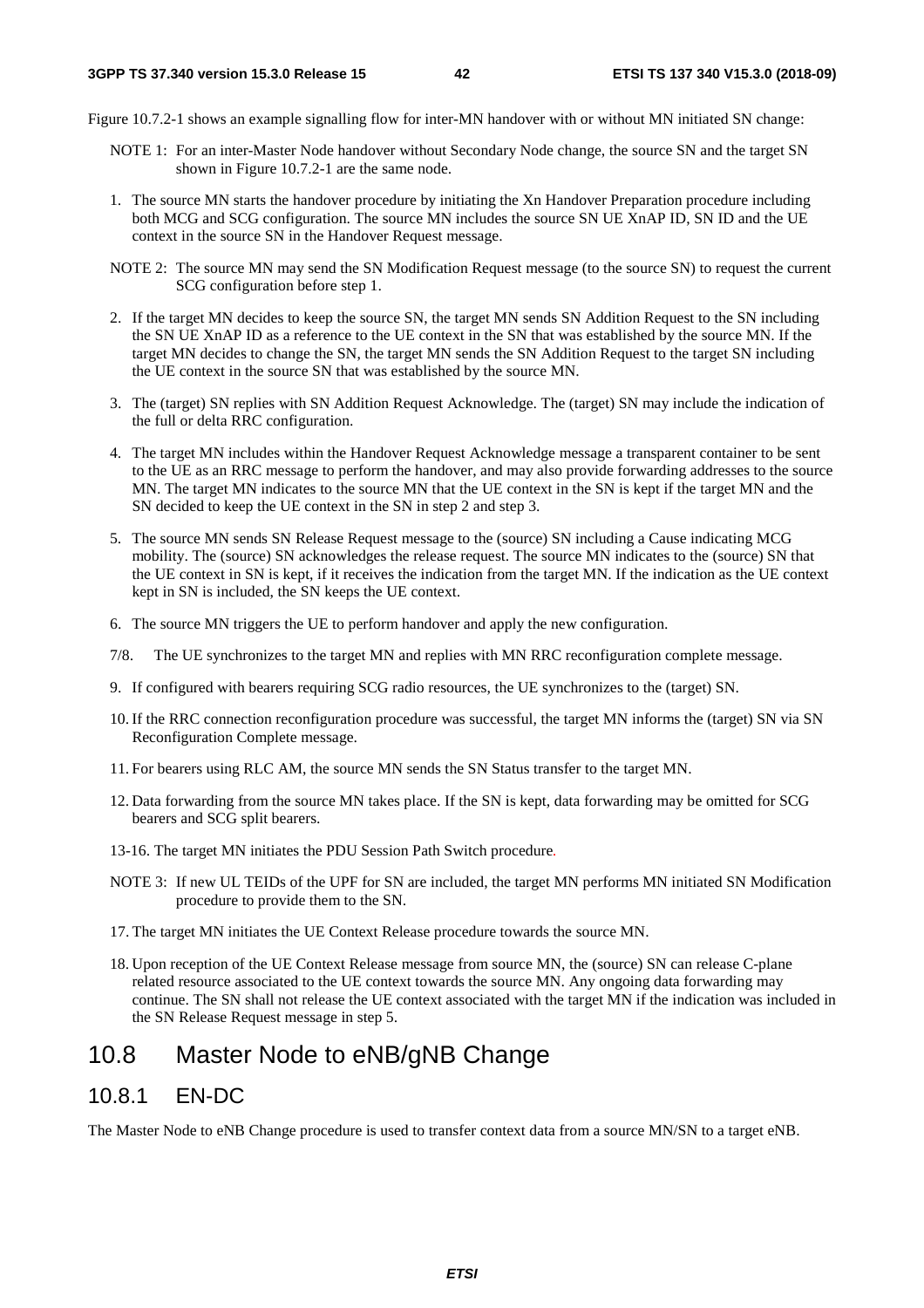

**Figure 10.8.1-1: Master Node to eNB Change procedure** 

Figure 10.8.1-1 shows an example signalling flow for the Master Node to eNB Change procedure:

- 1. The source MN starts the MN to eNB Change procedure by initiating the X2 Handover Preparation procedure, including both MCG and SCG configuration.
- NOTE 1: The source MN may send the SgNB Modification Request message (to the source SN) to request the current SCG configuration before step 1.
- 2. The target eNB includes the field in HO command which releases SCG configuration, and may also provide forwarding addresses to the source MN.
- 3. If the allocation of target eNB resources was successful, the MN initiates the release of the source SN resources towards the source SN including a Cause indicating MCG mobility. The SN acknowledges the release request. If data forwarding is needed, the MN provides data forwarding addresses to the source SN. Reception of the SgNB Release Request message triggers the source SN to stop providing user data to the UE and, if applicable, to start data forwarding.
- 4. The MN triggers the UE to apply the new configuration. Upon receiving the new configuration, the UE releases the entire SCG configuration.
- 5/6. The UE synchronizes to the target eNB.
- 7. For SN terminated bearers using RLC AM, the SN sends the SN Status transfer, which the source MN sends then to the target eNB.
- 8. If applicable, data forwarding from the source SN takes place. It may start as early as the source SN receives the SgNB Release Request message from the MN.
- 9a. The source SN sends the *Secondary RAT Data Volume Report* message to the source MN and includes the data volumes delivered to the UE over the NR radio for the related E-RABs.
- NOTE 2: The order the SN sends the Secondary RAT Data Volume Report message and performs data forwarding with MN is not defined. The SN may send the report when the transmission of the related bearer is stopped.
- 9b. The source MN sends the Secondary RAT Report message to MME to provide information on the used NR resource.
- 10-14. The target eNB initiates the S1 Path Switch procedure.
- 15. The target eNB initiates the UE Context Release procedure towards the source MN.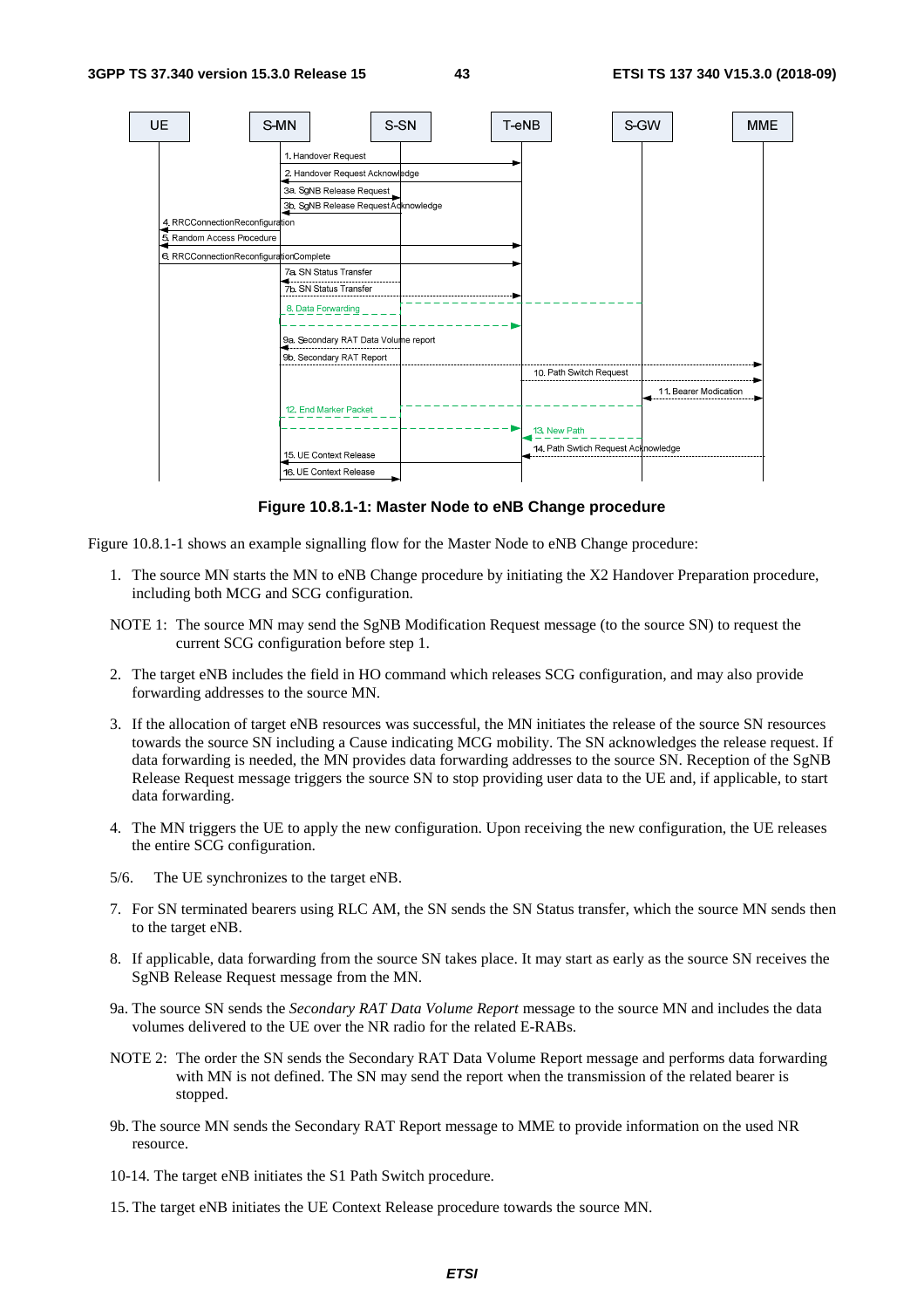16. Upon reception of the UE CONTEXT RELEASE message, the S-SN can release radio and C-plane related resource associated to the UE context. Any ongoing data forwarding may continue.

### 10.8.2 MR-DC with 5GC

*Editor's note: MR-DC with the 5GC is not complete and is targeted for completion in December 2018.* 

The MN to ng-eNB/gNB Change procedure is used to transfer UE context data from a source MN/SN to a target ngeNB/gNB.



**Figure 10.8.2-1: MN to ng-eNB/gNB Change procedure** 

Figure 10.8.2-1 shows an example signalling flow for the MN to ng-eNB/gNB Change procedure:

- 1. The source MN starts the MN to ng-eNB/gNB Change procedure by initiating the Xn Handover Preparation procedure, including both MCG and SCG configuration.
- NOTE: The source MN may send the SN Modification Request message (to the source SN) to request the current SCG configuration before step 1.
- 2. The target ng-eNB/gNB includes the field in HO command which releases the SCG configuration, and may also provide forwarding addresses to the source MN.
- 3. If the resource allocation of target ng-eNB/gNB was successful, the MN initiates the release of the source SN resources towards the source SN including a Cause indicating MCG mobility. The SN acknowledges the release request. If data forwarding is needed, the MN provides data forwarding addresses to the source SN. Reception of the SN Release Request message triggers the source SN to stop providing user data to the UE and, if applicable, to start data forwarding.
- 4. The MN triggers the UE to perform HO and apply the new configuration. Upon receiving the new configuration, the UE releases the entire SCG configuration.
- 5/6. The UE synchronizes to the target ng-eNB/gNB.
- 7. For SN terminated bearers using RLC AM, the SN sends the SN Status transfer, which the source MN sends then to the target ng-eNB/gNB.
- 8. If applicable, data forwarding from the source SN takes place. It may start as early as the source SN receives the SN Release Request message from the MN.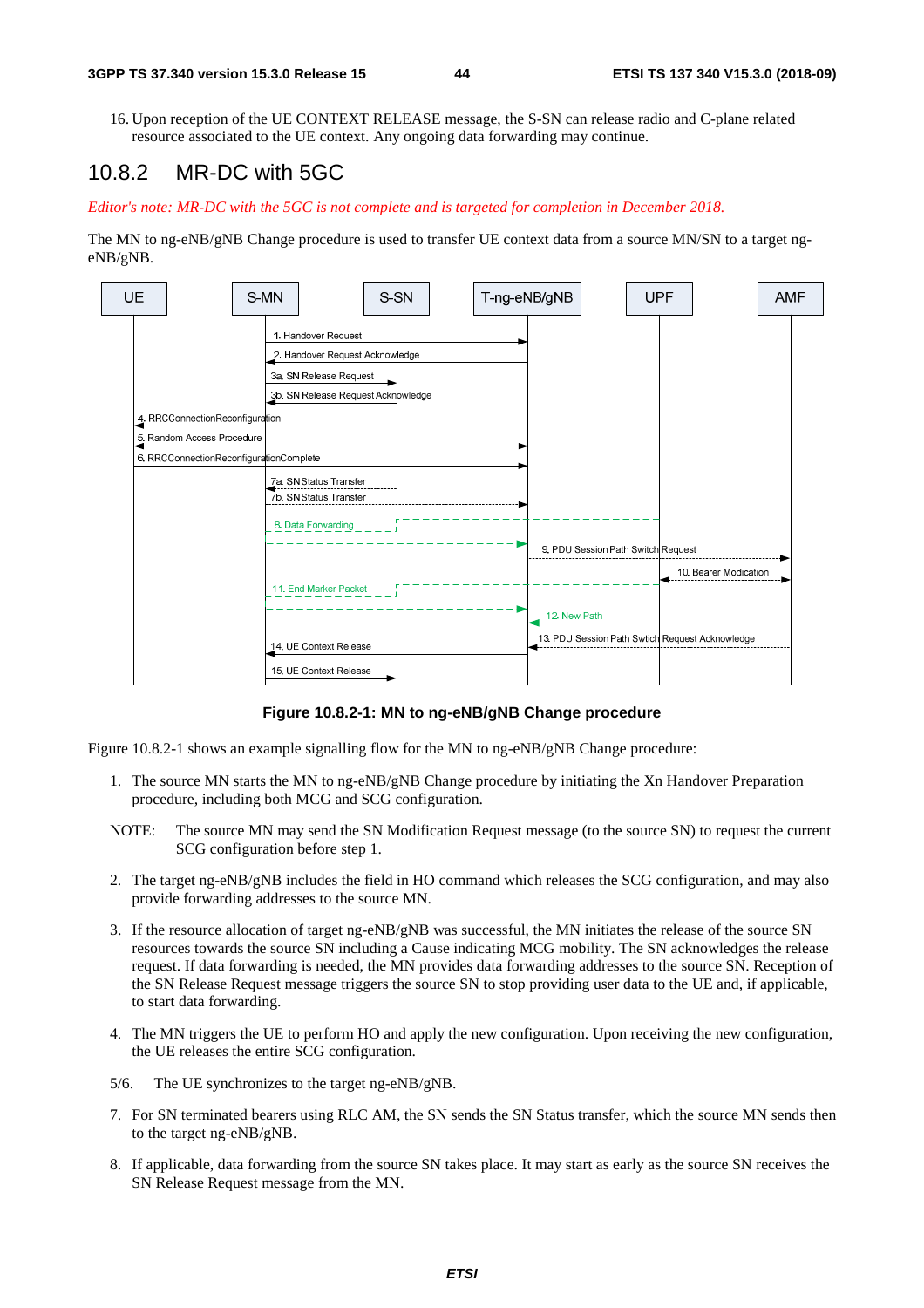- 9-13. The target ng-eNB/gNB initiates the PDU Session Path Switch procedure*.*
- 14. The target ng-eNB/gNB initiates the UE Context Release procedure towards the source MN.
- 15. Upon reception of the UE Context Release message from MN, the source SN can release radio and C-plane related resource associated to the UE context. Any ongoing data forwarding may continue.

## 10.9 eNB/gNB to Master Node change

### 10.9.1 EN-DC

The eNB to Master Node change procedure is used to transfer context data from a source eNB to a target MN that adds an SN during the handover.



**Figure 10.9.1-1: eNB to Master Node change** 

Figure 10.9.1-1 shows an example signaling flow for eNB to Master Node change:

- 1. The source eNB starts the handover procedure by initiating the X2 Handover Preparation procedure.
- 2. The target MN sends SgNB Addition Request to the target SN.
- 3. The target SN replies with SgNB Addition Request Acknowledge. If data forwarding is needed, the target SN provides forwarding addresses to the target MN.
- 4. The target MN includes within the Handover Request Acknowledge message a transparent container to be sent to the UE as an E-UTRA RRC message, including a NR RRC configuration message which also includes the SCG configuration, to perform the handover, and may also provide forwarding addresses to the source eNB.
- 5. The source eNB triggers the UE to apply the new configuration.
- 6/7. The UE synchronizes to the target MN and replies with *RRCConnectionReconfigurationComplete* message.
- 8. If configured with bearers requiring SCG radio resources, the UE synchronizes to the target SN.
- 9. If the RRC connection reconfiguration procedure was successful, the target MN informs the target SN.
- 10. For bearers using RLC AM, the source eNB sends the SN Status transfer to the target MN.
- 11. Data forwarding from the source eNB takes place.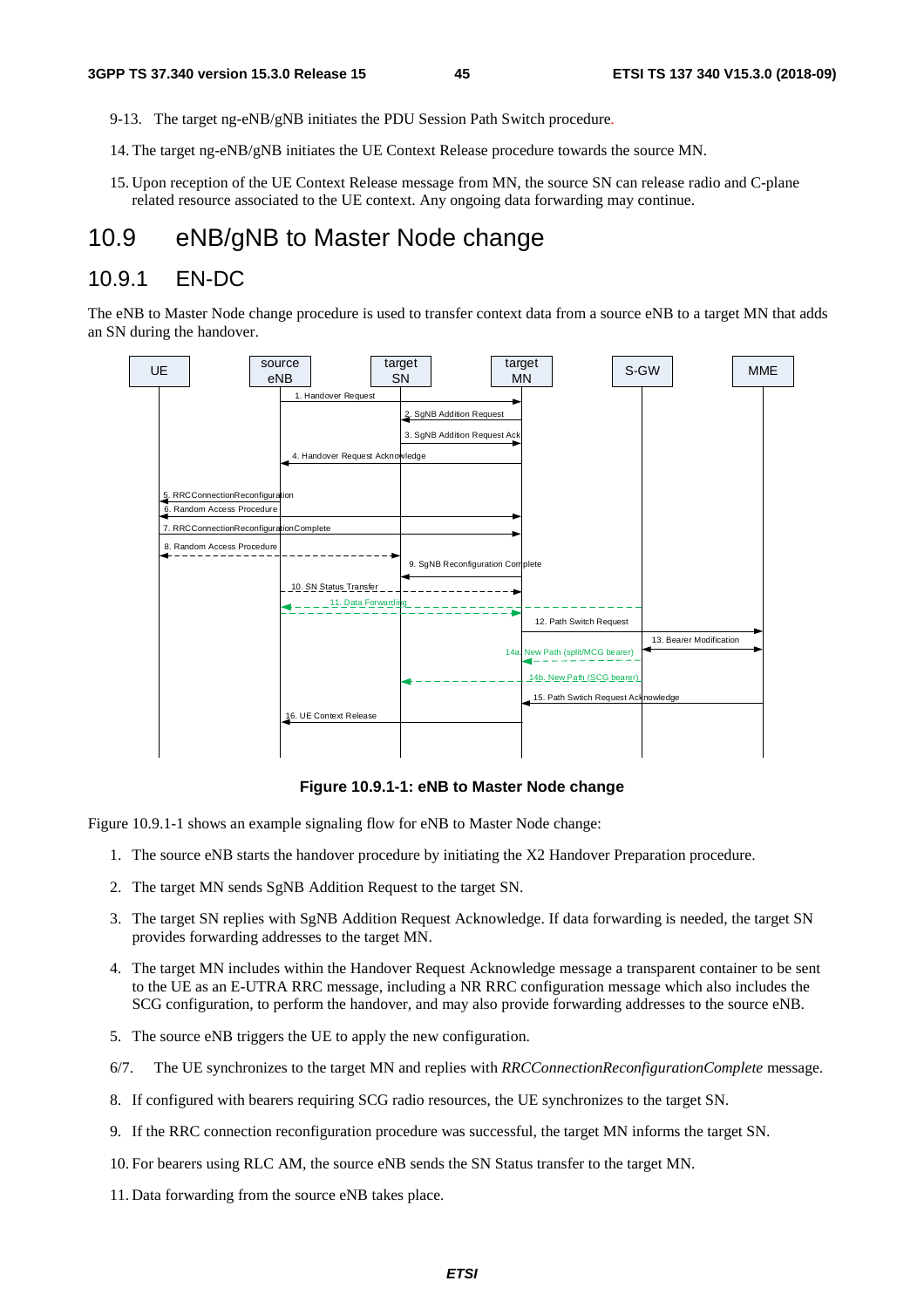- 12-15. The target MN initiates the S1 Path Switch procedure.
- NOTE: If new UL TEIDs of the S-GW are included, the target MN performs MN initiated SN Modification procedure to provide them to the target SN.
- 16. The target MN initiates the UE Context Release procedure towards the source eNB.

#### 10.9.2 MR-DC with 5GC

*Editor's note: MR-DC with the 5GC is not complete and is targeted for completion in December 2018.* 

The ng-eNB/gNB to MN change procedure is used to transfer UE context data from a source ng-eNB/gNB to a target MN that adds an SN during the handover.



**Figure 10.9.2-1: ng-eNB/gNB to MN change procedure** 

Figure 10.9.2-1 shows an example signalling flow for ng-eNB/gNB to MN change:

- 1. The source ng-eNB/gNB starts the handover procedure by initiating the Xn Handover Preparation procedure.
- 2. The target MN sends SN Addition Request to the target SN.
- 3. The target SN replies with SN Addition Request Acknowledge. If data forwarding is needed, the target SN provides forwarding addresses to the target MN.
- 4. The target MN includes within the Handover Request Acknowledge message a transparent container to be sent to the UE as an MN RRC message including a SN RRC configuration message which also includes the SCG configuration, to perform the handover, and may also provide forwarding addresses to the source ng-eNB/gNB.
- 5. The source ng-eNB/gNB triggers the UE to perform handover and apply the new configuration.
- 6/7. The UE synchronizes to the target MN and replies with MN RRC reconfiguration complete message.
- 8. If configured with bearers requiring SCG radio resources, the UE synchronizes to the target SN.
- 9. If the RRC connection reconfiguration procedure was successful, the target MN informs the target SN via SN Reconfiguration Complete message.
- 10. For bearers using RLC AM, the source ng-eNB/gNB sends the SN Status transfer to the target MN.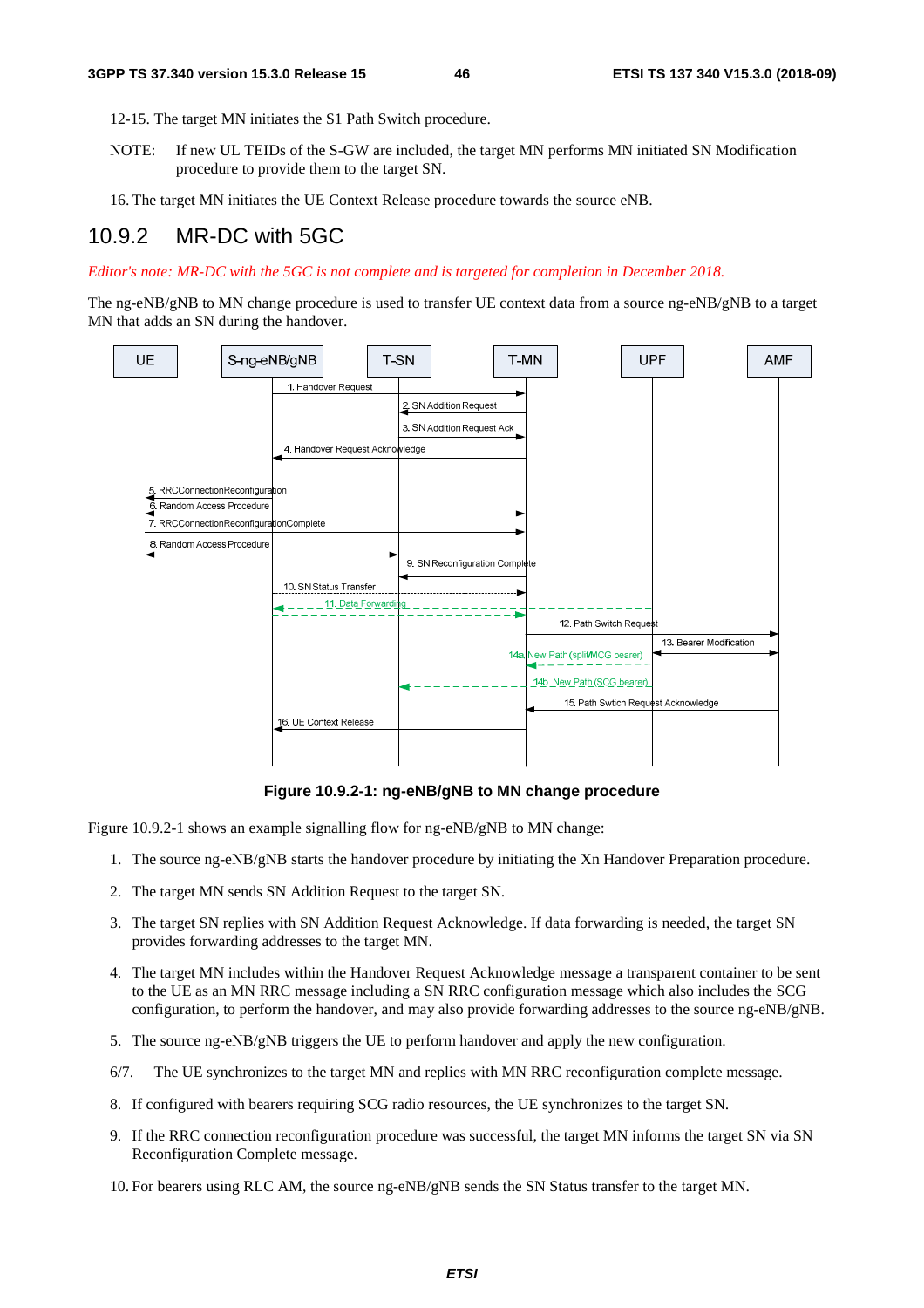- 11. Data forwarding from the source ng-eNB/gNB takes place.
- 12-15. The target MN initiates the PDU Session Path Switch procedure.
- NOTE: If new UL TEIDs of the UPF are included, the target MN performs MN initiated SN Modification procedure to provide them to the target SN.
- 16. The target MN initiates the UE Context Release procedure towards the source ng-eNb/gNB.

### 10.10 RRC Transfer

### 10.10.1 EN-DC

The RRC Transfer procedure is used to exchange RRC messages between the MN and the UE via the SN (split SRB) and to provide NR measurement reports from the UE to the SN.

#### **Split SRB:**



#### **Figure 10.10.1-1: RRC Transfer procedure for split SRB (DL operation)**

Figure 10.10.1-1 shows an example signaling flow for DL RRC Transfer in case of the split SRB:

- 1. The MN, when it decides to use the split SRBs, starts the procedure by initiating the RRC Transfer procedure. The MN encapsulates the RRC message in a PDCP-C PDU and ciphers with own keys.
- NOTE: The usage of the split SRBs shall be indicated in the Secondary Node Addition procedure or Modification procedure.
- 2. The SN forwards the RRC message to the UE.
- 3. The SN may send PDCP delivery acknowledgement of the RRC message forwarded in step 2.



**Figure 10.10.1-2: RRC Transfer procedure for split SRB (UL operation)** 

Figure 10.10.1-2 shows an example signaling flow for UL RRC Transfer in case of the split SRB: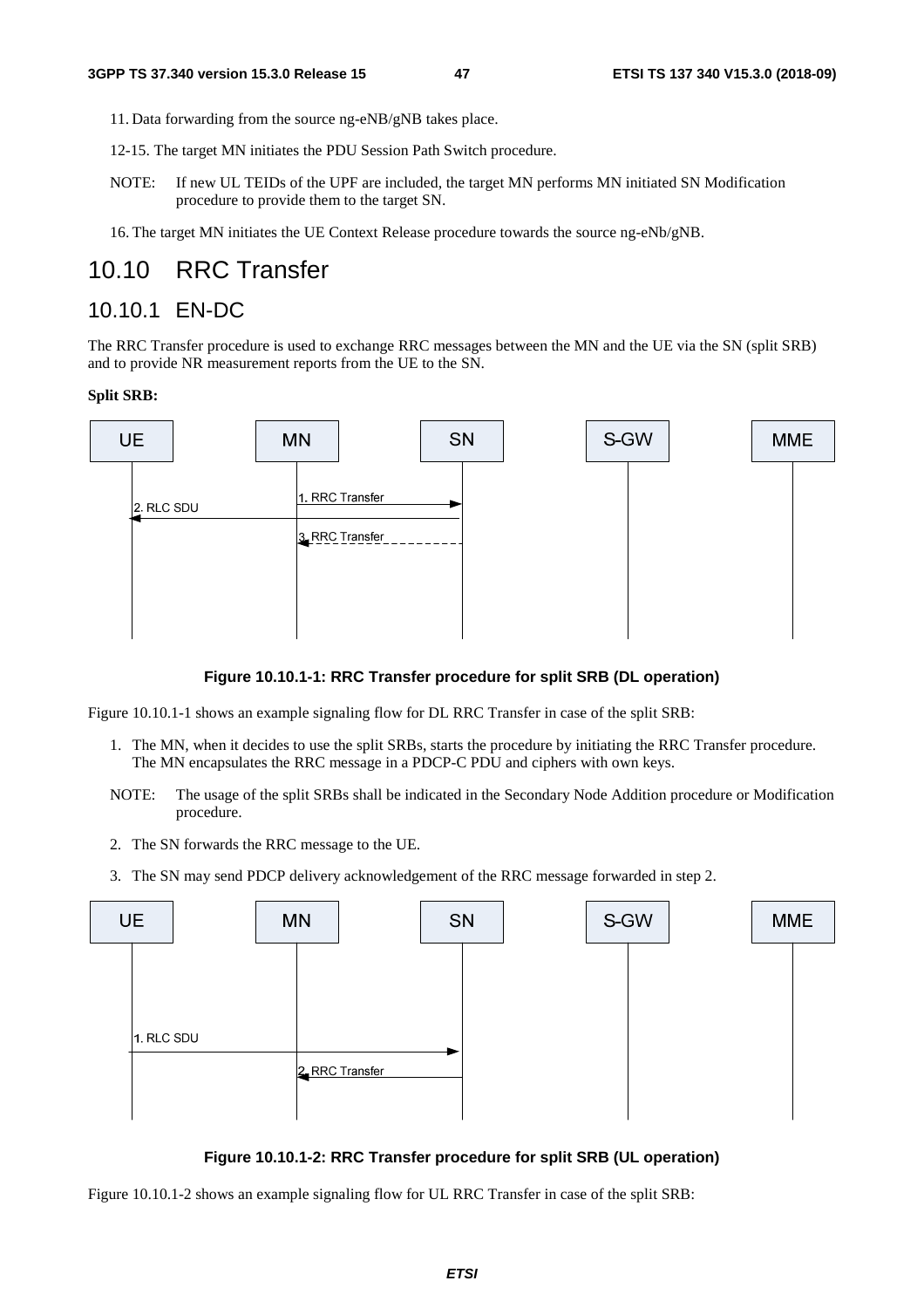- 1. When the UE provides response to the RRC message, it sends it to the SN.
- 2. The SN initiates the RRC Transfer procedure, in which it transfers the received PDCP-C PDU with encapsulated RRC message.

#### **NR measurement report:**



#### **Figure 10.10.1-3: RRC Transfer procedure for NR measurement report**

Figure 10.10.1-3 shows an example signaling flow for RRC Transfer in case of the forwarding of the NR measurement report from the UE:

- 1. When the UE sends a measurement report, it sends it to the MN in the *GenericContainer*.
- 2. The MN initiates the RRC Transfer procedure, in which it transfers the received NR measurement report as an octet string.

### 10.10.2 MR-DC with 5GC

*Editor's note: MR-DC with the 5GC is not complete and is targeted for completion in December 2018.* 

The RRC Transfer procedure is used to exchange RRC messages between the MN and the UE via the SN (split SRB) and to provide NR measurement reports from the UE to the SN.

#### **Split SRB:**



#### **Figure 10.10.2-1: RRC Transfer procedure for split SRB (DL operation)**

Figure 10.10.2-1 shows an example signaling flow for DL RRC Transfer in case of the split SRB:

1. The MN, when it decides to use the split SRBs, starts the procedure by initiating the RRC Transfer procedure. The MN encapsulates the RRC message in a PDCP-C PDU and ciphers with own keys.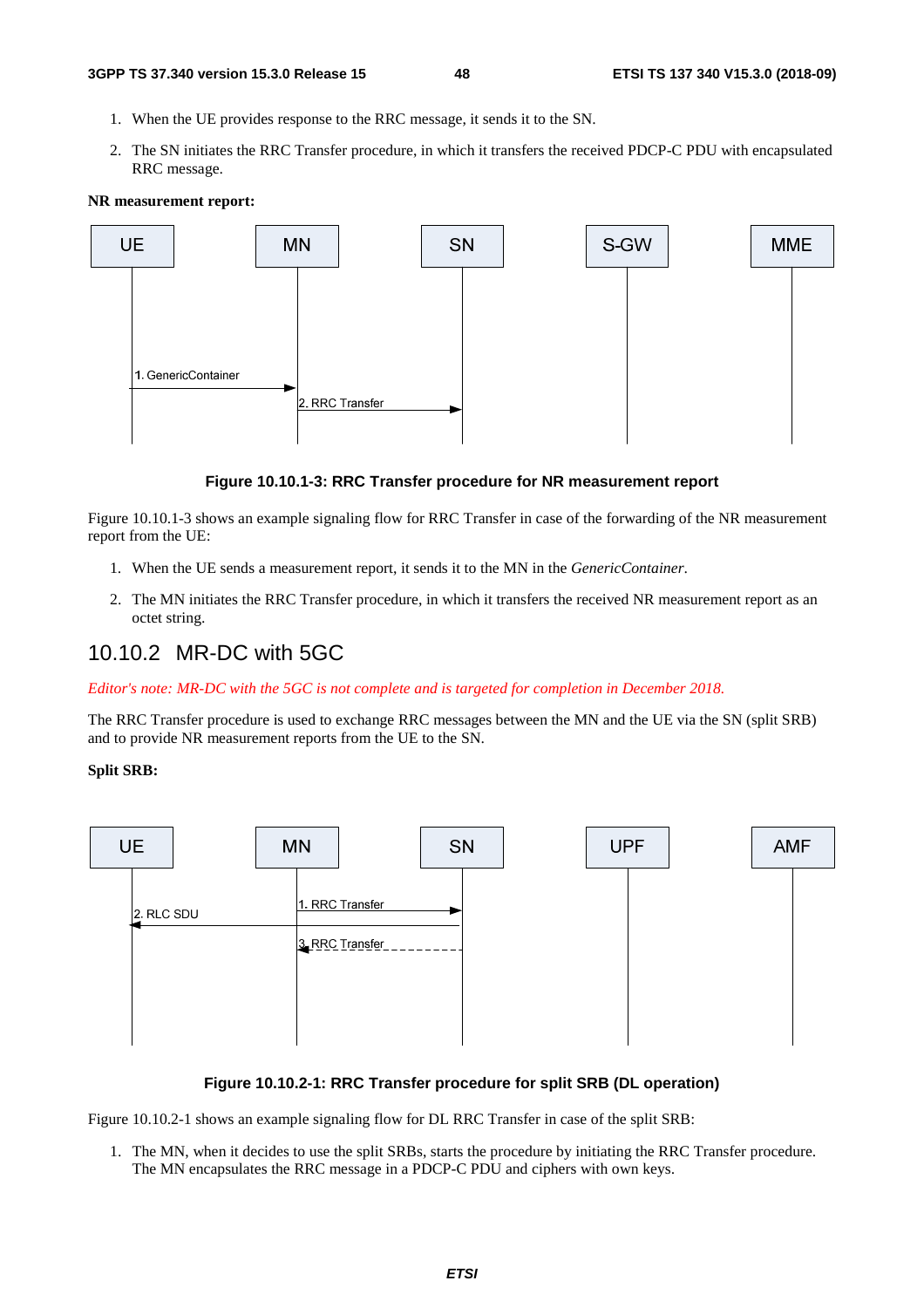- NOTE: The usage of the split SRBs shall be indicated in the Secondary Node Addition procedure or Modification procedure.
- 2. The SN forwards the RRC message to the UE.
- 3. The SN may send PDCP delivery acknowledgement of the RRC message forwarded in step 2.



#### **Figure 10.10.2-2: RRC Transfer procedure for split SRB (UL operation)**

Figure 10.10.2-2 shows an example signaling flow for UL RRC Transfer in case of the split SRB:

- 1. When the UE provides response to the RRC message, it sends it to the SN.
- 2. The SN initiates the RRC Transfer procedure, in which it transfers the received PDCP-C PDU with encapsulated RRC message.

#### **NR measurement report:**



#### **Figure 10.10.2-3: RRC Transfer procedure for NR measurement report**

Figure 10.10.2-3 shows an example signaling flow for RRC Transfer in case of the forwarding of the NR measurement report from the UE:

- 1. When the UE sends a measurement report, it sends it to the MN in the *GenericContainer*.
- 2. The MN initiates the RRC Transfer procedure, in which it transfers the received NR measurement report as an octet string.

## 10.11 Secondary RAT data volume reporting

### 10.11.1 EN-DC

The secondary RAT data volume reporting function is used to report the data volume of secondary RAT to CN. In EN-DC, if configured, the MN reports the uplink and downlink data volumes of used NR resources to the EPC on a per EPS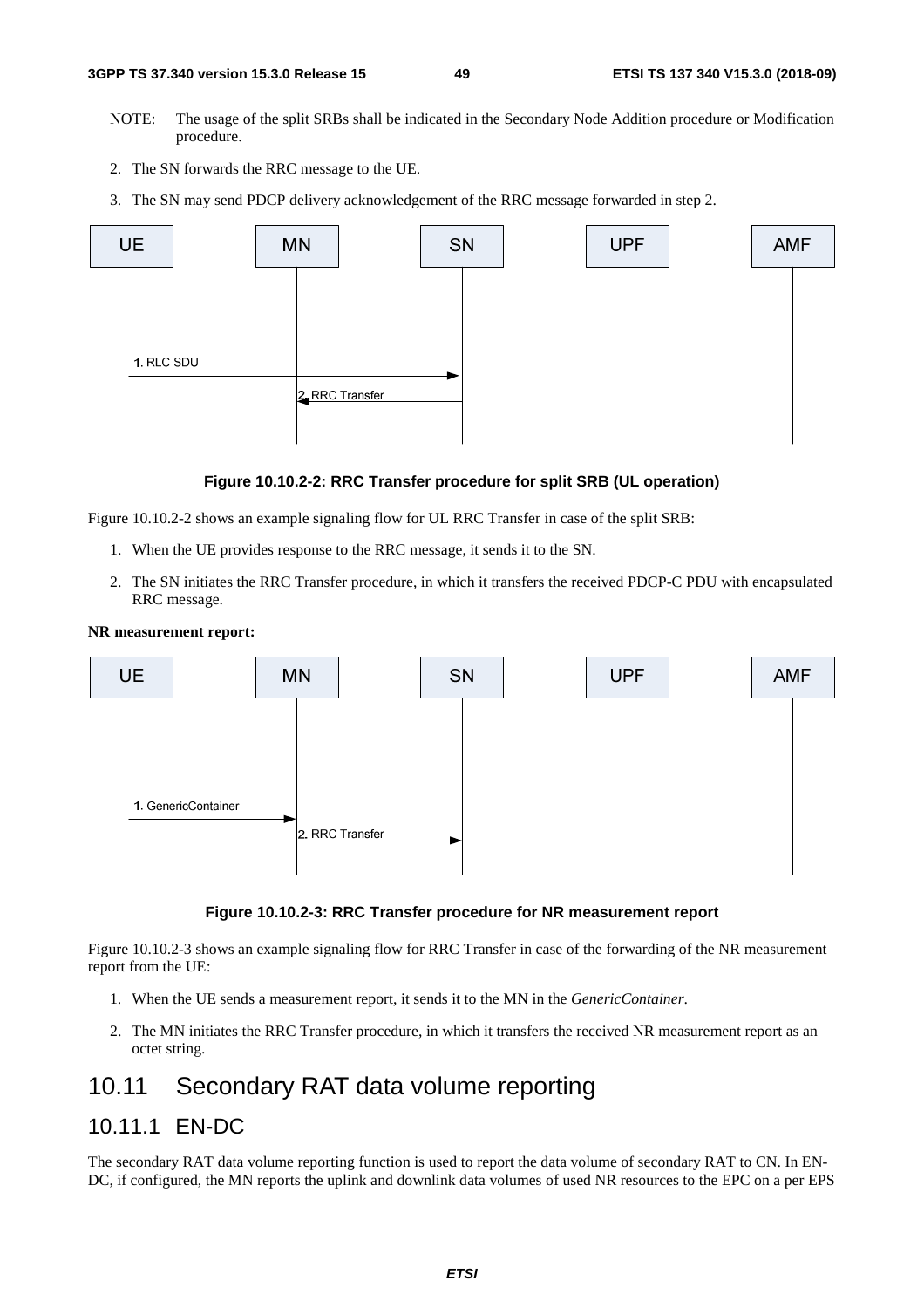bearer basis as specified in TS 36.300 [2]. Periodic reporting is performed by periodically sending the Secondary RAT Data Volume Report messages to the MME.

The data volume is counted by the node hosting PDCP. Downlink data volume is counted in bytes of PDCP SDUs successfully delivered to the UE over NR (for RLC AM) or transmitted to the UE over NR (for RLC UM). Uplink data volume is counted in bytes of PDCP SDUs received by the node hosting PDCP over NR. Forwarded packets shall not be counted when PDCP entity is relocated. When PDCP duplication is activated, packets shall be counted only once.



**Figure 10.11.1-1: Secondary RAT data volume periodic reporting** 

Figure 10.11.1-1 shows an example signalling flow for secondary RAT data volume periodic reporting:

- 1. If the periodic reporting is configured, then the SN periodically sends the *Secondary RAT Data Usage Report* message to the MN and includes the data volumes of used NR radio resources for the related SN-terminated E-RABs.
- 2. The MN sends the *Secondary RAT Data Usage Report* message to MME to provide information on the used NR resource.
- NOTE: The Secondary RAT Data Usage Report message sent by the MN may also include secondary RAT report information of MN-terminated bearers.

## 10.12 Activity Notification

### 10.12.1 EN-DC

The Activity Notification function is used to report user plane activity within SN resources. It can either report inactivity or resumption of activity after inactivity was reported. In EN-DC the Activity Reporting is provided from the SN only. The MN may take further actions.



**Figure 10.12.1-1: Support of Activity Notification in EN-DC** 

Support of Activity Notification in EN-DC is used to keep the MN informed about user traffic activity in resources owned by the SN. The MN may take appropriate action upon receiving such notification.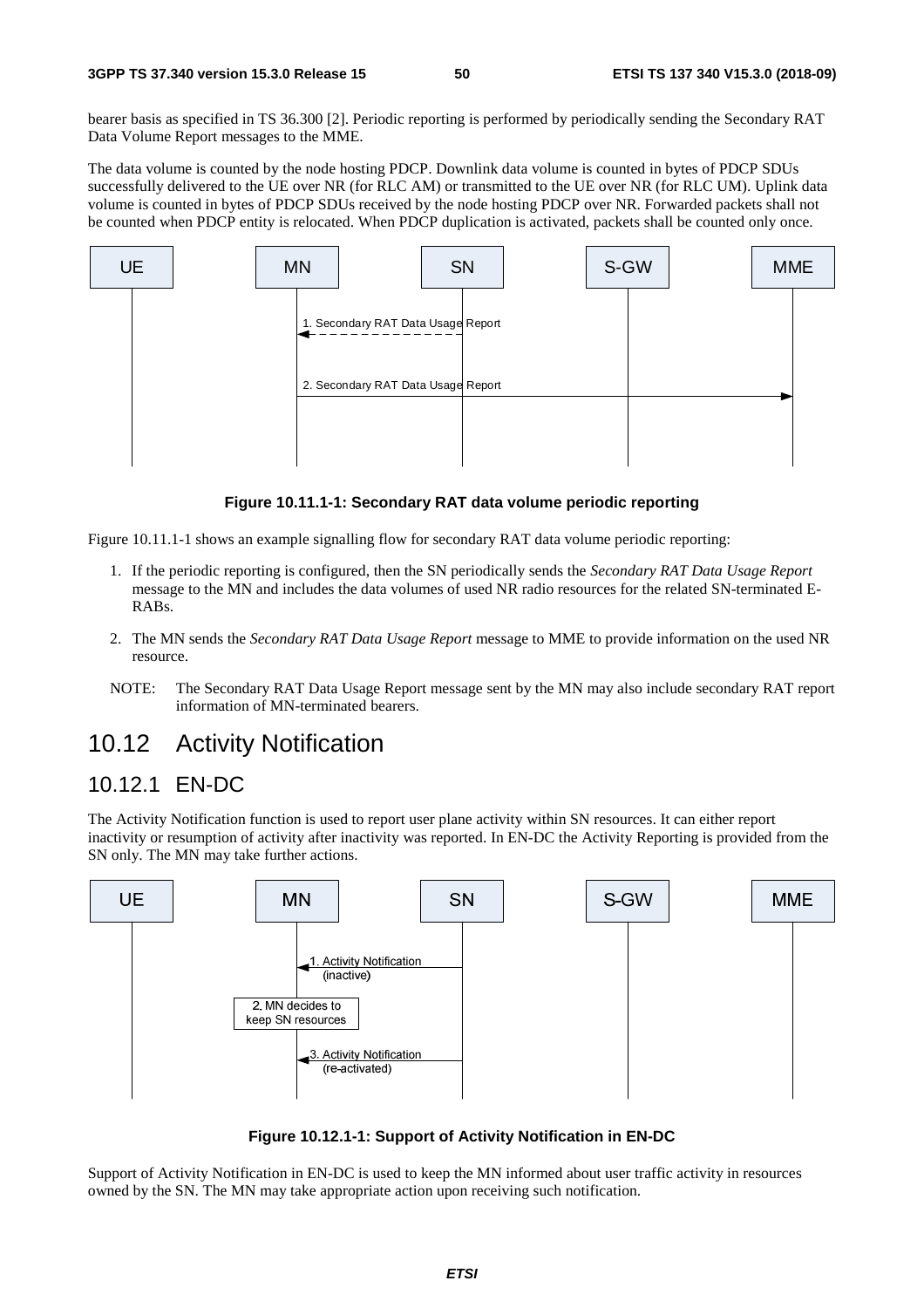- 1. The SN informs the MN about user data inactivity of resources owned by the SN.
- 2. The MN decides to keep SN resources.
- 3. After a while the SN reports resumption of user plane activity.

### 10.12.2 MR-DC with 5GC

The Activity Notification function is used to report user plane activity within SN resources. It can either report inactivity or resumption of activity after inactivity was reported. In MR-DC with 5GC the Activity Reporting is provided from the SN only. The MN may take further actions.

#### **MR-DC with 5GC Activity Notification**



#### **Figure 10.12.2-1: Support of Activity Notification in MR-DC with 5GC**

- 1. The SN notifies the MN about user data inactivity.
- 2. The MN decides further actions that impact SN resources (e.g. send UE to RRC\_INACTIVE, bearer reconfiguration). In the case shown, MN takes no action.
- 3. The SN notifies the MN that the (UE or PDU Session or QoS flow) is no longer inactive.

#### **MR-DC with 5GC with RRC\_INACTIVE**

The Activity Notification function may be used to enable MR-DC with 5GC with RRC\_INACTIVE operation.The MN node may decide, after inactivity is reported from the SN and also MN resources show no activity, to send the UE to RRC\_INACTIVE. Resumption to RRC\_CONNECTED may take place after activity is reported from the SN for SN terminated bearers.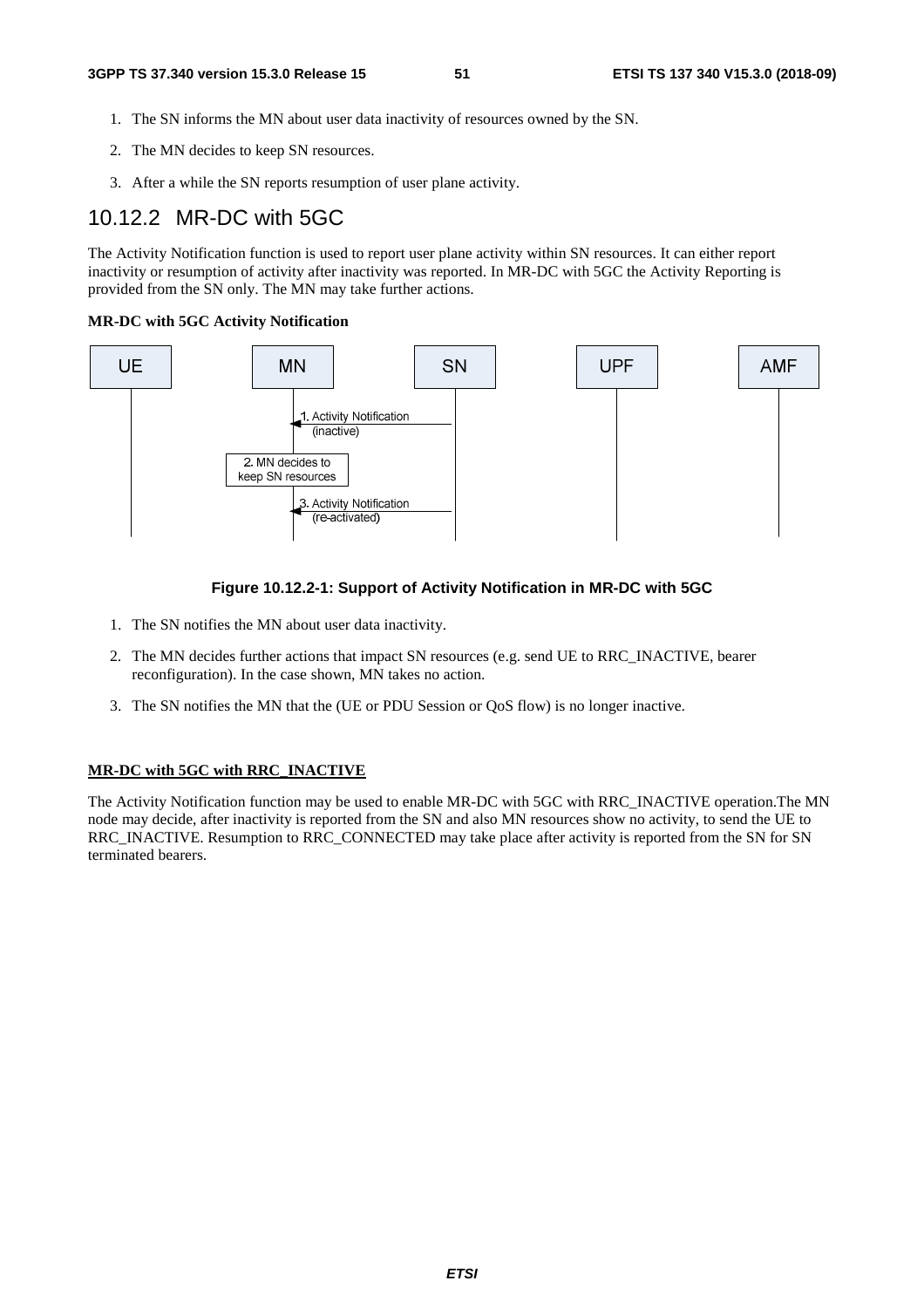

#### **Figure 10.12.2-2: Support of Activity Notification in MR-DC with 5GC with RRC\_Inactive**

Figure 10.12.2-2 shows how Activity Notification function interacts with NG-RAN functions for RRC\_INACTIVE and SN Modification procedures in order to keep the higher layer MR-DC configuration established for UEs in RRC\_INACTIVE, including NG and Xn interface C-plane, U-plane and bearer contexts established while lower layer MCG and SCG resources are released. When the UE transits successfully back to RRC\_CONNECTED, lower layer MCG and SCG resources are established afterwards by means of RRC Connection Reconfiguration.

#### *Editors Note: RRC related details are FFS.*

*Editors Note: Figure 10.12.2-2 depicts the case where the UE when coming back to RRC\_CONNECTED consumes radio resources from the same SN and MN as before it was sent to RRC\_INACTIVE. Whether further scenarios need to be depicted needs further discussions.* 

- 1. The SN notifies the MN about user data inactivity for SN terminated bearers.
- 2. The MN decides to send the UE to RRC\_INACTIVE.
- 3/4. The MN triggers the MN initiated SN Modification procedure, requesting the SN to release lower layers.
- 5. The UE is sent to RRC\_INACTIVE.
- 6-8. After a period of inactivity, upon activity notification from the SN, the UE returns to RRC\_CONNECTED.
- 9/10. The MN triggers the MN initiated SN Modification procedure to re-establish lower layers. The SN provides configuration data within an SN RRC configuration message.
- 11-14. The RRCConnectionReconfiguration procedure commences.

### 10.13 Notification Control Indication

### 10.13.1 EN-DC

Notification Control Indication procedure is not supported in EN-DC.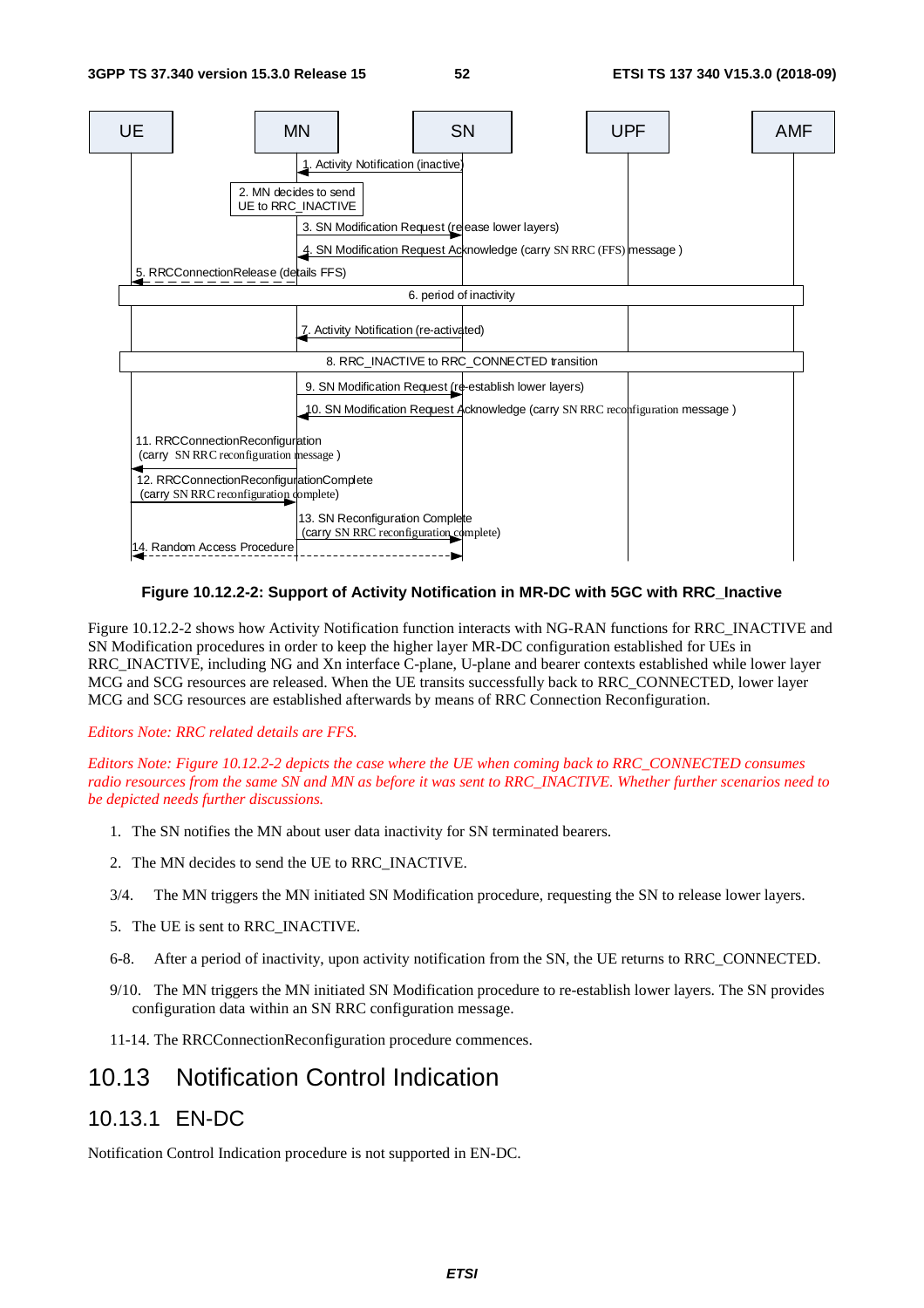## 10.13.2 MR-DC with 5GC

*Editors note: MR-DC with the 5GC is not complete and is targeted for completion in December 2018.* 

The Notification Control Indication procedure may be initiated either by the MN or by the SN and is used to indicate that GFBR for one or several QoS flows cannot be fulfilled any more or can be fulfilled again by the reporting node.



**Figure 10.13.2-1: Notification Control Indication procedure** 

Figure 10.13.2-1 shows an example signalling flow for the Notification Control Indication procedure.

1. The MN may, for an SN terminated bearer, indicate, that the GFBR requested from the MN cannot be fulfilled anymore.

In case the SN terminated bearer is configured as a split bearer, the SN may decide to increase the share provided by the SN or it may decide to notify the MN that resources requested for the SN terminated bearer cannot fulfill the GFBR any more.

- 2. Continuing the example message flow from step 1, the SN informs the MN that the GFBR for an SN terminated bearer cannot be fulfilled any more.
- 3. The MN decides to inform the 5GC that NG-RAN cannot fulfill the GFBR for a GBR QoS flow any more.

## 11 Service related aspects

## 11.1 Roaming and Access Restrictions

The principles for conveying roaming and access restriction info for EN-DC are described in TS 36.300 [2].

For MR-DC with 5GC, SCG (re)selection at the SN is based on roaming and access restriction information in SN. If roaming and access restriction information is not available at the SN, the SN shall consider that there is no restriction for SCG (re)selection. Therefore, MN needs to convey the up-to-date roaming and access restriction information to SN via XnAP messages.

## 12 X2/Xn Interface related aspects

Stage 2 specification for X2-C procedures for EN-DC is contained in TS 36.300 [2].

Xn-C procedures for MR-DC with 5GC are specified in TS 38.423 [5].

X2-U procedures for EN-DC and Xn-U procedures for MR-DC with 5GC are specified in TS 38.425 [6].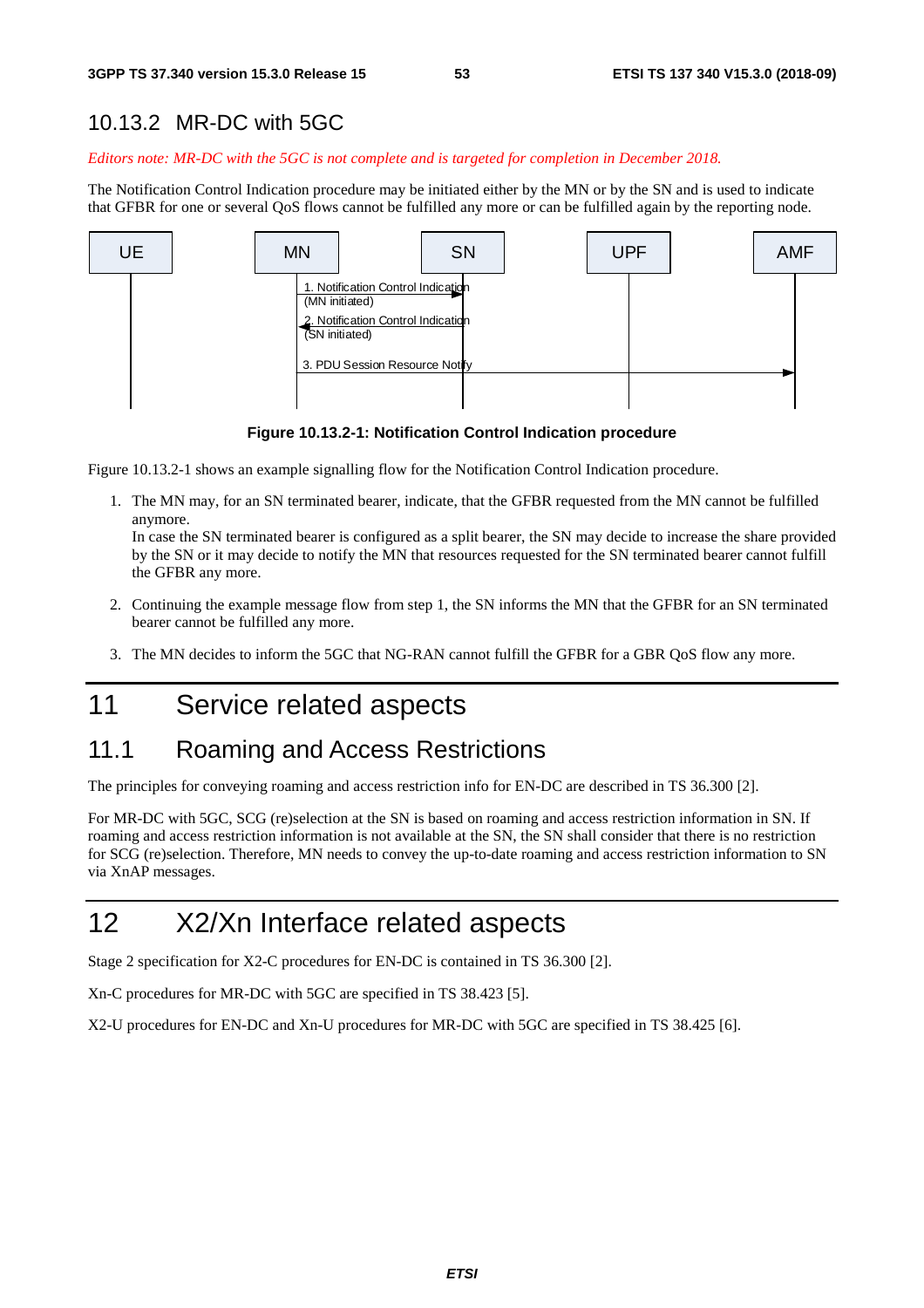## Annex A (informative): Layer 2 handling for bearer type change

This subclause provides for information an overview on L2 handling for bearer type change in EN-DC, with and without security key change (from  $K_{eNB}$  to  $S-K_{gNB}$  and from  $S-K_{gNB}$  to  $K_{eNB}$ ), i.e. with and without a change of the termination point.

**Table A-1: L2 handling for bearer type change with and without security key change** 

| <b>Bearer</b>                           | <b>MCG</b>                                                                                                                                   |                                                                                                                                                  |                                                                                                                                                 | <b>Split</b>                                                                                                                                       | <b>SCG</b>                                                                                                                                          |                                                                                                                                                         |  |
|-----------------------------------------|----------------------------------------------------------------------------------------------------------------------------------------------|--------------------------------------------------------------------------------------------------------------------------------------------------|-------------------------------------------------------------------------------------------------------------------------------------------------|----------------------------------------------------------------------------------------------------------------------------------------------------|-----------------------------------------------------------------------------------------------------------------------------------------------------|---------------------------------------------------------------------------------------------------------------------------------------------------------|--|
| type<br>change<br>from<br>row<br>to col | no key<br>change                                                                                                                             | with key<br>change<br>$(K_{eNB} <$<br>$S-KqNB$                                                                                                   | no key<br>change                                                                                                                                | with key<br>change<br>$(K_{eNB} <$<br>$S-KqNB$                                                                                                     | no key<br>change                                                                                                                                    | with key<br>change<br>$(K_{eNB} <$<br>$S-KqNB$                                                                                                          |  |
| <b>MCG</b>                              | N/A                                                                                                                                          | PDCP:<br>Re-establish<br><b>MCG RLC:</b><br>See Note 1<br>MCG MAC:<br>See Note 1<br><b>SCG RLC:</b><br>No action<br><b>SCG MAC:</b><br>No action | PDCP:<br>Reconfigure<br>MCG RLC:<br>No action<br>MCG MAC:<br>No action<br><b>SCG RLC:</b><br>Establish<br><b>SCG MAC:</b><br>Reconfigure        | PDCP:<br>Re-establish<br><b>MCG RLC:</b><br>See Note 1<br>MCG MAC:<br>See Note 1<br><b>SCG RLC:</b><br>Establish<br><b>SCG MAC:</b><br>Reconfigure | PDCP:<br>Recovery<br><b>MCG RLC:</b><br>Re-est+release<br>MCG MAC:<br>Reconfigure<br><b>SCG RLC:</b><br>Establish<br><b>SCG MAC:</b><br>Reconfigure | PDCP:<br>Re-establish<br><b>MCG RLC:</b><br>Re-est+release<br>MCG MAC:<br>Reconfigure<br><b>SCG RLC:</b><br>Establish<br>SCG MAC:<br>Reconfigure        |  |
| Split                                   | PDCP:<br>Recovery<br><b>MCG RLC:</b><br>No action<br>MCG MAC:<br>No action<br><b>SCG RLC:</b><br>Release<br><b>SCG MAC:</b><br>Reconfigure   | PDCP:<br>Re-establish<br>MCG RLC:<br>See Note 1<br>MCG MAC:<br>See Note 1<br><b>SCG RLC:</b><br>Release<br><b>SCG MAC:</b><br>Reconfigure        | N/A                                                                                                                                             | PDCP:<br>Re-establish<br><b>MCG RLC:</b><br>See Note 1<br>MCG MAC:<br>See Note 1<br><b>SCG RLC:</b><br>See Note 2<br><b>SCG MAC:</b><br>See Note 2 | PDCP:<br>Recovery<br><b>MCG RLC:</b><br>Re-est+release<br>MCG MAC:<br>Reconfigure<br><b>SCG RLC:</b><br>No action<br>SCG MAC:<br>No action          | PDCP:<br>Re-establish<br><b>MCG RLC:</b><br>Re-est+release<br>MCG MAC:<br>Reconfigure<br><b>SCG RLC:</b><br>See Note 2<br><b>SCG MAC:</b><br>See Note 2 |  |
| SCG                                     | PDCP:<br>Recovery<br><b>MCG RLC:</b><br>Establish<br>MCG MAC:<br>Reconfigure<br><b>SCG RLC:</b><br>Release<br><b>SCG MAC:</b><br>Reconfigure | PDCP:<br>Re-establish<br>MCG RLC:<br>Establish<br>MCG MAC:<br>Reconfigure<br><b>SCG RLC:</b><br>Release<br><b>SCG MAC:</b><br>Reconfigure        | PDCP:<br>Reconfigure<br><b>MCG RLC:</b><br>Establish<br>MCG MAC:<br>Reconfigure<br><b>SCG RLC:</b><br>No action<br><b>SCG MAC:</b><br>No action | PDCP:<br>Re-establish<br>MCG RLC:<br>Establish<br>MCG MAC:<br>Reconfigure<br>SCG RLC:<br>See Note<br>2SCG MAC:<br>See Note 2                       | N/A                                                                                                                                                 | PDCP:<br>Re-establish<br><b>MCG RLC:</b><br>No action<br>MCG MAC:<br>No action<br><b>SCG RLC:</b><br>See Note<br>2SCG MAC:<br>See Note 2                |  |

- NOTE 1: For MCG, the MAC/RLC behaviour depends on the solution selected by the network. It can be handover, which triggers MAC reset and RLC re-establishment. Alternatively, the logical channel identity can be changed, either via RLC bearer release and add (including RLC re-establishment), or via reconfiguration of the RLC bearer with RLC-re-establishment.
- NOTE 2: For SCG, MAC/RLC behaviour depends on the solution selected by the network. It can be reconfiguration with sync, with MAC reset and RLC re-establishment. Alternatively, the logical channel identity can be changed via RLC bearer release and add.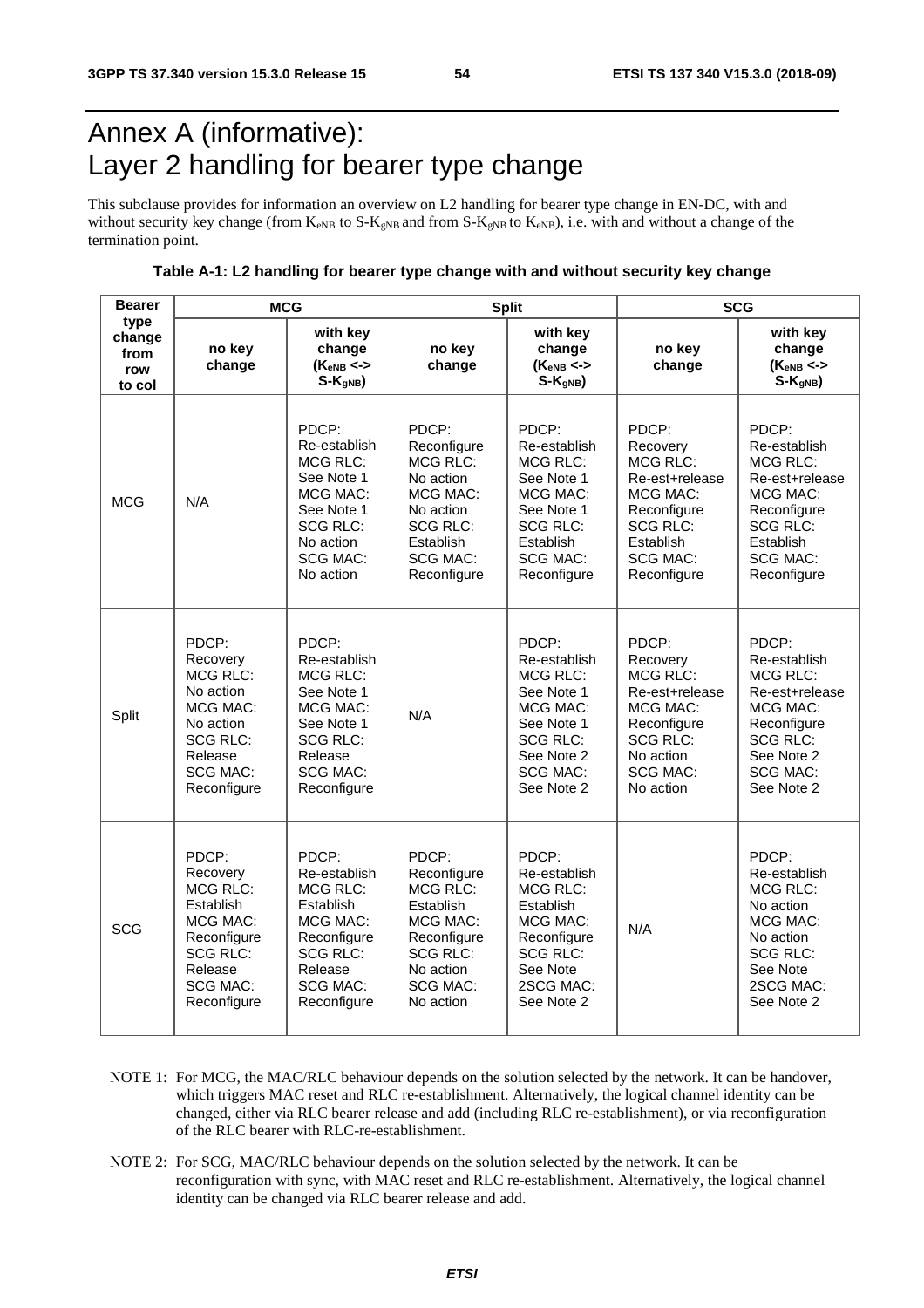## Annex B (informative): Change history

| <b>Change history</b> |                                        |                           |           |                |                          |                                                                                                                                                                                                                                                                                                                                                                                                                                 |                       |
|-----------------------|----------------------------------------|---------------------------|-----------|----------------|--------------------------|---------------------------------------------------------------------------------------------------------------------------------------------------------------------------------------------------------------------------------------------------------------------------------------------------------------------------------------------------------------------------------------------------------------------------------|-----------------------|
| <b>Date</b>           | <b>Meeting</b>                         | <b>Tdoc</b>               | <b>CR</b> | Rev            | Cat                      | Subject/Comment                                                                                                                                                                                                                                                                                                                                                                                                                 | <b>New</b><br>version |
| 2017.04               | <b>RAN2#9</b><br>7bis                  | R2-1703828                |           |                | $\blacksquare$           | <b>Draft Skeleton</b>                                                                                                                                                                                                                                                                                                                                                                                                           | 0.0.1                 |
| 2017.04               | 7bis                                   | RAN2#9 R2-1703923         |           | $\blacksquare$ | $\blacksquare$           | <b>Endorsed Skeleton</b>                                                                                                                                                                                                                                                                                                                                                                                                        | 0.0.2                 |
| 2017.05               | <b>RAN2#9</b><br>8                     | R2-1704898                |           |                |                          | Initial version, including:<br>Agreements from TR38.912<br>Agreements from RAN2#97bis on:<br>- System information handling<br>- Measurements<br>- UE capability coordination<br>- Handling of combined MN/SN RRC messages<br>- SCG SRB<br>- MCG split SRB<br>SN/MN Failure handling<br>- QoS aspects<br>Bearer type configuration<br>- Security aspects                                                                         | 0.1.0                 |
| 2017.06               | RAN <sub>2</sub><br>NR.<br>AdHoc2      | R2-1706418                |           |                |                          | Agreements from RAN3#96 on:<br>- Network interfaces<br>- Initial EN-DC operation related aspects<br>- UP related aspects<br>Agreements from RAN2#98 on:<br>- Measurement coordination<br>- UE capability coordination<br>- SCG SRB<br>Further RAN2 agreements on EN-DC operation related aspects                                                                                                                                | 0.1.1                 |
| 2017.06               | RAN <sub>2</sub><br>NR.<br>AdHoc2      | R2-1707467                |           |                |                          | Endorsed version at RAN2 NR AH2, also including:<br>Initial description of procedures for MR-DC with 5GC<br>Correction to SN initiated SN change procedure for EN-DC                                                                                                                                                                                                                                                            | 0.2.0                 |
| 2017.08               | <b>RAN2#9</b><br>9                     | R2-1708080                |           | $\overline{a}$ | $\mathbf{r}$             | Agreements from RAN3 NR AH2 on:<br>- Data forwarding for SCG split bearer<br>- Path Update procedure<br>Agreements from RAN2 NR AH2 on:<br>- Bearer type harmonization / bearer type change<br>- UE capability coordination<br>- SRB3 (SCG SRB)<br>- MCG Split SRB<br>- SN failure handling<br>- Security handling<br>- SN Addition procedure<br>- MN initiated SN Modification/Release procedures<br>Miscellaneous corrections | 0.2.1                 |
| 2017.08               | <b>RAN2#9</b><br>9                     | R2-1709831                |           |                | $\blacksquare$           | Endorsed version at RAN2#99                                                                                                                                                                                                                                                                                                                                                                                                     | 0.3.0                 |
|                       | 9                                      | 2017.08 RAN2#9 R2-1709939 |           |                | $\blacksquare$           | Agreements from RAN2#99 on:<br>Bearer type harmonization / bearer type change<br>- SN failure handling<br>- Measurement result exchange<br>- Security aspects<br>- Embedded RRC transport<br>- Other MR-DC procedures related aspects<br>RAN3 endorsed TPs on miscellaneous corrections to MR-DC<br>procedures (in R3-173187, R3-173380, R3-173381, R3-173384, R3-<br>173386, R3-173388 and R3-173390),                         | 0.4.0                 |
| 2017.09               | <b>RAN#77</b>                          | RP-171872                 |           | $\blacksquare$ | $\blacksquare$           | Provided for information to RAN                                                                                                                                                                                                                                                                                                                                                                                                 | 1.0.0                 |
| 2017.09<br>2017.09    | <b>RAN#77</b><br><b>RAN2#9</b><br>9bis | RP-172036<br>R2-1711526   |           | $\overline{a}$ | $\blacksquare$<br>$\Box$ | Correction of some auto-formatting issues<br>Alignment to the agreed terminology for the different nodes:<br>- introduction of the en-gNB term<br>- replacement of MeNB and SgNB with MN and SN<br>Clarification on UE capabilities coordination<br>Clarification in Figure 4.2.2-2 that there is one SDAP entity per cell<br>group                                                                                             | 1.0.1<br>1.0.2        |
| 2017.10               | 9bis                                   | RAN2#9   R2-1711937  -    |           |                |                          | Endorsed version at RAN2#99bis                                                                                                                                                                                                                                                                                                                                                                                                  | 1.1.0                 |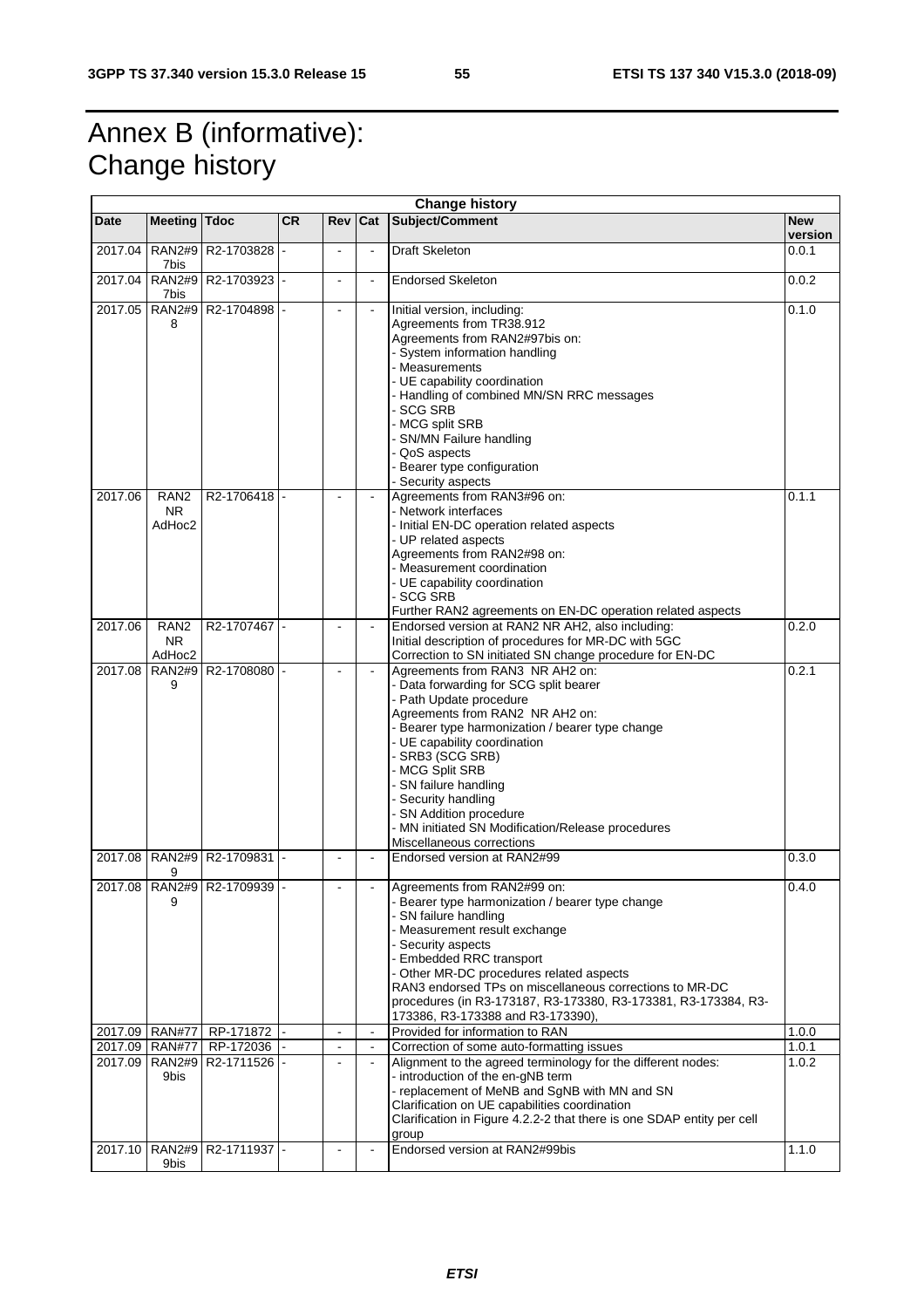| 2017.10                        | 9bis                 | RAN2#9   R2-1712072  - |              |                   |                | Agreements from RAN2#99bis on:<br>- Bearer type harmonization / bearer type change<br>- SCG change and Pscell change<br>- MN/SN measurement coordination<br>- UE capabilities coordination<br>- MR-DC procedures related aspects<br>- Security aspects<br>Agreed Text Proposals in:<br>- R2-1711929 TP on SN modification without MN involvement<br>- R2-1711942 TP on inter-MN HO with SN change<br>Agreements from RAN3#97bis in R3-174254, collecting changes from:<br>- R3-174214 Text Proposal for QoS Handling in 5GC DC<br>- R3-174132 Completion of the RRC tunnelling in MR-DC<br>- R3-174136 Stage 2 TP on bearer type change without MAC reset<br>R3-174221 TP for Supporting MN Initiate SN Change<br>R3-174194 UE-AMBR enforcement<br>- R3-174234 Secondary RAT data volume reporting<br>-R3-174160 MN and SN role for QoS flow to DRB mapping<br>- R3-174101 Clean-up of 37.340 RAN3 Related Part                                                                                                                                                                                                                                                                                                                                                                             | 1.1.1            |
|--------------------------------|----------------------|------------------------|--------------|-------------------|----------------|---------------------------------------------------------------------------------------------------------------------------------------------------------------------------------------------------------------------------------------------------------------------------------------------------------------------------------------------------------------------------------------------------------------------------------------------------------------------------------------------------------------------------------------------------------------------------------------------------------------------------------------------------------------------------------------------------------------------------------------------------------------------------------------------------------------------------------------------------------------------------------------------------------------------------------------------------------------------------------------------------------------------------------------------------------------------------------------------------------------------------------------------------------------------------------------------------------------------------------------------------------------------------------------------|------------------|
| 2017.11                        | <b>RAN2#1</b><br>00  | R2-1712301 -           |              |                   | $\blacksquare$ | Clean version                                                                                                                                                                                                                                                                                                                                                                                                                                                                                                                                                                                                                                                                                                                                                                                                                                                                                                                                                                                                                                                                                                                                                                                                                                                                               | 1.2.0            |
| 2017.11                        | <b>RAN2#1</b><br>00  | R2-1712302             |              |                   |                | MR-DC related agreements moved from TS 38.300:<br>- on two C-RNTIs independently allocated ot the UE<br>- on RLF declared separately for the MCG and for the SCG<br>- on roaming and access restrictions for MR-DC with 5GC<br>- on SPS and BSR configuration, triggering and reporting<br>Addition of a note on support of ideal backhaul.<br>Clarification on use of SRB3.<br>Clarification on security key handling.<br>Editorial corrections in various Figures<br>Removal of FFSs for MR-DC with 5GC (moved to a separate list)                                                                                                                                                                                                                                                                                                                                                                                                                                                                                                                                                                                                                                                                                                                                                        | 1.2.1            |
| 2017.12                        | <b>RAN2#1</b><br>00  | R2-1714080             |              |                   |                | Agreed Text Proposals in:<br>- R2-1713141 TP on 37.340<br>- R2-1713838 Bearer type change with PDPC version change<br>- R2-1714176 PSCell change clarification and SCG Change removal<br>- R2-1714183 Stage 2 TP to update bearer type description<br>- R2-1714237 Clarification for the MR-DC QoS framework<br>- R3-174308 Cleanup of reference/definitions for 37.340<br>- R3-174565 TP for SCG Change related to Bearer Type Change<br>- R3-174661 TP for querying SCGconfig for MN to eNB/gNB Change<br>- R3-174763 TP for a unified 5G User Plane protocol<br>- R3-174876 Further Clean-up of TS37.340 RAN3 Related Part<br>- R3-174913 Clarifications on Inter-MN handover with SN change<br>- R3-174916 Clarification on the interface between gNB for Option 3<br>- R3-174917 Tunnel ID switching in case of reconfiguration<br>R3-174921 Introducing bearer harmonization - RAN3 parts<br>R3-174923 On security related IE in MN initiated SN modification<br>R3-174928 TP on UE-AMBR for EN-DC<br>R3-174930 Stage 2 for secondary RAT data volume reporting<br>- R3-175009 Removing data forwarding from corresponding node<br>- R3-175048 Stage 2 TP for bearer type change<br>- R3-174975 Race conditions in case of SN release Other<br>miscellaneous agreements from RAN2#100 | 1.2.2            |
|                                | 2017.12 RAN2#1<br>00 | R2-1714251             |              |                   | $\blacksquare$ | RAN2 agreed version                                                                                                                                                                                                                                                                                                                                                                                                                                                                                                                                                                                                                                                                                                                                                                                                                                                                                                                                                                                                                                                                                                                                                                                                                                                                         | 1.3.0            |
| 2017.12 RP-78                  |                      | RP-172464              |              | $\blacksquare$    | $\blacksquare$ | Provided for approval to RAN                                                                                                                                                                                                                                                                                                                                                                                                                                                                                                                                                                                                                                                                                                                                                                                                                                                                                                                                                                                                                                                                                                                                                                                                                                                                | 2.0.0            |
| 2017/12 RP-78<br>2018/03 RP-79 |                      |                        | 0004         |                   |                | Upgraded to Rel-15                                                                                                                                                                                                                                                                                                                                                                                                                                                                                                                                                                                                                                                                                                                                                                                                                                                                                                                                                                                                                                                                                                                                                                                                                                                                          | 15.0.0           |
|                                | <b>RP-79</b>         | RP-180440<br>RP-180440 | 0008         | 1<br>$\mathbf{1}$ | F<br>F         | Miscellaneous corrections<br>Baseline CR for TS 37.340 (RAN3 part) covering agreements of RAN3<br>#NR adhoc 1801 and RAN3 #99                                                                                                                                                                                                                                                                                                                                                                                                                                                                                                                                                                                                                                                                                                                                                                                                                                                                                                                                                                                                                                                                                                                                                               | 15.1.0<br>15.1.0 |
| 2018/06 RP-80                  |                      | RP-181214              | 0012         | 2                 | F              | Further miscellaneus corrections                                                                                                                                                                                                                                                                                                                                                                                                                                                                                                                                                                                                                                                                                                                                                                                                                                                                                                                                                                                                                                                                                                                                                                                                                                                            | 15.2.0           |
|                                | <b>RP-80</b>         | RP-181214              | 0014         | $\mathbf{1}$      | F              | CR on EN-DC bearer type changes in TS 37.340                                                                                                                                                                                                                                                                                                                                                                                                                                                                                                                                                                                                                                                                                                                                                                                                                                                                                                                                                                                                                                                                                                                                                                                                                                                | 15.2.0           |
|                                | <b>RP-80</b>         | RP-181214              | 0015         | $\mathbf{1}$      | F              | CR on EN-DC reconfiguration procedure via SRB3 in TS 37.340                                                                                                                                                                                                                                                                                                                                                                                                                                                                                                                                                                                                                                                                                                                                                                                                                                                                                                                                                                                                                                                                                                                                                                                                                                 | 15.2.0           |
|                                | RP-80<br>RP-80       | RP-181214<br>RP-181215 | 0017<br>0018 | 1                 | F<br>F         | Radio Protocol Architecture figure clarification with SDAP<br>Stage 2 CR on combined bearer type and termination point change                                                                                                                                                                                                                                                                                                                                                                                                                                                                                                                                                                                                                                                                                                                                                                                                                                                                                                                                                                                                                                                                                                                                                               | 15.2.0<br>15.2.0 |
|                                | <b>RP-80</b>         | RP-181215              | 0021         | $\mathbf{1}$      | F              | Correction to TS 37.340 on PDCP version for SRB                                                                                                                                                                                                                                                                                                                                                                                                                                                                                                                                                                                                                                                                                                                                                                                                                                                                                                                                                                                                                                                                                                                                                                                                                                             | 15.2.0           |
|                                | RP-80                | RP-181215              | 0024         | 1                 | F              | L2 handling for bearer type change when PDCP SN length changed                                                                                                                                                                                                                                                                                                                                                                                                                                                                                                                                                                                                                                                                                                                                                                                                                                                                                                                                                                                                                                                                                                                                                                                                                              | 15.2.0           |
|                                | <b>RP-80</b>         | RP-181215              | 0025         | 1                 | F              | Correction on SN configured NR measurements after SCG failure                                                                                                                                                                                                                                                                                                                                                                                                                                                                                                                                                                                                                                                                                                                                                                                                                                                                                                                                                                                                                                                                                                                                                                                                                               | 15.2.0           |
|                                | <b>RP-80</b>         | RP-181215              | 0026         | $\mathbf{1}$      | F              | Clarification of the usage of SN Status Transfer                                                                                                                                                                                                                                                                                                                                                                                                                                                                                                                                                                                                                                                                                                                                                                                                                                                                                                                                                                                                                                                                                                                                                                                                                                            | 15.2.0           |
|                                | RP-80                | RP-181215              | 0027         | $\blacksquare$    | F              | Addition of the full config indicator in SN Change                                                                                                                                                                                                                                                                                                                                                                                                                                                                                                                                                                                                                                                                                                                                                                                                                                                                                                                                                                                                                                                                                                                                                                                                                                          | 15.2.0           |
|                                | <b>RP-80</b>         | RP-181216              | 0028         | $\overline{2}$    | F              | Coordination of Inactivity for EN-DC                                                                                                                                                                                                                                                                                                                                                                                                                                                                                                                                                                                                                                                                                                                                                                                                                                                                                                                                                                                                                                                                                                                                                                                                                                                        | 15.2.0           |
|                                | <b>RP-80</b>         | RP-181216              | 0029         | $\Box$            | F              | CR on maintaining the bearer type on wrap-around for TS37.340                                                                                                                                                                                                                                                                                                                                                                                                                                                                                                                                                                                                                                                                                                                                                                                                                                                                                                                                                                                                                                                                                                                                                                                                                               | 15.2.0           |
|                                | RP-80                | RP-181216              | 0030         | 2                 | F              | Enabling re-use of NR PCIs in cells served by the same SN in EN-DC                                                                                                                                                                                                                                                                                                                                                                                                                                                                                                                                                                                                                                                                                                                                                                                                                                                                                                                                                                                                                                                                                                                                                                                                                          | 15.2.0           |
| 2018/09                        | RP-81                | RP-181939              | 0037         | $\overline{2}$    | F              | Clarification on number of CC for NR CA                                                                                                                                                                                                                                                                                                                                                                                                                                                                                                                                                                                                                                                                                                                                                                                                                                                                                                                                                                                                                                                                                                                                                                                                                                                     | 15.3.0           |
|                                | RP-81                | RP-181942              | 0039         | $\overline{2}$    | F              | CR for 37.340 for CA duplication of LTE bearer                                                                                                                                                                                                                                                                                                                                                                                                                                                                                                                                                                                                                                                                                                                                                                                                                                                                                                                                                                                                                                                                                                                                                                                                                                              | 15.3.0           |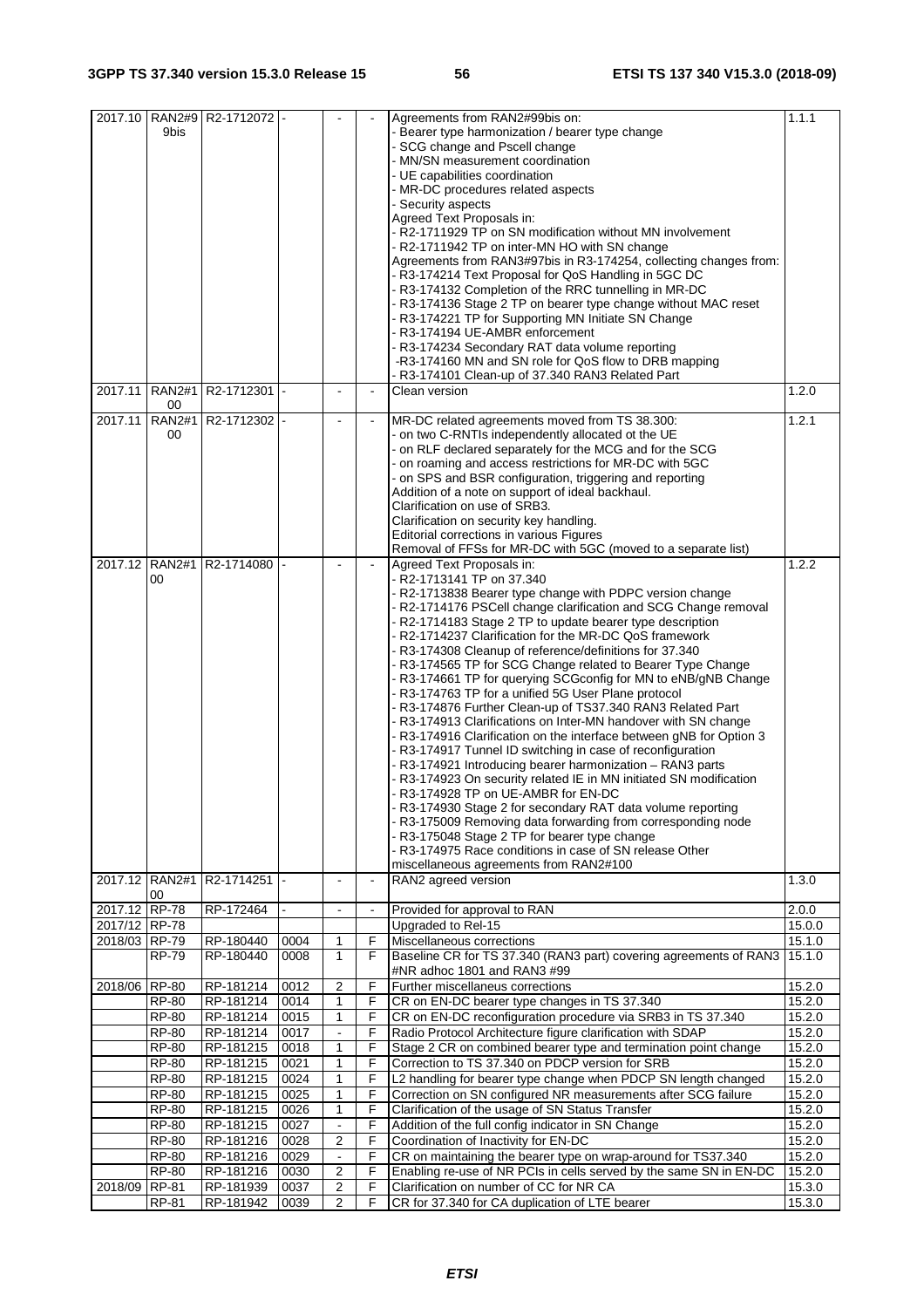| RP-81        | RP-181942        | 0042 |   | Capturing the agreement related to Count wrap around handling for         | 15.3.0 |
|--------------|------------------|------|---|---------------------------------------------------------------------------|--------|
|              |                  |      |   | split bearer type                                                         |        |
| <b>RP-81</b> | <b>RP-181941</b> | 0043 |   | Miscellaneous clarifications                                              | 15.3.0 |
| RP-81        | RP-181941        | 0044 |   | Inclusion of measurement gap related agreements                           | 15.3.0 |
| <b>RP-81</b> | RP-181942        | 0046 | 2 | Small correction about bear type change                                   | 15.3.0 |
| RP-81        | RP-181942        | 0047 | 3 | CR to 37.340 on the Layer 2 handling for bearer type change               | 15.3.0 |
| <b>RP-81</b> | RP-181939        | 0048 |   | CR on the support of RLC mode reconfiguration                             | 15.3.0 |
| <b>RP-81</b> | RP-181939        | 0051 |   | Corrections on 37.340 for bearer type change support                      | 15.3.0 |
| RP-81        | RP-181941        | 0054 |   | NR Corrections (37.340 Baseline CR covering RAN3-101 agreements)   15.3.0 |        |